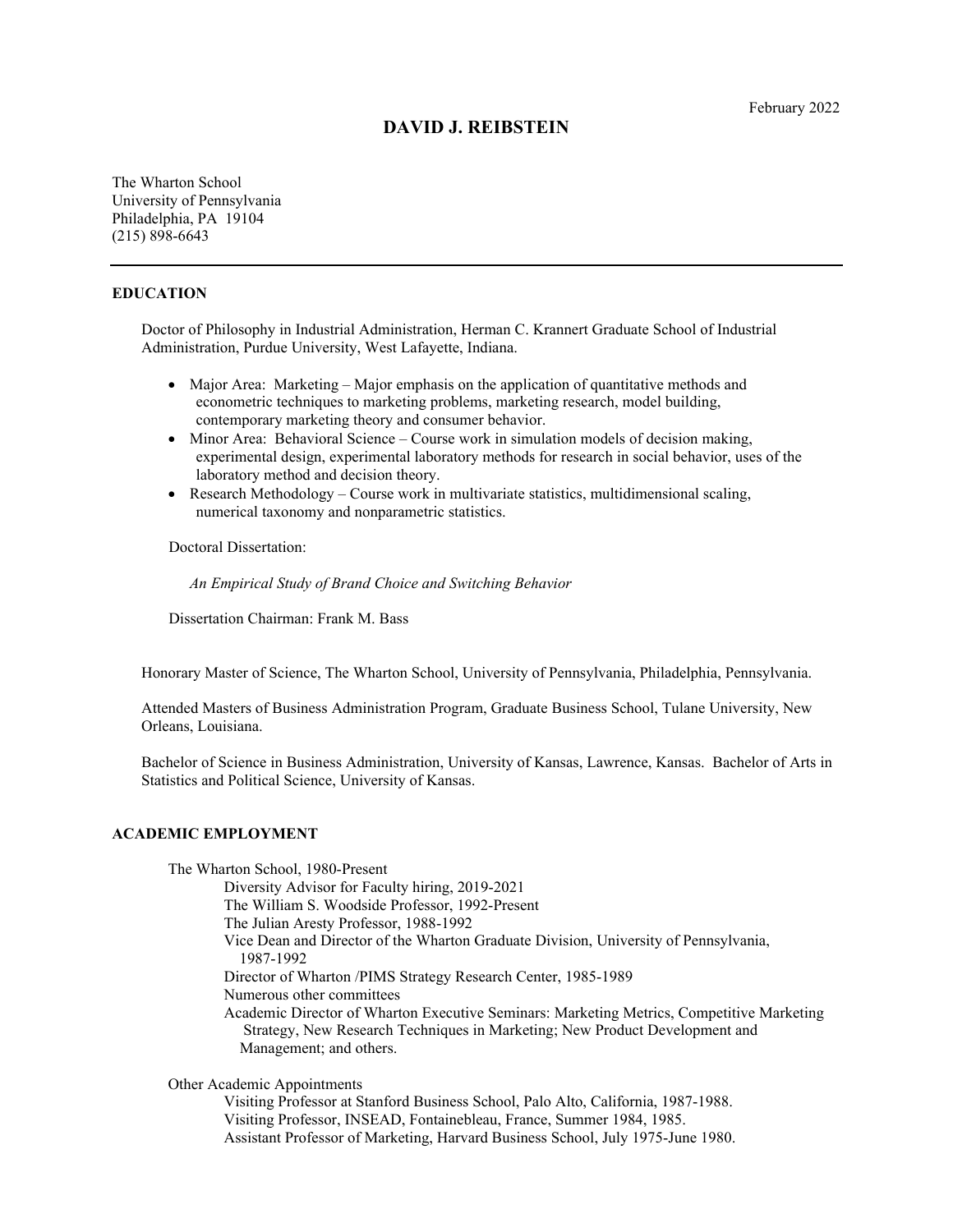- Research Assistant for Professor Frank M. Bass, Purdue University, West Lafayette, Indiana, Spring 1974.
- Graduate Instructor in Industrial Administration, Purdue University, September 1972-August 1974.
- Research Assistant for Professor John O. Tollefson, Kansas University, Lawrence, Kansas, Summer 1972
- Executive Director, The Marketing Science Institute, July 1999-2001
- Academic Trustee, Marketing Science Institute, Cambridge Massachusetts, 1993-1999, 2001- 2005.

Research Associate, Marketing Science Institute, Cambridge, Massachusetts, 1975-1980

### **Other**

- Indian School of Business (ISB), Hyderabad, Marketing Metrics, November-December 2005 Chinese European Business School (CEIBS), Shanghai, Beijing, and Shenzhen Competitive Marketing Strategy, Executive MBA (EMBA), 2003, 2004, 2005
- Interdisciplinary Center (IDC), Herzalia, Israel, Competitive Marketing Strategy, June 2003, December 2005.

Singapore Management University (SMU), Singapore, Competitive Marketing Strategy, July 2003, 2004, 2005.

- Member of Executive Committee, Marketing Science Institute, Cambridge, Massachusetts, 2001- 2005.
- Member of Executive Director Council, Marketing Science Institute, Cambridge Massachusetts, 2005-present

Member of Philadelphia Global Identity Partnership (PGIP) Leadership Council, 2019-Present

# **TEACHING**

The Wharton School, University of Pennsylvania, July 1980-present.

Marketing Management (MBA Program and Executive MBA Program) Advanced Management Program (Executive Education Program, Faculty) Marketing Research (MBA Program) Research for Strategic Decisions in Marketing (MBA Program) Pro-Seminar (Ph.D. Program) Marketing Strategy (MBA Program and Executive MBA Program) Core Marketing (MBA Program) Marketing Metrics (MBA Program and Executive Education Program, Academic Director and Faculty) Competitive Marketing Strategies (Executive Education Program, Academic Director and Faculty) Essentials of Marketing (Executive Education Program, Faculty) Pricing (Executive Education Program, Faculty) CFO (Executive Education Program, Faculty) Numerous Company Specific Programs

Stanford Business School, September 1987-January 1988

Marketing Research (MBA Program), September 1987-January 1988. Senior Management Program (1988, 1989, 1990)

INSEAD, April 1984-June 1984, May-June 1985

 Marketing Strategy (MBA Program), April 1984-June 1984, May-June 1985. Advanced Industrial Marketing Strategy, most every year since 1985-2015 (Executive Program)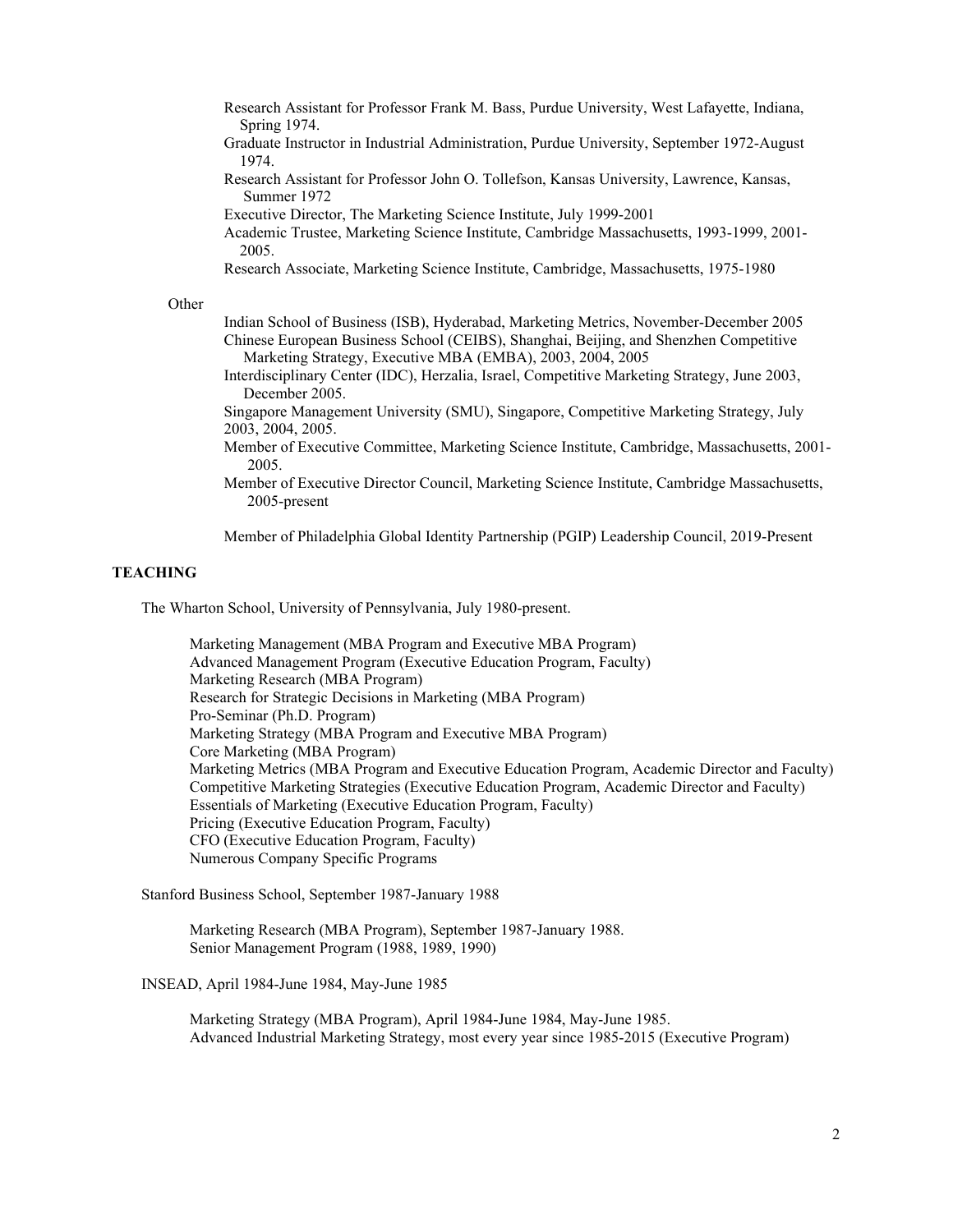Harvard Business School, July 1975-June 1980.

First-Year Marketing (MBA Program) Marketing Research and Information Systems (MBA Program) Marketing Research Methodology (DBA Program) Research Design and Data Collection Methods (DBA Program)

Purdue University, September 1972-August 1974.

Marketing Principles: Undergraduate Marketing Management: Undergraduate Advertising Effectiveness: Undergraduate

Committee Work - Department and University

Ad hoc committee on WEMBA Ad hoc committee on Cross-functional Integration AMA and Early Career Hiring Committee, 2019-2020 MBA Curriculum Committee MBA Executive Committee MBA Graduation Committee University Communications Committee University Classroom Facilities Committee X-Functional Committee Committee on Academic Freedom and Responsibility Vice Dean Search Committee Future of Advertising Committee Knowledge @ Wharton Committee Marketing Curriculum Committee Numerous other committees, too many to list

Conference Work

 Co-hosted 2002 and 2003 CMO Summit at Wharton Chair, AMA Winter Educators' Conference (2003, 2012) Organizing Committee Member, Chair and Co-Chair, Marketing Meets Wall Street Conference (2013, 2015, 2017, 2019) Honorary Co-Chair, Annual Conference of China Marketing Science (2013) Session Chair, Theory + Practice in Marketing Conference (2015) Host, Wharton Nation Brand Conference (2016) and others

Doctoral Dissertation Committees:

*Candidate Employer*

Suneal Bedi Indiana University William Boulding Duke University Cynthia Fraser Columbia University Steve Goldberg University of Texas Yogesh Joshi University of Maryland William Moult BASES

Marjorie Adams University of Virginia John Bateson London School of Business Louis Gutentag American Hospital Supply Rowland Moriarty Harvard Business School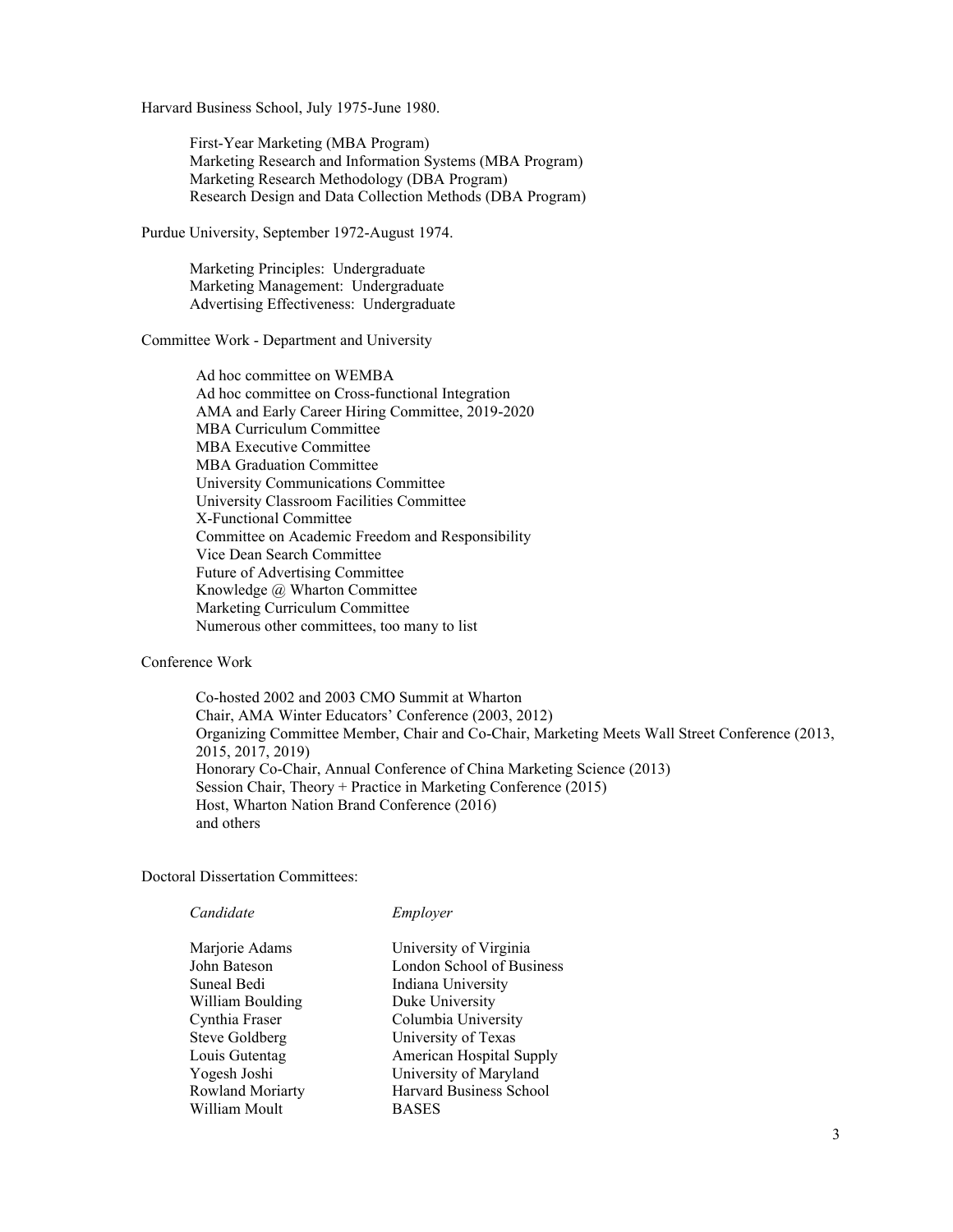| Erica Okada          | University of Washington       |
|----------------------|--------------------------------|
| Philip Parker        | <b>INSEAD</b>                  |
| <b>Edward Popper</b> | Federal Trade Commission       |
| Carsten Poulsen      | Aalborg University             |
| John Quelch          | Harvard Business School        |
| Venkat Ramaswamy     | University of Michigan         |
| Sanjay Rao           | Synergic Resources Corporation |
| Dan Sarel            | University of Miami of Florida |
| Emine Sarigollu      | McGill University              |
| Robert Young         | Northeastern University        |
|                      |                                |

### **Honors/Awards:**

 2021 PwC Finance Forum Best Paper Award for "Inalienable Customer Capital, Corporate Liquidity, and Stock Returns," with Weinstein Wei Dou, Yan Ji, and Wei Wu. https://www.pwccn.com/zh/3535summit.html

 SSRN Top Ten Download List 2020 for the 2020 working paper, "Drowning in Metrics: How Managers Select and Trade-off Metrics for Making Marketing Budgetary Decisions."

Inducted as a Fellow at the College of Physicians 2017

The Rodney L. White Center for Financial Research winner of the 2017 Marshall Blume Prizes in

- Financial Research for "Consumer Capital, Financial Constraints and Stock Returns" by Winston Wei Dou, Yan Ji, David Reibstein and Wei Wu
	- MSI Top Download Award 2015 for working paper "Marketing Return on Investment: Seeking Clarity for Concept and Measurement."

iSIG Fellow, 2014

Wharton Class of 2008, "*Goes above and beyond the call of duty"* Award

Wharton Class of 2007, "*Goes above and beyond the call of duty"* Award

Marketing Metrics: 50+ Metrics Every Executive Should Master (2006) was named as the

"Best Business Book: Marketing" by Strategy & Business in 2007.

John S. Day Distinguished Alumni Academic Service Award at Purdue University, 2005.

WEMBA Excellence in Teaching Award, 1995, 1996, 1997, 1998, 2020.

The Helen Kardon Moss Anvil Award for Excellence in Teaching in the Graduate Division, 1995.

Miller-Sherrerd MBA Core Teaching Award, 1993-1999, 2004, 2005, 2007, 2008

Named "The Pick of the B-school Crop," Business Week, 1993.

Selected by Fortune magazine as one of the nation's eight "Most Favorite Business School Professors" (the only one selected in marketing), January 22, 1982.

University of Pennsylvania Lindback Award Nominee (1981-82 – selected by faculty).

The Class of 1984 award (for the best teaching rating at Wharton for the preceding two years) 1987,1995 Wharton Excellence in Teaching Award, 1982, 1984 -1988, 1993-1999, 2006.

Wharton Anvil Award Finalist (1981, 1982, 1983, 1984, 1985, 1986, 1987 – selected by students).

The Outstanding Graduate Instructor at Purdue University, The Krannert School (1973-74 – selected by students).

 An Outstanding Graduate Instructor at Purdue University, The Krannert School (1973-74 – selected by students and faculty).

And, numerous others.

# **REVIEWING AND EDITING**

Special Editor, *Administrative Science*

Co-editor, Chicago Case Research Journal, 2015

Co-Editor, special issue on B2B Research, *Marketing Letters,* Sept 2010; Vol. 21, No. 3.

 Co-edited a special issue of *Marketing Science* on "Competitive Responsiveness" (Winter 2005) Editorial Review Board

International Journal of Internet Marketing and Advertising

International Journal of Research in Marketing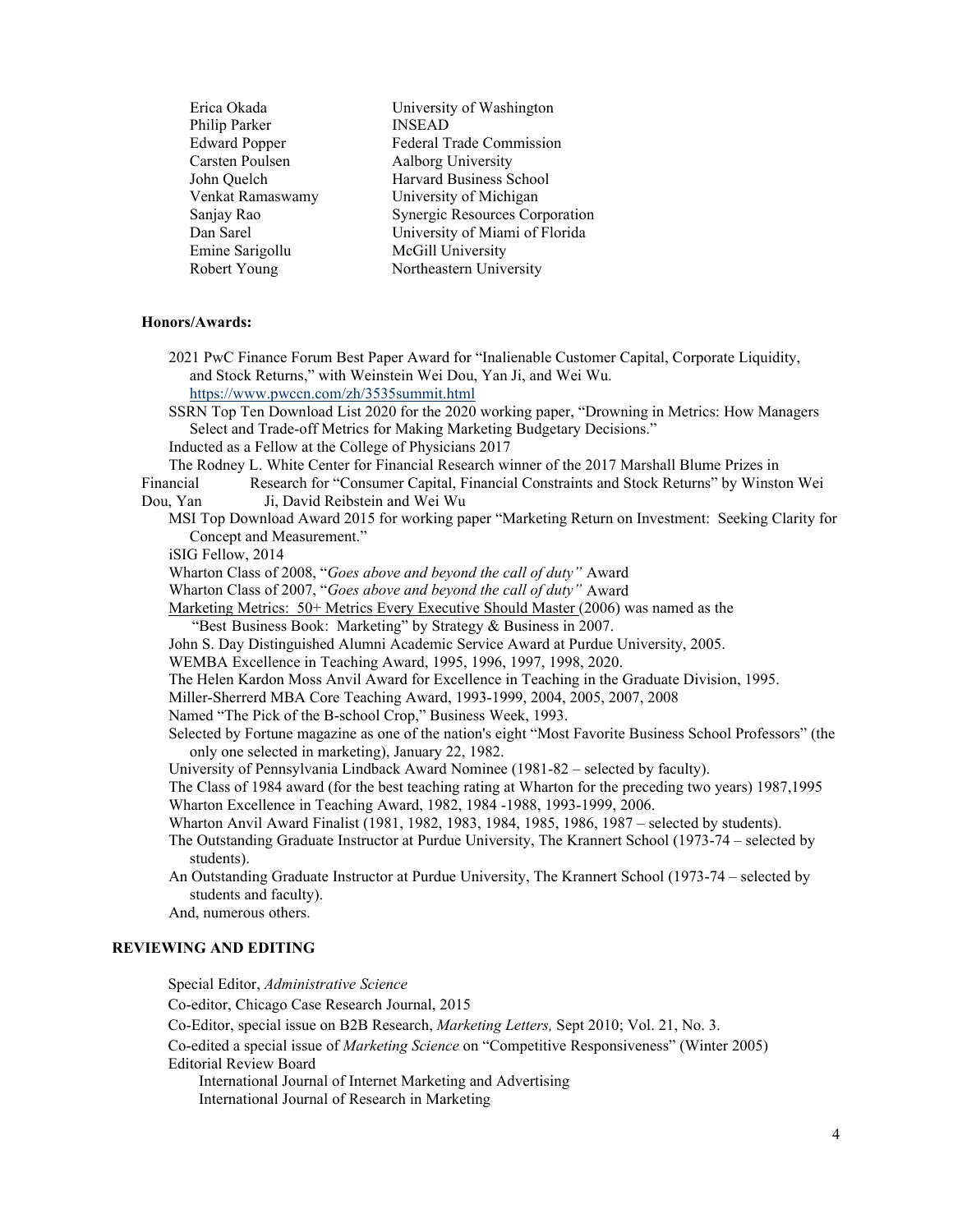# Marketing Management Marketing Letters Reviewing *Marketing Science Management Science Journal of Marketing Journal of Marketing Research International Journal of Marketing Research Marketing Letters Marketing Management*  MSI

 Dissertation competition Special issue of *Journal of Marketing* 

# **RESEARCH PUBLICATIONS**

# **Refereed Journal Articles:**

- "Damaged Damages: Errors in Patent and False Advertising Litigation," with Suneal Bedi, Alabama Law Review (2021), Vol. 73, No. 2, 385-436.
- "Inalienable Customer Capital, Corporate Liquidity, and Stock Returns," with Winston Wei Dou, Yan Ji and Wei Wu. Journal of Finance, February 2021 Issue (76:1).
- "Encouraging Business Scholars to Address Issues Facing Society," with Leonard L. Berry, Frank Wijen, Luk Van Wassenhove, Chris Voss, Anders Gustafsson, Ann Vereecke and Ruth Bolton, AACSB, https://aacsb.edu/blog/2021/february/encouraging-business-scholars-to-address-societal-impact, February 8, 2021.
- "Measuring Trademark Dilution by Tarnishment," with Suneal Bedi, Indiana Law Journal, Vol. 95(3), (Summer 2020). (Lead Article) (Kelley School of Business Research Paper No. 19-36; SSRN Top Download List, May & June 2020 for SSRN's Top Ten download list for: Intellectual Property: Trademark Law – Student Authors eJournal.).
- "Inalienable Customer Capital, Corporate Liquidity, and Stock Returns," with Winston Wei Dou, Yan Ji and Wei Wu, Wiley.com, https://onlinelibrary.wiley.com/doi/10.1111/jofi.12960, July 10, 2020.
- "The Past, Present, and Future of Brands and Branding Research," with Kevin Keller, Scott Neslin, Travis Oh and Donald Lehmann. Marketing Letters (2020) 31:151-162, http://link.springer.com/article/10.1007/s11002-020-09524-w
- "World Leaders and Nation Brands," with Suneal Bedi in Mind Your Marketing 2018: Journal of World Marketing Summit Group," World Marketing Summit Group, https://www.amazon.com/MIND-YOUR-MARKETING-2018-JOURNALebook/dp/B07JH3XPN2/ref=cm\_sw\_em\_r\_dp\_dz\_v\_U\_8jk3Bb8WJQJA1\_lm, November 2018.
- "As You Extend Vertically Should You Use Your Brand," with Jeffrey Cai, et al., (Under Review, submitted to the Journal of Marketing 2018).
- "How Managers Make Trade-offs Between Metrics When Making Marketing Budgetary Decisions," with Ofer Mintz, et al (under review, submitted to the Journal of Marketing 2018).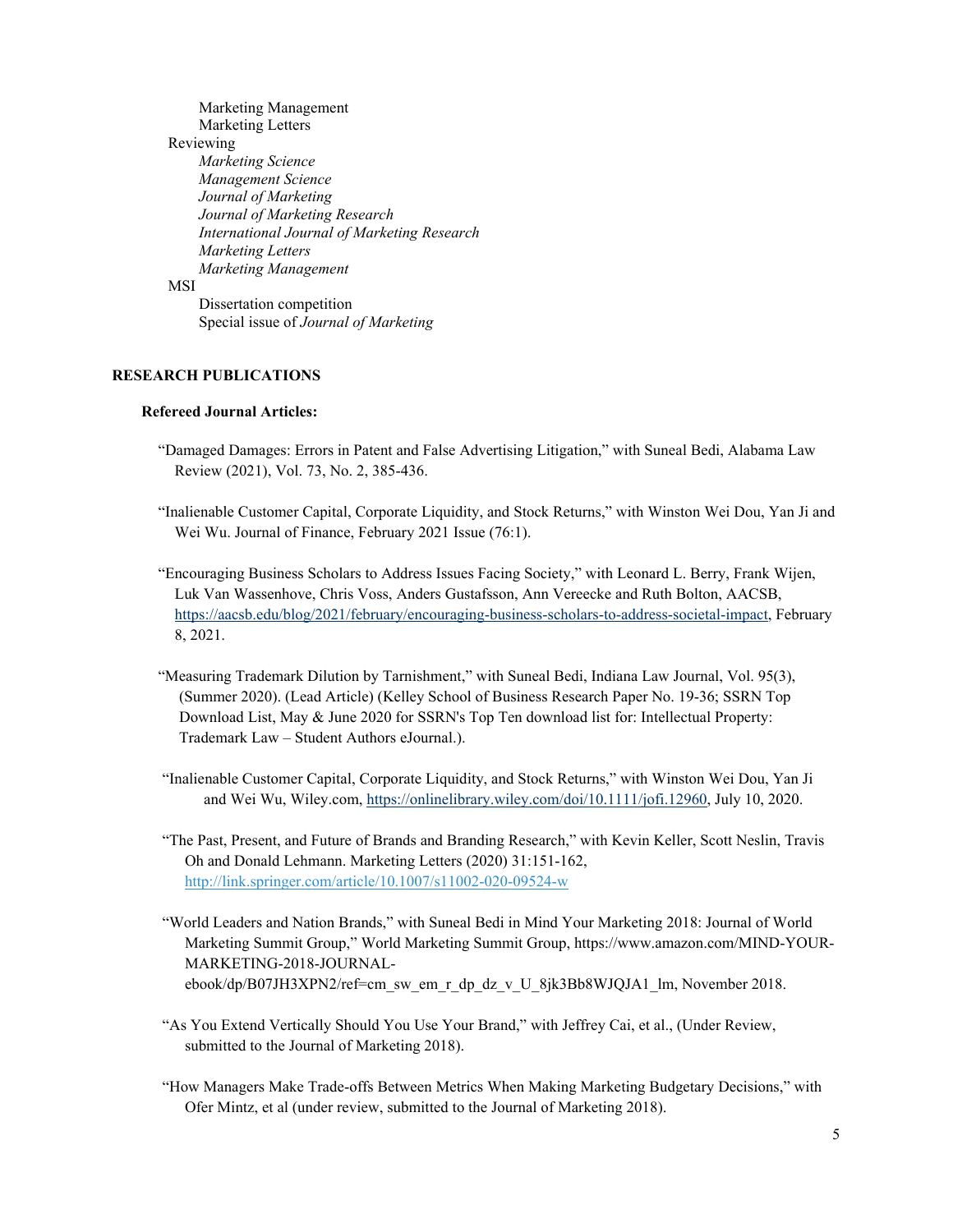- "Errors in Measuring Minor Attributes Using Choice Modeling," with Suneal Bedi, (under review, submitted to Journal of Marketing Research, 2018)
- "Die Marke Deutschland," with Denise Dahlhoff, Global Investor (January-March 2017) No. 3, pp. 69-72.
- "Improving Economic Prosperity through Nation Branding," *Mind Your Marketing*, The Journal Of World Marketing Summit (October 2016) Vol 2 No. 1, pp. 100-106.
- "Turf Wars: Product Line Strategies in Competitive Markets," with Yogesh Joshi and John Zhang,  *Marketing Science*, January-February 2016, Vol. 35, No. 1, pp. 128-141.
- Author of "Closing the Gap between Marketing and Finance: The Link to Driving Wise Marketing Investment," GfK Marketing Intelligence Review Journal Online, http://www.degruyter.com/view/j/gfkmir.2015.7.issue-1/gfkmir-2015-0003/gfkmir-2015-0003.xml, Vol. 7, Issue 1 (May 2015)
- Co-Author of "Marketing Return on Investment: Seeking Clarity for Concept and Measurement," *Applied Marketing Analytics* (2015), Vol. 1, No. 3, pp 267-282.
- "Crisis Diagnostics: Assessing Brand Damage, Restoring Brand Equity," with James R. Gregory and Richard S. Levick, *Marketing Management* (2012), Vol. 21, Issue 1, pp. 29-33.
- "Introduction to the Special Issue on B2B Research" with Sandy Jap, *#Springer Science+Business Media*, LLC 2010. Published on-line 16 March 2010, Vol. 21, Issue 3, pp. 207-209.
- "Metrics that Matter to Marketing Managers," with Neil Bendle, Paul Farris and Phillip Pfeifer, *Journal of Research and Management*, 2010, Vol. 6, Issue 1, pp. 18-23.
- "Dashboards as a Service: Why, What, How and What Research is Needed?" with Koen Pauwels, Tim Ambler, Bruce H. Clark, Pat LaPointe, David Reibstein, Bernd Skiera, Berend Wierenga and Thorsten Wiesel, *Journal of Service Research***,** 2009**,** Vol. 12. No. 2, pp. 175-189.
- "Is this Marketing Academia Losing Its Way?" with George Day and Jerry Wind, *Journal of Marketing*, July 2009, Vol. 73, No. 4, pp. 1-3 (Guest Editorial).
- "A Broader Perspective of Network Effect," *Journal of Marketing Research,* April 2009, Vol. 46, Issue 2, pp. 154-156.
- "Optimal Entry Timing in Markets with Social Influence," with Yogesh Joshi and John Zhang, *Management Science,* June 2009, Vol. 55, No. 6, pp. 926-939. Backlash: How Early Adopters React When the Mass Market Embraces a New Brand
- "Choosing the Right Metrics to Maximize Profitability and Shareholder Value", with J. Andrew Petersen, Leigh McAlister, Russell S. Winer, V. Kumar and Geoff Atkinson, *Journal of Retailing*, Volume 85, Issue 1, 2009, pp 95-111.
- "Competitor See, Competitor Do: Incumbent Entry in New Market Niches," with M. Debruyne, *Marketing Science*, Winter 2005, Vol. 24, No. 1, pp. 55-66.
- "Learning by Doing" *International Journal of Marketing Education*, 2005, Vol. 1, Issue 1, pp. 115-130.
- "When Five is a Crowd in the Market Share Attraction Model," with P. Farris, P. Pfeifer and E. van Neirop, *Journal of Research and Management*, 2005, Vol. 1, Issue 1, pp. 41-56.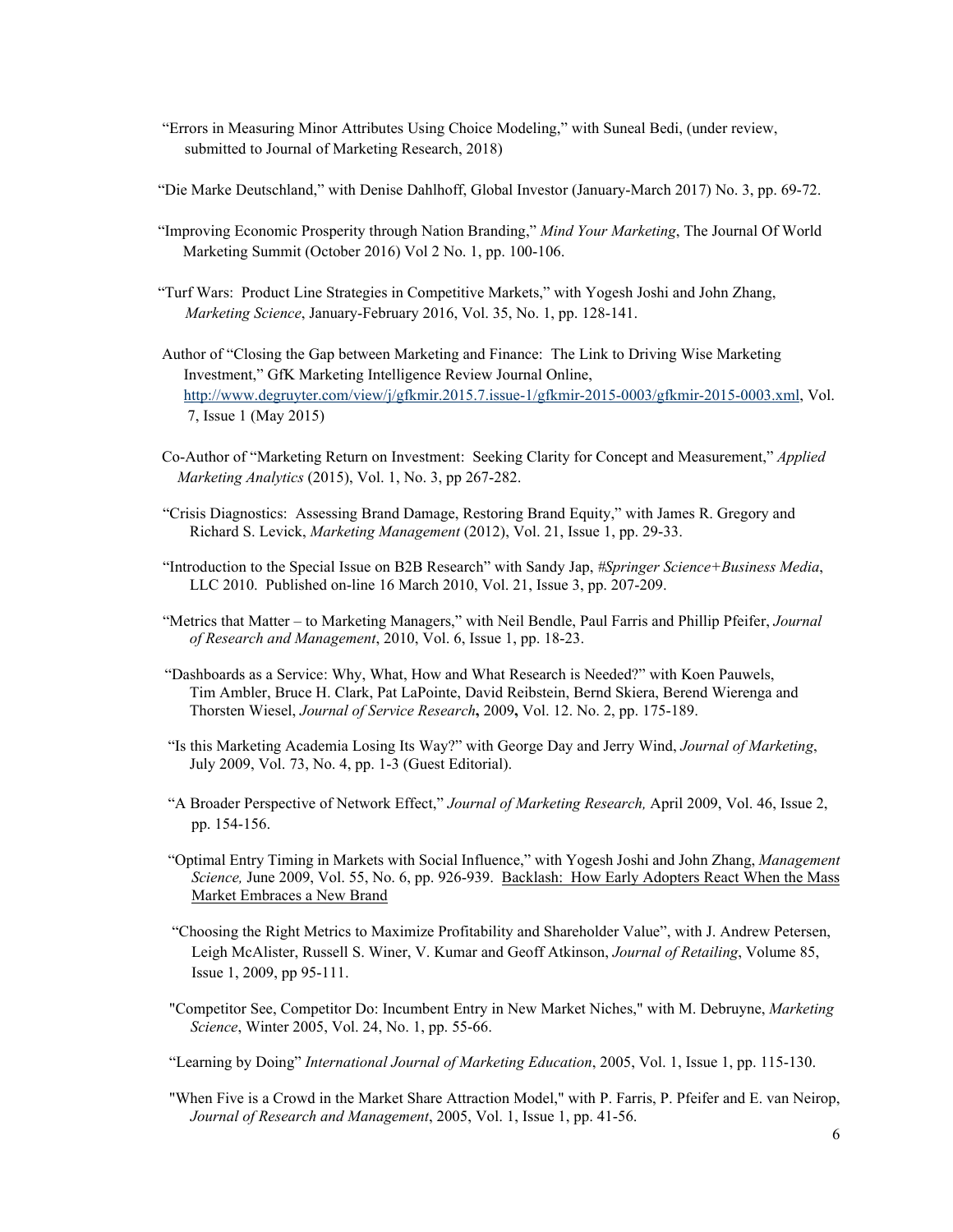- "Competitive Responsiveness," with Dick R. Wittink, *Marketing Science*, Winter 2005, Vol. 24, No. 1, pp. 8-11.
- "House of Brands vs. Branded Houses," *Economist*, *Global Agenda*, Winter 2005, Vol. 3, pp. 175-177.
- "Rational Exuberance: The Wireless Industry's Killer "B," with Venkatesh Shankar and Tony Driscoll, *Strategy +Business,* Summer 2003, Issue 31, pp. 68-77.
- "What Attracts Customers to Online Stores, and What Keeps Them Coming Back?," *Journal of the Academy of Marketing Science*, Fall 2002, Vol. 30, No. 4, pages 465-473.
- "Performance Measurement in Marketing," with Sven Reinecke, *Koshenrechnumgspraxis*, 46, Jg., 2002, H.1, 18-25.
- "The Impact of Business Objectives and the Time Horizon of Performance Evaluation on Pricing Behavior," with Dick Wittink and S.K. Keil, *International Journal of Research in Marketing*, June 2001, Vol. 18, Nos. 1-2, 67-81.
- "Putting the Lesson Before the Test: Using Simulation to Analyze and Develop Competitive Strategies," with Mark J. Chussil, *Competitive Intelligence Review*, (1<sup>st</sup> Quart 1999) Vol. 10, Issue 1, pp. 34-48.
- "Brand Equity and Vertical Product Line Extent," with Taylor Randall and Karl Ulrich, *Marketing Science*, November 1998, Vol. 17, No. 4, 1998, pp. 356-379.
- "Brand Equity and Line Extension: How Long Can you Go?" with Taylor Randall and Karl Ulrich, The Financial Times, October 5, 1998.
- "Virtual Competition" with Mark Chussil, *Marketing Research,* Special Issue, Winter 1997, pp. 44 51.
- "Dynamic Competitive Strategies," with George S. Day, *Financial Times Guide to Management*, 1996.
- "Market Share and Distribution: A Generalization, a Speculation, and Some Implications," with Paul Farris, Special Issue *Marketing Science*, Vol 14, No. 3 (Summer 1995), pp. 190-202.
- "Do Marketing Expenditures to Gain Distribution Cost the Customer?" with Paul Farris, *European Management Journal*, March 1995, Vol. 13, Issue 1, pp. 31-38.
- "Competitive Marketing Behavior in Industrial Markets," with Venkatram Ramaswamy and Hubert Gatignon, *Journal of Marketing*, April 1994, Vol. 58, No. 2, pp. 45-55.
- "Effectiveness of Brand-Related 15-Second Commercials," with Scott Ward and Terence A. Oliva, *Journal of Consumer Marketing*, Vol. 11 (2), 1994, pp. 38-44.
- "An Empirical Pooling Approach for Estimating Marketing Mix Elasticities with PIMS Data" with Venkatram Ramaswamy, Wayne S. DeSarbo, and William T. Robinson, *Marketing Science*, Winter 1993, Vol. 12, No. 1, pp. 103-124.
- "The Effect of Differences in the Number of Attribute Levels on Conjoint Results," with Dick R. Wittink, Lakshman Krishnamurthi, *Marketing Letters*, June 1990, Vol. 1, No. 2, pp. 113-123.
- "Conjoint Reliability Measures," with Dick Wittink, William Boulding, John E. G. Bateson, and John W. Walsh, *Marketing Science*, Fall 1989, Vol. 8, No. 4, pp. 371-374.
- "Conjoint Analysis Reliability: Empirical Findings," with John Bateson and William Boulding, *Marketing Science*, Summer 1988, Vol. 7, No. 3, pp. 271-286.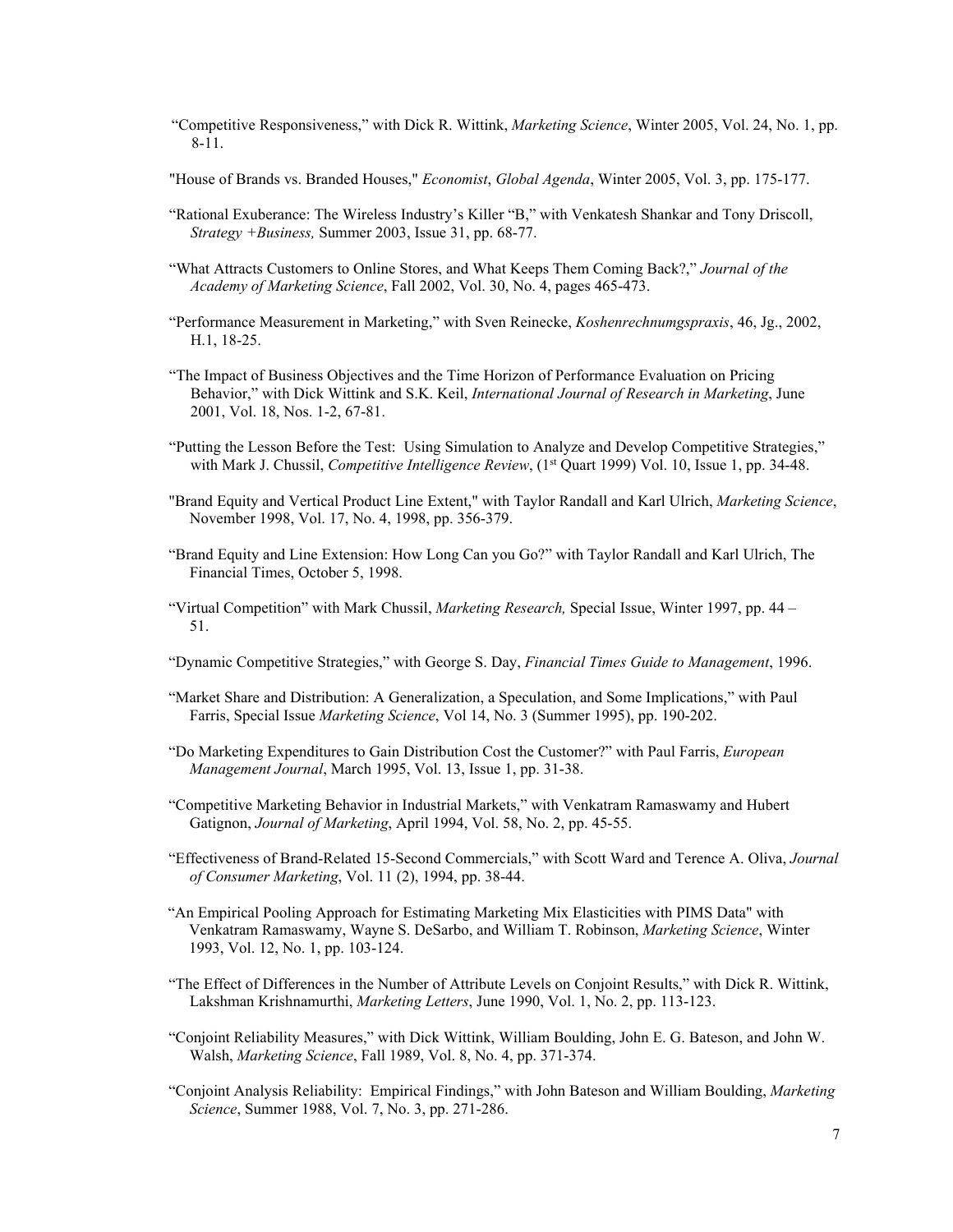- "Pooling Logit Models," with Hubert Gatignon, *Journal of Marketing Research*, Vol. 23, August 1986, pp. 281-285.
- "New Goldmines and Minefields for Market Researchers," with Leonard Lodish, *Harvard Business Review*, Jan.-Feb. 1986, Vol. 64, Issue 1, pp. 168-182.
- "Benefit Segmentation in Industrial Markets," with Rowland T. Moriarty, *Journal of Business Research*, December 1986, Vol. 14, Issue 6, pp. 463-486.
- "Forecasting the Impact of Socio Economic and Demographic Change on Product Demand," with John M. McCann, *Journal of Marketing Research*, November 1985, Vol. 22, Issue 4, pp. 415-423.
- "An Investigation into the Order of the Brand Choice Process," with Frank M. Bass, Moshe Givon, Manu Kalwani, and Gordon Wright, *Marketing Science*, Fall 1984, Vol. 3, No. 4, pp. 267-287.
- "Optimal Product Line Pricing: The Influence of Elasticities and Cross-Elasticities," with Hubert Gatignon, *Journal of Marketing Research*, August 1984, Vol. 21, Issue 3, pp. 259-267.
- "Overcontrol in Advertising Experiments," with Paul W. Farris, *Journal of Advertising Research*, June/July 1984, Vol. 24, Issue 3, pp. 37-47.
- "Robustness of Linear Models in Dynamic Multivariate Predictions," with Herbert Moskowitz, Doyle Weiss, and Kah Kee Cheng, *Omega*, 1982, Vol. 10, Issue 6, pp. 647-61.
- "Factors Affecting Coupon Redemption Rates," with Phyllis A. Traver, *Journal of Marketing*, Fall 1982, Vol. 46, No. 4, pp. 102-113.
- "An Analysis of Interdependent Decisions," with Herbert Moskowitz, *Omega*, Vol. 9, No. 3, 1981, pp. 267-79.
- "The Direction of Causality Between Perception, Affect, and Behavior: An Application to Travel Behavior," with Christopher H. Lovelock and Ricardo de P. Dobson, *Journal of Consumer Research*, March 1980, Vol. 6, No. 4, pp. 370-6.
- "How Prices, Ad Expenditures, and Profits Are Linked," with Paul W. Farris, *Harvard Business Review*, November-December, 1979, pp. 173-84.
- "Structural Models for the Analysis of Traveler Attitude-Behavior Relationship," with R. Dobson, F. Dunbar, C. Lovelock, and C. Smith, *Transportation*, December 1978, Vol. 7, pp. 351-63.
- "Market Research Corporation of America's Market Share Data," *Antitrust Law Journal*, American Bar Association, Vol. 47, Issue 3, August 1978, pp. 1041-1048.
- "The Prediction of Individual Probabilities of Brand Choice," *Journal of Consumer Research*, December 1978, Vol. 5, No. 3, pp. 163-168.
- "Number of Choices and Perceived Decision Freedom as a Determinant of Satisfaction and Consumer Behavior," with Stuart Youngblood and Howard Fromkin, *Journal of Applied Psychology*, August 1975, Vol. 60, Issue 4, pp. 434-437.

## **Books and Chapters in Books:**

"How Marketing Can Save Democracy" with Windy, Y. (2020), Iacobucci, D. (Ed.) Continuing to Broaden the Marketing Concept (Review of Marketing Research, Vol. 17), Emerald Publishing Limited, pp. 29-51. https://doi.org/10.1108/S1548-643520200000017004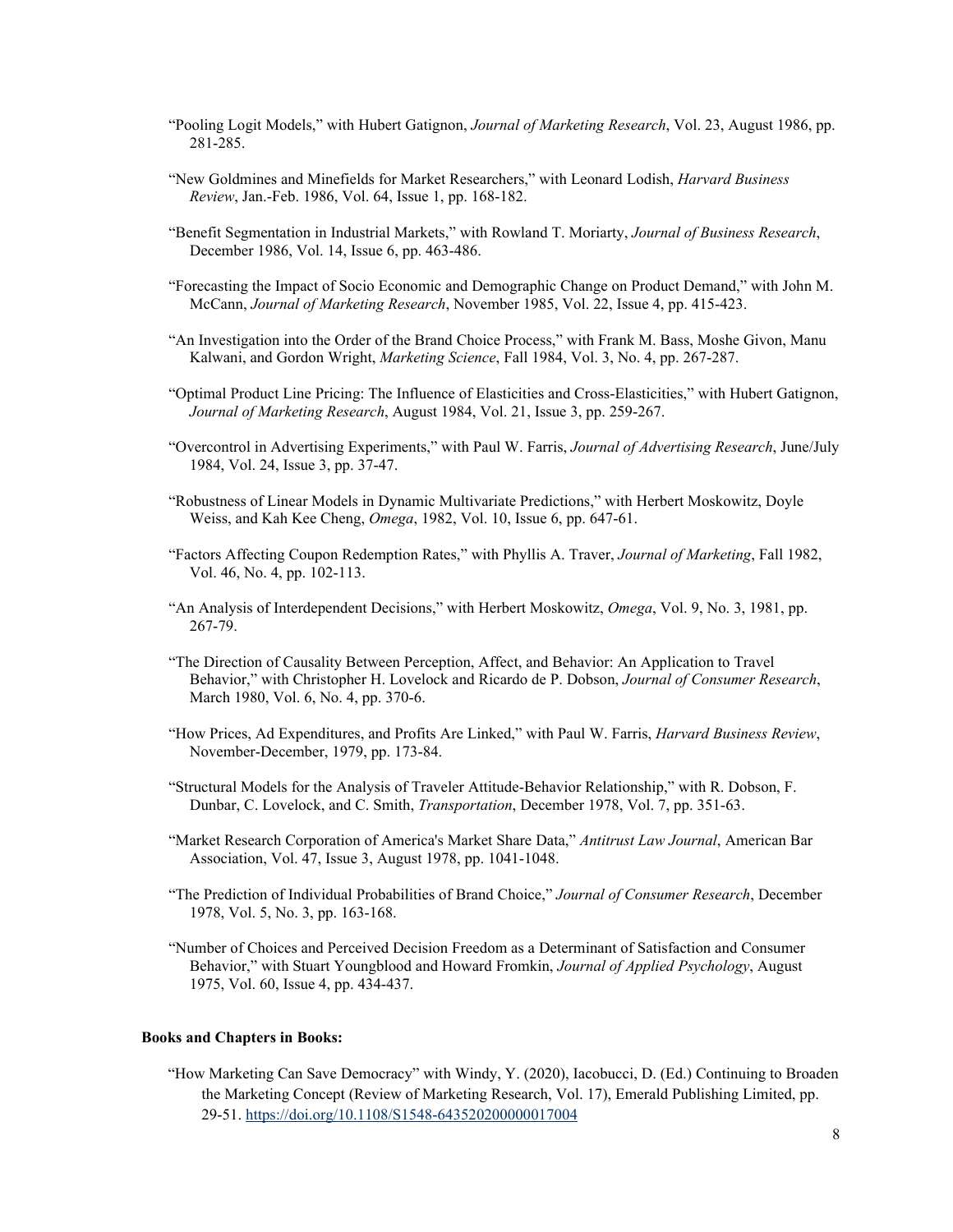- "Marketing Metrics: The Manager's Guide to Measuring Marketing Performance (4<sup>th</sup> Edition)," with Neil T. Bendle, Paul W. Farris and Phillip E. Pfeifer. Pearson.
- "Marketing's Search for a Common Language," with Paul Farris and Karen Scheller in Accountable Marketing: Linking Marketing Actions to Financial Performance, David W. Stewart and Craig T. Gugel (eds.), (pp. 45-51). Routledge: Taylor & Francis Group, 2016.
- "Marketing Return on Investment: Seeking Clarity for Concept and Measurement," Marketing Accountability Standards Board (MASB) Book, Forthcoming.
- "Marketing in the Firm and Society," Legends in Marketing: George S. Day, Volume 7 (2016).
- "Best Countries, Defining Success and Leadership in The Twenty-First Century," John Gerzema and David Reibstein (2015).
- "Marketing Metrics: The Manager's Guide to Measuring Marketing Performance," 3<sup>rd</sup> ed. Neil T. Bendle, Paul W. Farris, Phillip E. Pfeifer and David J. Reibstein. *Pearson Education, Inc.*, September 2015.
- "The Future of Marketing," Legends in Marketing: Yoram (Jerry) Wind, Vol. 8, edited by George S. Day, SAGE Publications, 2014.
- "Marketing Strategy," Legends in Marketing: Yoram (Jerry) Wind, Vol. 4, edited by Jagdish N. Sheth, SAGE Publications, 2014.
- "Domain 7: Marketing Organization & Competency," with Paul W. Farris and Robert M. Malcolm, *AMA CMM Study Guide*, American Marketing Association, 2013.
- "Product Positioning," edited by Barry Bayus, *Wiley International Encyclopedia of Marketing*, John Wiley and Sons, West Sussex UK, 2011.
- "Marketing Metrics The Definitive Guide to Measuring Marketing Performance," 2nd ed. Farris, Paul W., Neil T. Bendle, Phillip E. Pfeifer and David J. Reibstein. *Wharton School Publishing*, February 2010.
- "Challenges in Measuring Return on Marketing Investment: Combining Research and Practice Perspectives," with Koen Pauwels, REVIEW OF MARKETING RESEARCH, edited by Ed Naresh Malhotra, M.E. Sharpe, Inc., (pp 107-124) Irvine, CA, 2009.
- "Innovation Metrics," edited by Barry Bayus, *Wiley International Encyclopedia of Marketing*, John Wiley and Sons, West Sussex UK, 2009.
- *Marketing Management*, with Koen Pauwels, edited by Rajiv Grover and Naresh Malholtra, McGraw- Hill, 2009.
- "Marketing Metrics and Financial Performance," with Donald R. Lehmann*, Marketing Science Institute*, 2006.
- *Fifty + Metrics Every Marketer Should Know*, with P. Farris, N. Bendle and P. Pfeifer, *Wharton School Publishing*, 2006.
- "Global Branding," with George Day, in *The Alliance on Globalizing*, Gatignon and Kimberly (eds.), Cambridge University Press, 2005.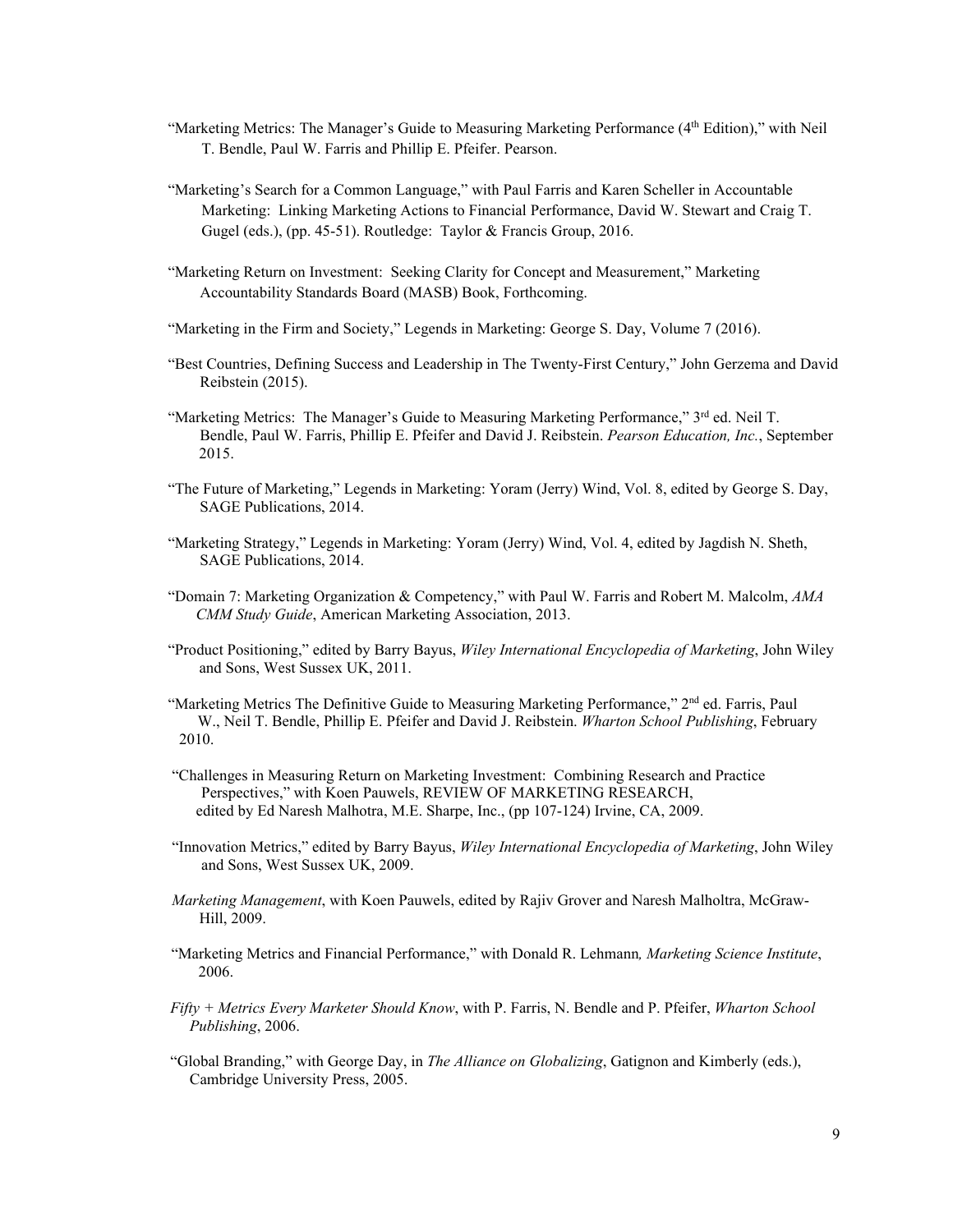- "Marketing Costs and Prices: An Expanded View," with Paul Farris and Yogesh Joshi, in *Profit Impact of Marketing Strategy Project: Retrospect and Prospects*, Paul W. Farris and Michael J. Moore (eds.), (pp. 124-152). Cambridge University Press, 2004.
- *Measuring and Allocating Marcom Budgets: Seven Expert Points of View,* with Rajeev Batra, "MSI Monograph, January 2003.
- "The Internet Buyer," in J. Wind and V.J. Mahajan, *Digital Marketing*, (pp 201-225), New York, NY John Wiley & Sons, Inc., 2001.
- "Technology-Driven Demand: Implications for the Supply Chain," with Marshall Fisher, in J. Wind and V.J. Mahajan, *Digital Marketing*, (pp 285-309), New York, NY, John Wiley & Sons, Inc., 2001.
- "Marketing Performance Measurements," *Handbuch Marketing Controlling,* edited by Sven Reinecke and David Reibstein, Universitat St. Gallen, 2001.
- "Managing Product Variety: A Study of the Bicycle Industry," with Karl Ulrich, Taylor Randall, and Marshall Fisher, *Product Variety Management: Research Advances (International Series in Operations Research & Management Science),* edited by Teck-Hua Ho and Christopher S. Tang, (pp. 177-205), Kluwer Academic Publishers, 1998.
- *Wharton on Dynamic Competitive Strategies*, edited with George Day; John Wiley & Sons, 1997.
- "Formulating Competitive Strategies," with Hubert Gatignon, *Wharton on Dynamic Comptetitive Strategies*, edited by George Day and David Reibstein; John Wiley & Sons, 1997.
- "Simulating Competitive Strategies," with Mark J. Chussil, *Wharton on Dynamic Competitive Strategies*, edited by George Day and David Reibstein; John Wiley & Sons, 1997.
- "Managing Competitive Interactions Through Competitive Market Signaling," with Oliver Heil and George S. Day, *Wharton on Dynamic Competitive Strategies*, edited by George Day and David Reibstein; John Wiley & Sons, 1997.
- "Manufacture Prices, Retail Prices, Relative Prices, Absolute Prices," with Paul Farris, *The Blackwell Encyclopedic Dictionary of Business Ethics*, edited by Edward Freeman and Patricia Werhane; Blackwell Publishers, 1996.
- *Strategy Analysis with ValueWar*, with Mark J. Chussil, The Scientific Press, 1994.
- "Conjoint Analysis Reliability and Validity: A Framework for Future Research," with John Bateson and William Boulding, *Review of Marketing*, 1987, pp. 451-477.
- *Marketing: Concepts, Strategies, and Decisions*, Prentice-Hall, Inc., 1985.
- "Evidence on the Value of Strategic Planning in Marketing or How Much Planning Should a Marketing Planner Plan?" with J. Scott Armstrong, Chapter 2.1 in *Strategic Marketing and Management*, edited by H. Thomas and D. Gardner, John Wiley and Sons, Ltd., 1985, pp. 73-87.
- *Cases in Marketing Research*, with F. Stewart DeBruicker, Prentice-Hall, 1983.
- "Incorporating Marketing into Corporate Planning Models," with John M. McCann, in *Simulation in Business Planning and Decision Making*, edited by Thomas N. Naylor, Simulated Councils, Inc., Chapter 10, Volume 9, Number 1, 1981, pp. 89-98.
- "Attitude Measures and Brand Choice Frequency Some Pitfalls To Be Avoided," with Joel C. Huber, in *Attitude Research Plays for High Stakes*, edited by John C. Maloney and Bernard Silverman, 1977, pp. 148-164.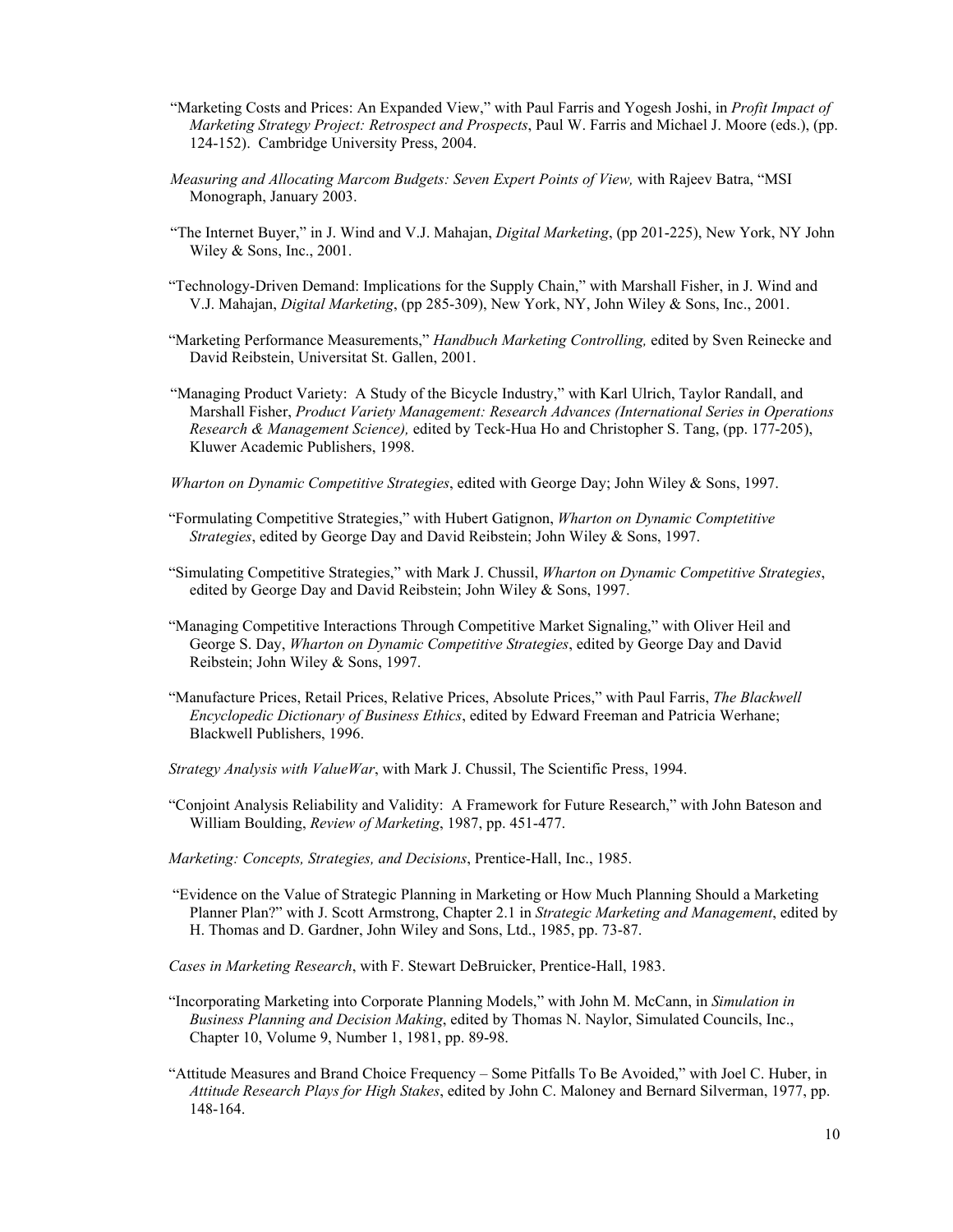## **Working Papers**

"The Branding of a Country," with Suneal Bedi (submitted to JMR, January 2022).

- "Cryptomarketing," with Reto Hofstetter, Emanuel de Bellis, Leif Brandes, Melanie Clegg, Cait Lamberton, Felicia Rohlfsen, Bernd Schmitt and Z. John Zhang. (submitted to Marketing Letters, November 2021).
- "Academia in Court: How Marketing Scholarship Informs The Law," with Christopher Borek, Robert Vigil and Suneal Bedi. (submitted to Impact at JMR, October 2021).
- "Hybrid BYO Conjoint with Boosting for Data Fusion: Estimating Context Effects for Marketing Dashboards," with Ofer Mintz, Yakov Bart and Peter Lenk (submitted to Marketing Science Journal September 2021, under review). SSRN, https://papers.ssrn.com/sol3/papers.cfm?abstract\_id=3502600.
- "Drowning in Metrics: How Managers Select and Trade-off Metrics for Making Marketing Budgetary Decisions" with Mintz, Ofer, Yakov Bart and Peter Lenk (MSI Working Paper Series, 2019)
- "Errors In Measuring Minor Attributes Using Choice Modeling," with Suneal Bedi (forthcoming).
- "Bad Brands: Empirical studies in Trademark Tarnishment," with Suneal Bedi (Under review, submitted to Harvard Law Review).
- "As You Extend Vertically, Should You Use Your Brand?" Jeff Cai, Asish Sood and David Reibstein. (under review, submitted to the Journal of Marketing).
- "Seeking Self-correction in Business Science: Striving for Credible and Useful Knowledge," et al. (under review, submitted to Science).
- "Consumer Capital, Financial Constraints and Stock Returns" by Winston Wei Dou, Yan Ji, David Reibstein and Wei Wu (The Rodney L. White Center for Financial Research winner of the 2017 Marshall Blume Prizes in Financial Research).
- "A Tale of Two Markets: Brand Capital, Liquidity and Asset Prices," Winston Wei Dou, Yan Ji, David Reibstein and Wei Wu (2017).
- "How Managers Make Trade-offs Between Metrics When Making Marketing Budgetary Decisions," David J. Reibstein, Yakov Bart, Peter Lenk, and Ofer Mintz (2017).
- "Marketing Return on Investment: Seeking Clarity for Concept and Measurement," Paul W. Farris, Dominique M. Hanssens, James D. Lenskold, and David J. Reibstein, MSI Working Paper Series (2014), Report No. 14-108.
- "Turf Wars: Product Line Strategies in Markets With Preference Based Segmentation," with Yogesh Joshi and John Zhang, *Marketing Science* (2013).
- "Reinventing Training for the Global Information Age," with Jerry Wind
- "Incumbents' response to competitive innovation: The role of competitors' behavior in determining response time" with Marion Debruyne, October 2001.

"Mobile e-Business: Disruptive Technology or Untethered Extension of Business as Usual?" with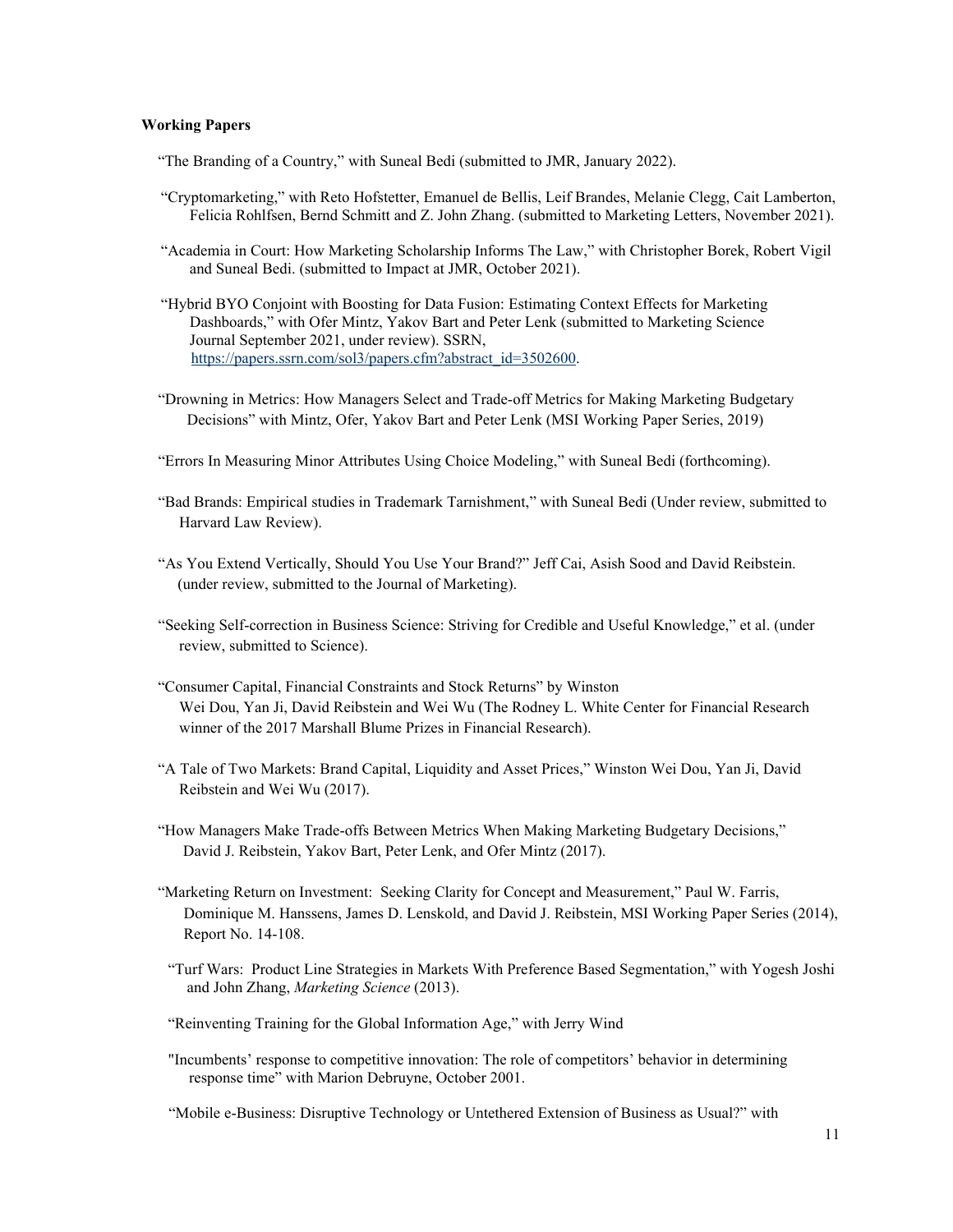Tony O'Driscoll and Venkatesh Shankar, under review, *Sloan Management Review.* 

- "Market Share and Distribution: A Generalization, A Speculation, and Some Implications" with Paul Farris, April 1994.
- "An Empirical Pooling Approach For Estimating Marketing Mix Elasticities With PIMS Data," with Venkatram Ramaswamy, Wayne S. DeSarbo, and William T. Robinson, University of Michigan, Working Paper, January 1992.
- "Conjoint Analysis Reliability's Empirical Findings," with John Bateson and William Boulding, Wharton Working Paper.
- "The Determinants of Strategic Marketing Rivalry: An Empirical Investigation," with Hubert Gatignon and Venkatram Ramaswamy, Wharton Working Paper.
- "Conjoint Analysis Reliability and Validity: A Framework for Future Research," with John Bateson and William Boulding, Wharton Working Paper.
- "Pooling Logit Models," with Hubert Gatignon, Wharton Working Paper No. 85-042, July 1985.
- "Do Advertising Frequency Response Functions Differ by Brand and Segment," with Hubert Gatignon, Wharton Working Paper, August 1985.
- "Marketing Shock or Marketing Schlock," with Leonard M. Lodish, Wharton Working Paper No. 84-008R, May 1985.
- "Overcontrol in Advertising Experiments," with Paul W. Farris, Wharton Working Paper No. 83-024, July 1983.
- "Benefit Segmentation: An Industrial Application," with Rowland T. Moriarity, Marketing Science Institute Working Paper, Report No. 82-110, November 1982.
- "Do Traditional Forms of Segmentation Yield Benefit Segments An Industrial Application," with Rowland Moriarty, MSI Working Paper, 1981.
- "Using a Nonlinear Response Function in Estimating Advertising's Carry-Over Effects," with Paul W. Farris, Marketing Science Institute Technical Report, Cambridge, Massachusetts, August 1978. Report #79-107.
- "Incorporating Marketing into Corporate Planning Models," with John M. McCann, Marketing Science Institute Technical Report, Cambridge, Massachusetts, August 1978. Report #79-111.
- "The Prediction of Individual Probabilities of Brand Choice," Harvard Business School Working Paper, August 1976.
- "On Analyzing Interdependent Decisions in Marketing," with Herbert Moskowitz, Harvard Business School Working Paper, July 1976.
- "Linking Market Segments Based on Derived Importance Weights to Household Characteristics," with Dick R. Wittink, Working Paper, August 1976.
- "Market Segmentation via Derived Importance Weights," with John M. McCann and Dick R. Wittink, Institute Paper No. 518, Institute for Research in the Behavioral, Economic and Management Sciences, Krannert Graduate School of Industrial Administration, Purdue University, June 1976.

### **Other Publications**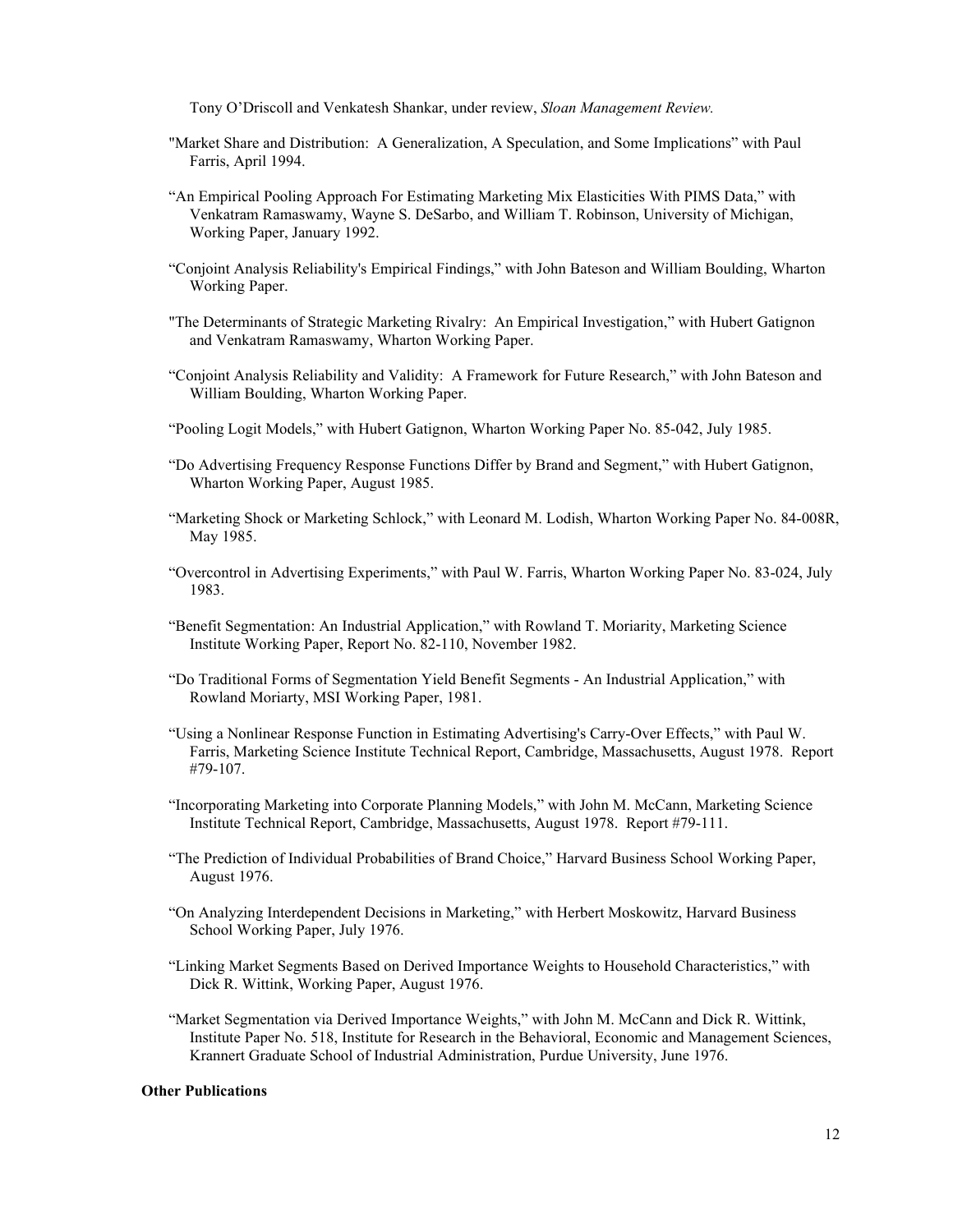- "Why the Economics of Media Will Not Heal a Divided America," Editorial with Z. John Zhang, https://www.smerconish.com/exclusive-content/why-the-economics-of-media-will-not-heal-a-divided america, November 13, 2021.
- "Guest Editorial: Responsible Research in Marketing," with Michael Haenlein, Mary Jo Bitner, Ajay K. Kohli and Katherine N. Lemon, Journal of Academy of Marketing Science 50, 8-12 (2022). (Published online, https://link.springer.com/article/10.1007%2Fs11747-021-00812-z, September 2021.)
- "Marketing Organization & Competency," *Certified Marketing Master (AMA CMM) Study Guide*, with Paul Farris, 2013, pp. 243-272. (Contributor)
- "Innovation Metrics," *Wiley International Marketing Encyclopedia Product & Innovation Management,* with Venkatesh Shankar, 2011, Vol 5, pp. 91-96.
- "Product Positioning," *Wiley International Marketing Encyclopedia Product & Innovation Management,* 2011, Vol 5. P. 203-204.
- "Metrics for Linking Marketing to Financial Performance," *Marketing Science Institute Special Report*, with R. Srivastava, Winter 2005, p. 85-109.
- "Roundtable Discussion: B2B Exchanges," with Sunil Gupta and John Paul MacDuffie, Antitrust Magazine, Fall 2000, Vol. 15, No. 1, pp. 8-16.
- "Putting the Lesson Before the Test," with Mark Chussil, *Competitive Intelligence Review,* 1998.
- "Roundtable Discussion: Business Strategy and Decision Making" with Harry First, Brian R. Henry, David J. Reibstein, Michael L. Weiner, Dennis A. Yao and Edward J. Zajac., 12:8, Antitrust Magazine (ABA), Spring 1998.

### **Papers Currently Under Review**

 "Error in Measuring Minor Attributes Using Choice Modeling," with Suneal Bedi (Journal of Marketing Research).

## **CONFERENCES AND PROCEEDINGS:**

- Opening Plenary Session Participant, "Bridging Marketing Paradigms," AMA-Sheth Doctoral Consortium, Indiana University, Bloomington, IN, August 9-11, 2021.
- Co-chair, Virtual 2021 Responsible Research Roundtable, RRBM, June 28, 2021.
- Moderator, "Connected Experiences," Virtual CMO Roundtable, Valtech, April 30, 2021.
- Session participant, "Rigor and Relevance in Research," Virtual Society for Consumer Psychology (SCP) Doctoral Colloquium, March 4, 2021.
- Lecturer, "What Do You Know of Marketing Metrics?," Webinar, Virtual MSI Lunch Lecture, https://www.msi.org/events/marketing-metrics-2/, December 10, 2020.

Panelist, "Brand Valuation," MASB Summer Summit 2020 Virtual Session 2020, August 6, 2020.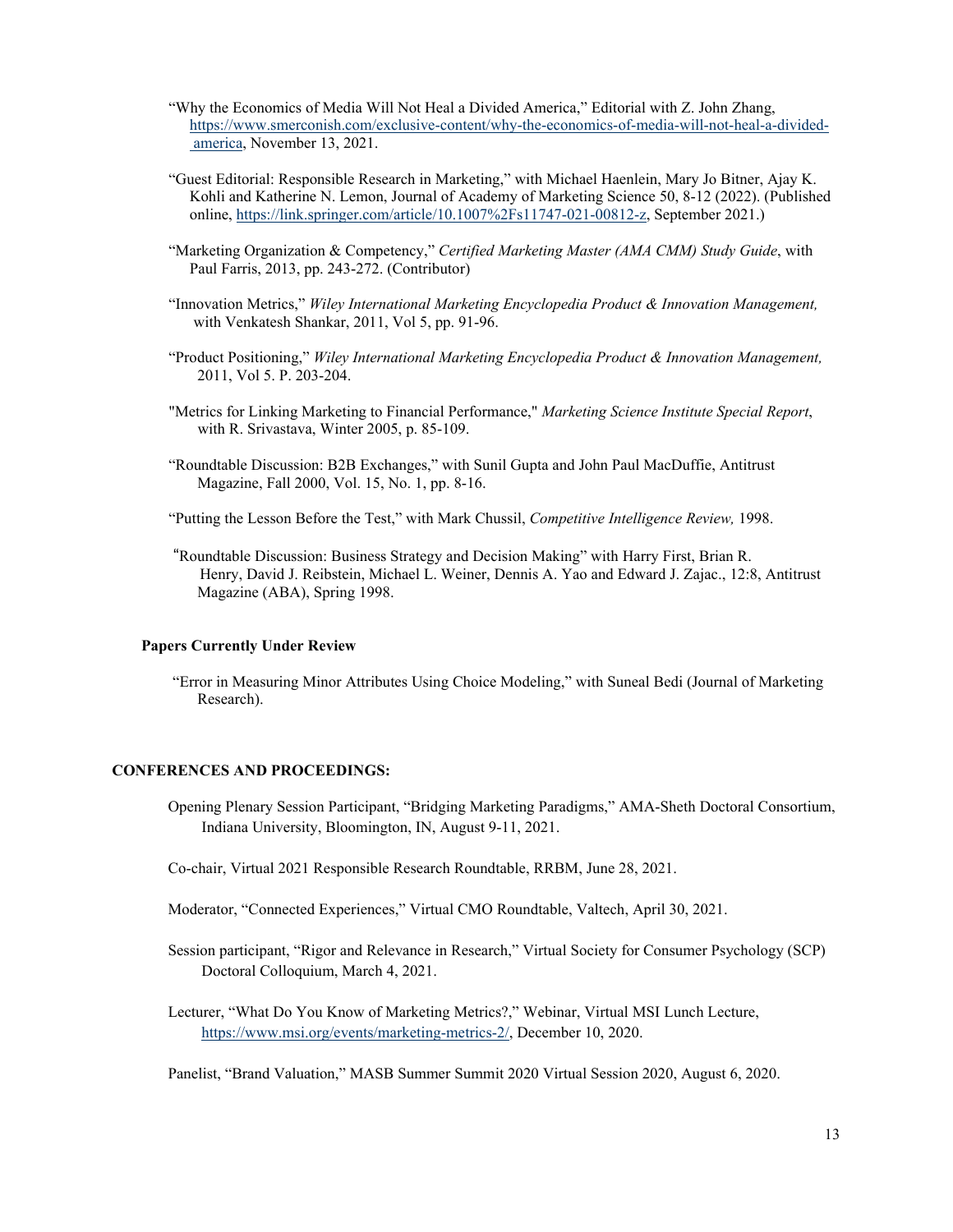- Attendee, 2020 AMA Winter Academic Conference, InterContinental, San Diego, CA, February 14-16, 2020.
- Speaker, Marketing Seminar Series, IESE Business School, University of Navarra, Barcelona, Spain, November 6-7, 2019.
- Attendee, MASB Summer Summit 2019, The Blackstone Hotel, Chicago, IL, August 8-9, 2019.
- Attendee, RRBM Summit 2019, Rotterdam School of Management, Rotterdam, Netherlands, June 30-July 1, 2019.
- Paper presented, "Errors in Measuring Minor Attributes Using Choice Modeling," ISMS Marketing Science Conference 2019, University of Roma Tre, Rome, Italy, June 20-22, 2019.
- Committee Organizer, Marketing Strategy Meets Wall Street VI Conference, INSEAD Fontainebleau, France, June 17-18, 2019.
- Presenter, "Getting Brand Value into the Financial Statements," Proving The Value of The Brand, May 30- 31, 2019.
- Presenter, "The Future of Branding 2030-2040," Don Lehmann's 50th Anniversary, May 10-11, 2019.
- Presenter, "Made In: How the country of origin effect impacts business performance," Brand Finance Global Forum 2019, April 2, 2019.
- Paper Presented, "Errors in Measuring Patent Damages using Choice Modeling," with Suneal Bedi, WIPIP 2019, University of Houston Law Center, Houston, Texas, February 9, 2019.
- Panelist, "The Future of Nation Branding in a Globally Connected World," The New York Times Travel Show 2019, Jacob K. Javits Center, New York, NY, January 25, 2019.
- Presenter, "Branding of a Nation connecting to the World," 2018 iBEGIN Conference, Temple University, Philadelphia, PA, October 26, 2018.
- Presenter, "Improving Economic Prosperity through Nation Branding," Public Policy Initiative Session, The Wharton School, University of Pennsylvania, Washington, D.C., October 19, 2018.
- Presenter, "Return on Nation Brands," Joe Talks Lifelong Learning Alumni Event, Palace Hotel Tokyo, Tokyo, Japan, October 7, 2018.
- Moderator, "Executive Education Roundtable: The Path to ROI, Justifying Your Spending," "Roundtable: To Meme, or Not to Meme, Bringing your digital ad spend into the digital age, and beyond" and "Roundtable: How Optimizing for Voice Search Will Help Drive Foot Traffic," Digital Marketing Transformation Assembly, Four Seasons Las Colinas Dallas, Irving, TX, August 27-28, 2018.
- AMA Summer Marketing Educators' Conference 2018, Boston Marriott Copley Place, Boston, MA, August 9-12, 2018.
- MASB 2018 Summer Board Meeting and Summit, Colonnade Hotel, Boston, MA, August 9-10, 2018.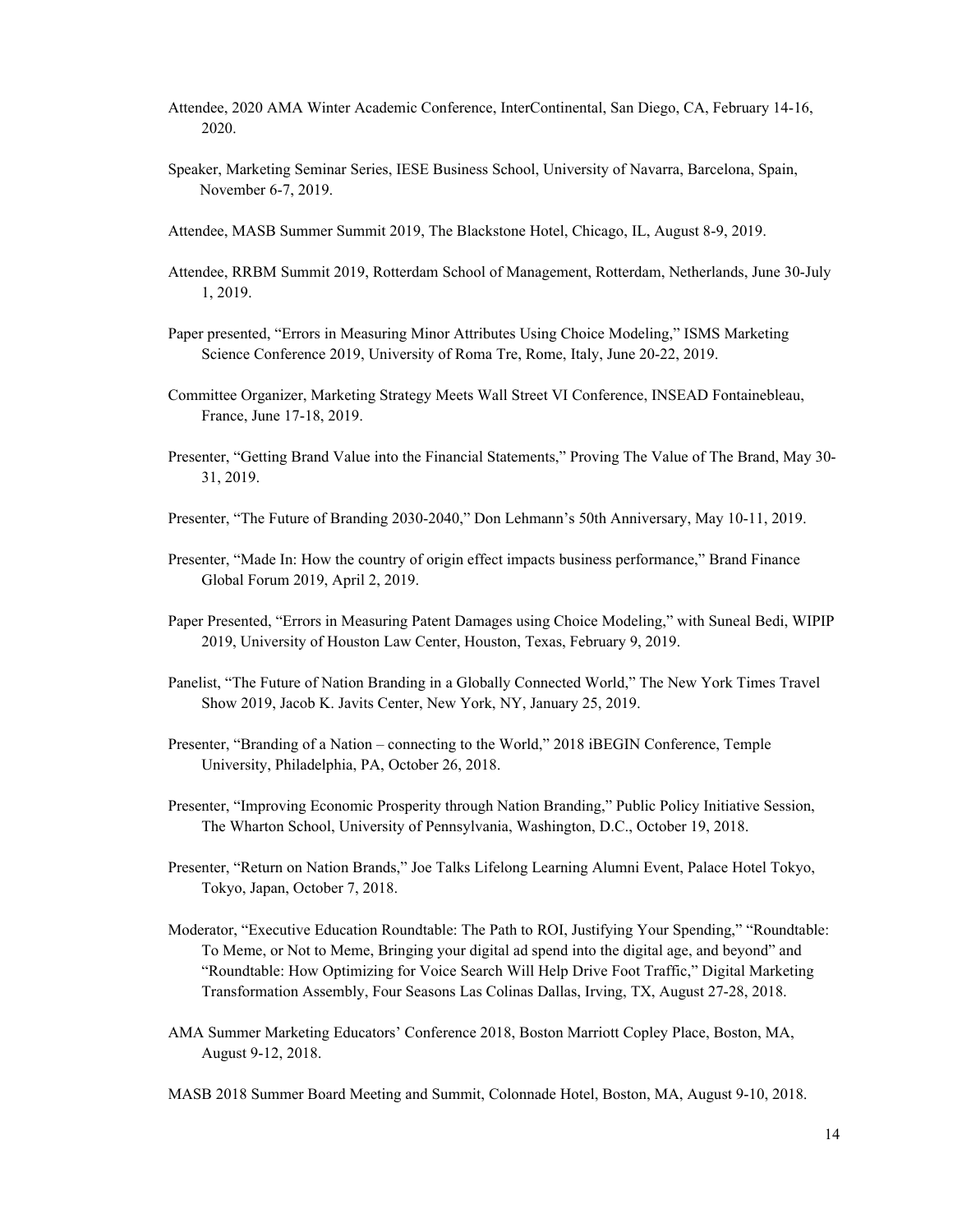- Paper presented, "Customer Capital, Financial Constraints and Stock Returns," China International Conference in Macroeconomics 2018, Beijing, China, June 23-25, 2018.
- Moderator, "Editors' Panel: How Can We Increase Impact?" 2018 Translational Research Workshop, Temple University, Philadelphia, PA, March 12, 2018.
- Paper presented, "Customer Capital, Financial Constraints and Stock Returns," Winston Wei Dou, Yan Ji, David Reibstein and Wei Wu, INSEAD, Fontainbleau, France, February 2018.
- Presenter, "2018 Best Countries Report," Breakfast Panel, Davos, Switzerland, January 23, 2018.
- Presenter, "The Composition Matters: Customer Capital, Talent Turnovers and Stock Returns," Winston Wei Dou, Yan Ji, David Reibstein and Wei Wu, 2018 Allied Social Science Association (ASSA) Annual Meeting, Loews Philadelphia, Philadelphia, PA January 6, 2018.
- Paper presented, "Customer Capital, Financial Constraints and Stock Returns," Winston Wei Dou, Yan Ji, David Reibstein and Wei Wu, Federal Reserve Bank of Philadelphia, Philadelphia, PA, December 2017.
- Paper presented, "Customer Capital, Financial Constraints and Stock Returns," Winston Wei Dou, Yan Ji, David Reibstein and Wei Wu, Rising Five-Star Workshop at Columbia Business School, New York City, NY, December 2017.
- Paper presented, "Customer Capital, Financial Constraints and Stock Returns," Winston Wei Dou, Yan Ji, David Reibstein and Wei Wu, Auckland Finance Meeting, Queenstown, December 2017.
- Paper presented, "Customer Capital, Financial Constraints and Stock Returns," Winston Wei Dou, Yan Ji, David Reibstein and Wei Wu, Australasian Finance and Banking Conference, Sydney, December 2017.
- Paper presented, "Customer Capital, Financial Constraints and Stock Returns," Winston Wei Dou, Yan Ji, David Reibstein and Wei Wu, University of British Columbia, Sauder School of Business, Vancouver, BC, Canada, November 2017.
- Paper presented, "Customer Capital, Financial Constraints and Stock Returns," Winston Wei Dou, Yan Ji, David Reibstein and Wei Wu, Conference on Financial Economics and Accounting (CFEA), Philadelphia, PA, November 2017.
- Paper presented, "Customer Capital, Financial Constraints and Stock Returns," Winston Wei Dou, Yan Ji, David Reibstein and Wei Wu, Singapore Management University, Singapore, October 2017.
- Paper presented, "Customer Capital, Financial Constraints and Stock Returns," Winston Wei Dou, Yan Ji, David Reibstein and Wei Wu, Nanyang Technological University, Singapore, October 2017.
- Paper presented, "Customer Capital, Financial Constraints and Stock Returns," Winston Wei Dou, Yan Ji, David Reibstein and Wei Wu, Hong Kong University of Science and Technology, Hong Kong, October 2017.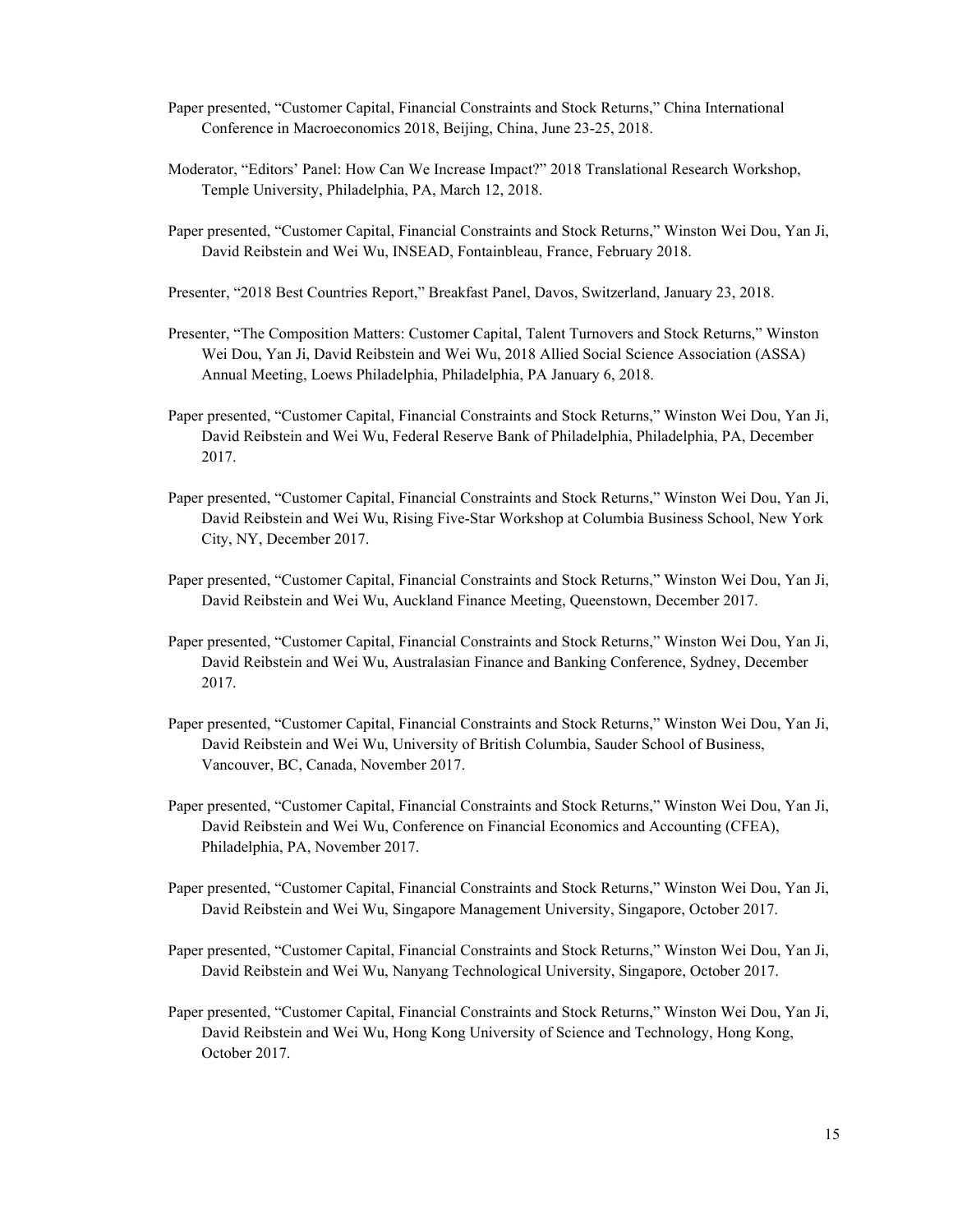- Paper presented, "Bad Brands: Empirical studies in Trademark Tarnishment," Third Annual Texas A&M Intellectual Property Scholars Roundtable, Texas A&M University School of Law, Fort Worth, Texas, October 13-14, 2017.
- Presenter, "Brand India," Penn India Research Symposium, University of Pennsylvania, Philadelphia, Pennsylvania, October 13, 2017.
- Paper presented, "Customer Capital, Financial Constraints and Stock Returns," Winston Wei Dou, Yan Ji, David Reibstein and Wei Wu, Texas A&M University, College Station, TX, September 2017.
- Paper presented, "Customer Capital, Financial Constraints and Stock Returns," Winston Wei Dou, Yan Ji, David Reibstein and Wei Wu, AMA Conference of Marketing Strategy Meets Wall Street, San Francisco, California, August 2017.
- Paper presented, "Customer Capital, Financial Constraints and Stock Returns," Winston Wei Dou, Yan Ji, David Reibstein and Wei Wu, Hong Kong Joint Finance Research Workshop, Hong Kong, August 2017.
- Co-Chair and presenter, "How Managers Make Trade-offs Between Metrics When Making Marketing Budgetary Decisions" and "A Tale of Two Markets: Brand Capital, Liquidity, and Asset Prices," Marketing Strategy Meets Wall Street, San Francisco, California, August 3-4, 2017.
- Presenter, "Research for Impact," AMA-Sheth Foundation Doctoral Consortium, Tippie College of Business, The University of Iowa, Iowa City, IA, June 15-16, 2017.
- Paper presented, "How Managers Make Trade-offs Between Metrics When Making Marketing Budgetary Decisions," 39<sup>th</sup> Annual ISMS Marketing Science Conference, University of Southern California, Los Angeles, California, June 6, 2017.
- Paper presented, "Customer Capital, Financial Constraints and Stock Returns," Winston Wei Dou, Yan Ji, David Reibstein and Wei Wu, University of Hong Kong, May 2017.
- Presenter, "The Branding of Nations," The Yale Customer Insights Conference 2017, Yale School of Management, New Haven, Connecticut, May 12-13, 2017.
- Paper presented, "How Managers Make Trade-offs Between Metrics When Making Marketing Budgetary Decisions," The Yale Customer Insights Conference 2017, Yale School of Management, New Haven, Connecticut, May 12-13, 2017.
- Paper presented, "How Managers Make Trade-offs Between Metrics When Making Marketing Budgetary Decisions," Theory + Practice in Marketing Conference, Darden School of Business, University of Virginia, Charlottesville, Virginia, May 10-12, 2017.
- Presenter, "Return on Nation Brands," Baruch College IB Seminar Series, Baruch College, New York, New York, March 28, 2017.
- Panelist, "Designing for Impact: The Innovator's Guide for Creating Effective Programs," and Presenter, "Nation Branding Israel," Jewish Funders Network Conference, Brand Hyatt Atlanta in Buckhead, Atlanta, GA, March 21, 2017.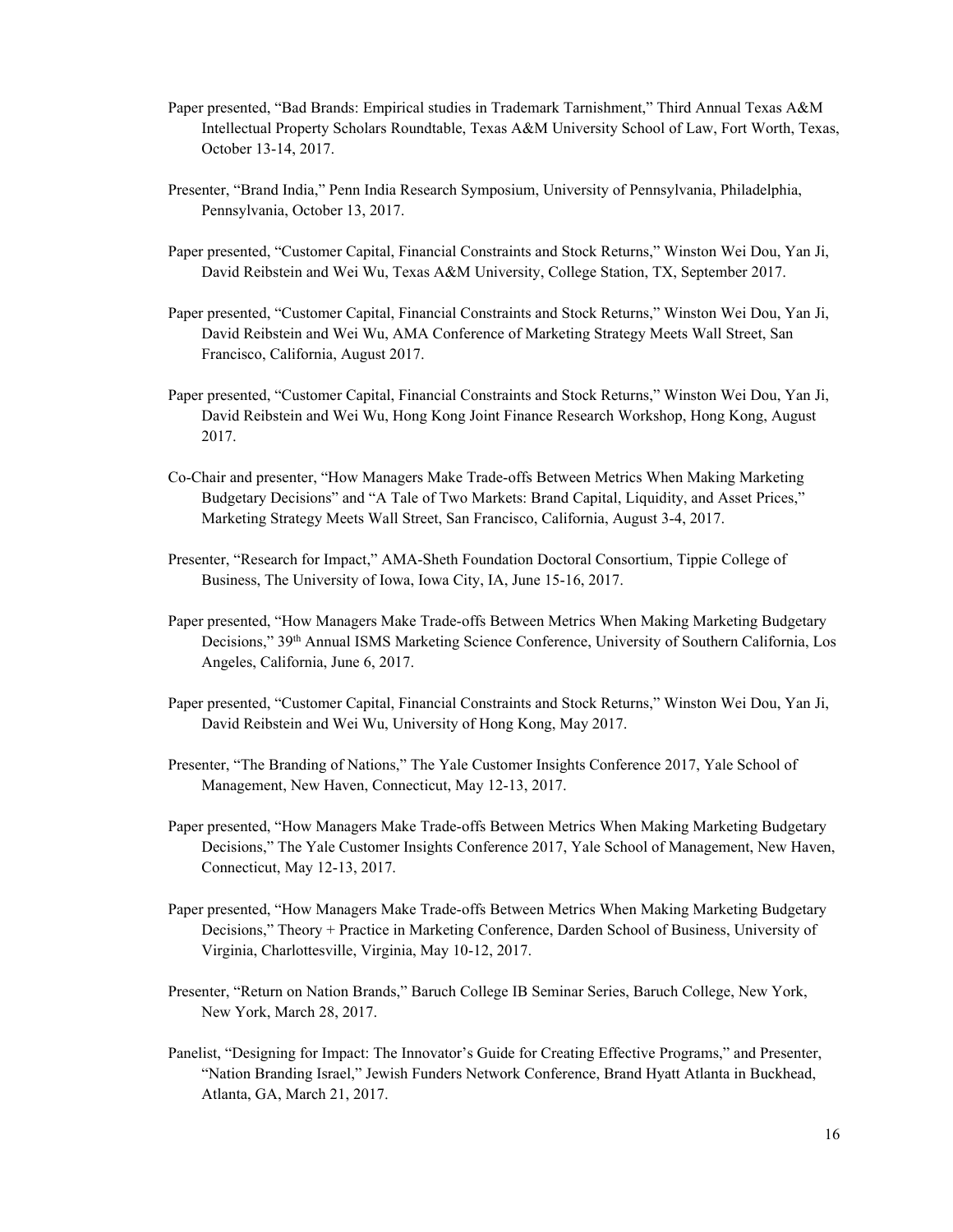- Panelist, "Business Research that Matters: A Vision of the Future for Business School Research," 2017 Winter AMA Conference, Orlando, Florida, February 19, 2017.
- Paper presented, "Bad Brands: Empirical studies in Trademark Tarnishment," Works in Progress Intellectual Property Conference, Boston University Law School, Boston, Massachusetts, February 10-11, 2017.
- Keynote Speaker, "Innovation and Global Branding," 14th PSI Conference, Midway, Utah, February 9-11, 2017.
- Panelist, "Generating More with Less: Lessons from 'Global South'," Philanthropreneurship Forum: 2017 Program Generation Impact Harnessing The Power of Giving, Vienna, Austria, January 16, 2017.
- Presenter, "Linking Marketing Metrics to Financial Consequences," SAP Training Day, SAP, Newtown Square, PA, November 17, 2016.
- Host and Presenter, Wharton Nation Brand Conference, The Wharton School, University of Pennsylvania, Philadelphia, PA October 28, 2016.
- Co-host, "Why Nations Need to Brand: The Way Forward for India," Niti Aayog-ISB Leaders Round Table, Indian School Business, New Delhi, India, October 17, 2016.
- Presenter, "Data Driven Marketing," 5th World Marketing Summit 2016 Japan, Tokyo, Japan, October 11- 12, 2016.
- Presenter, "Return on Nations Brands What's It Really Going to Take…To Make America Great Again," Jewish Community Relations Council Private Lunch, Parker Poe Adams & Bernstein, Charlotte, North Carolina, September 8, 2016.
- Presenter, "Return on Nations Brands What's It Really Going to Take…To Make America Great Again," Wharton Club of Charlotte Event, University of North Carolina at Charlotte, Charlotte, North Carolina, September 7, 2016.
- Presenter, "Nation Branding," Marketing Department, University of North Carolina at Charlotte, Charlotte, North Carolina, September 7, 2016.
- Panelist, "Assessing Performance Outcomes in Marketing," AMA Strategy SIG Special Session, 2016 Summer AMA Conference, Atlanta Marriott Marquis, Atlanta, Georgia, August 5-7, 2016.
- Speaker, "Return on Nation Brands" and "Sustainability: Will it Sustain Your Brand?," Global Forum Amsterdam 2016, Beurs van Berlage, Amsterdam, Netherlands, June 21-23, 2016.
- Speaker, "Nation Branding," Best Countries Event, Shenkar College of Design, Ramat Gan, Israel, June 19, 2016.
- Speaker, "The Herzilya Indices," 16<sup>th</sup> Annual Herzliya Conference, Interdisciplinary Center (IDC), Herzliya, Israel, June 14-17, 2016.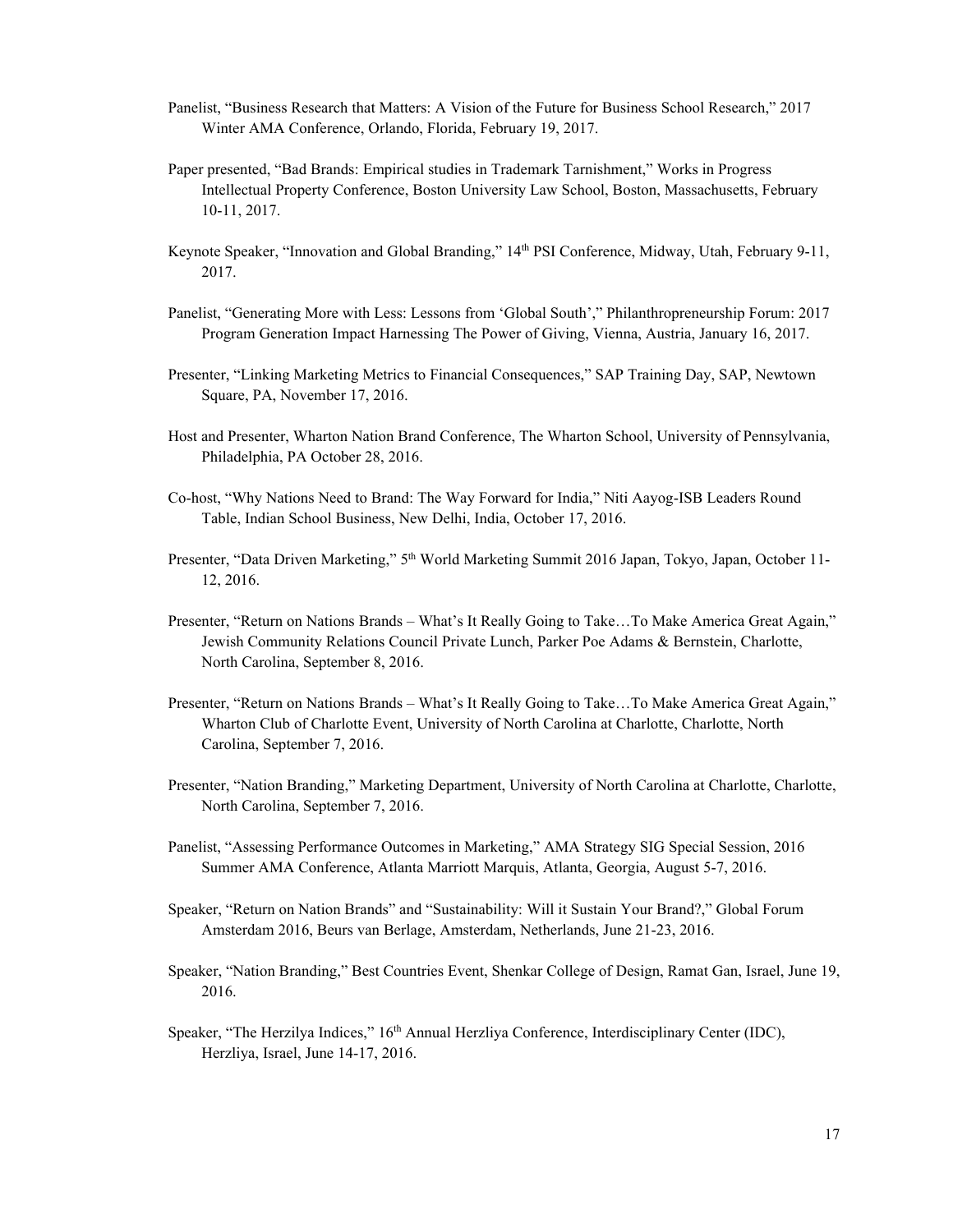- Presenter of Best Countries Rankings and Co-Host of CMO Discussion, "How the Fourth Industrial Revolution Changes Everything About Connecting with Customers," World Economic Forum, Davos, Switzerland, January 20-23, 2016.
- Panel Moderator, "Designing Products that Build Loyalty," Wharton Marketing Conference 2015, Philadelphia, Pennsylvania, November 6, 2015.
- Panel Moderator, 2015 CMO Insights Symposium: Elevating the Consumer Experience, Leapfrog Marketing Institute, Chicago, Illinois, July 22-23, 2015.
- Lecturer, GSE Education Entrepreneurship Master Class Summer Cohort 2, Graduate School of Education, University of Pennsylvania, Philadelphia, Pennsylvania, July 22, 2015.
- Attendee, 37<sup>th</sup> ISMS Marketing Science Conference, Baltimore, Maryland, June 18-20, 2015.
- Session Chair and Moderator, 2015 Theory + Practice in Marketing Conference, Georgia State University, Atlanta, Georgia, June 11-12, 2015.
- Speaker, "Is Your Marketing Worth It?" WPO Philadelphia's Mini University, LeBow School of Business, Drexel University, Philadelphia, Pennsylvania, May 5, 2015.
- Speaker, 9th Annual Wharton Graduate Retail Conference 2015, Philadelphia, Pennsylvania, February 27, 2015.
- Speaker, Wharton Fellows: Master Classes and Networking for Senior Executives, Austin, Texas, February 13-15, 2015.
- Presenter, University of Utah, Salt Lake City, Utah, January 22-23, 2015.
- Co-Chair, Chair and Panelist, and presenter for 3 presentations, Marketing Meets Wall Street Conference, Singapore, January 8-10, 2015.
- Panel Moderator, "Reaching Customers in a Diverse, Multicultural World," Wharton Marketing Conference 2014, November 7, 2014.
- Governing Body Co-Chair, 2014 CMO Collective, New York, New York, November 3-4, 2014
- Speaker on "Marketing: Social Media, Brands and Reputation," Oxford Corporate Reputation Annual Symposium, Oxford University, Oxford England, September 3-5, 2014
- Discussant for "Marketing Strategy III" and "Asking Managerially Relevant Research Questions" and a Speaker on "The Future of Marketing," 49<sup>th</sup> Annual AMA Sheth Foundation Doctoral Consortium, Northwestern University, Evanston, Illinois, June 26-29, 2014
- 2014 AMA-ECMI-EMAC Marketing & Innovation Symposium, Erasmus University, Rotterdam, Netherlands, May 27-29, 2014

Theory + Practice in Marketing Conference, Northwestern University, Evanston, Illinois, May 23, 2014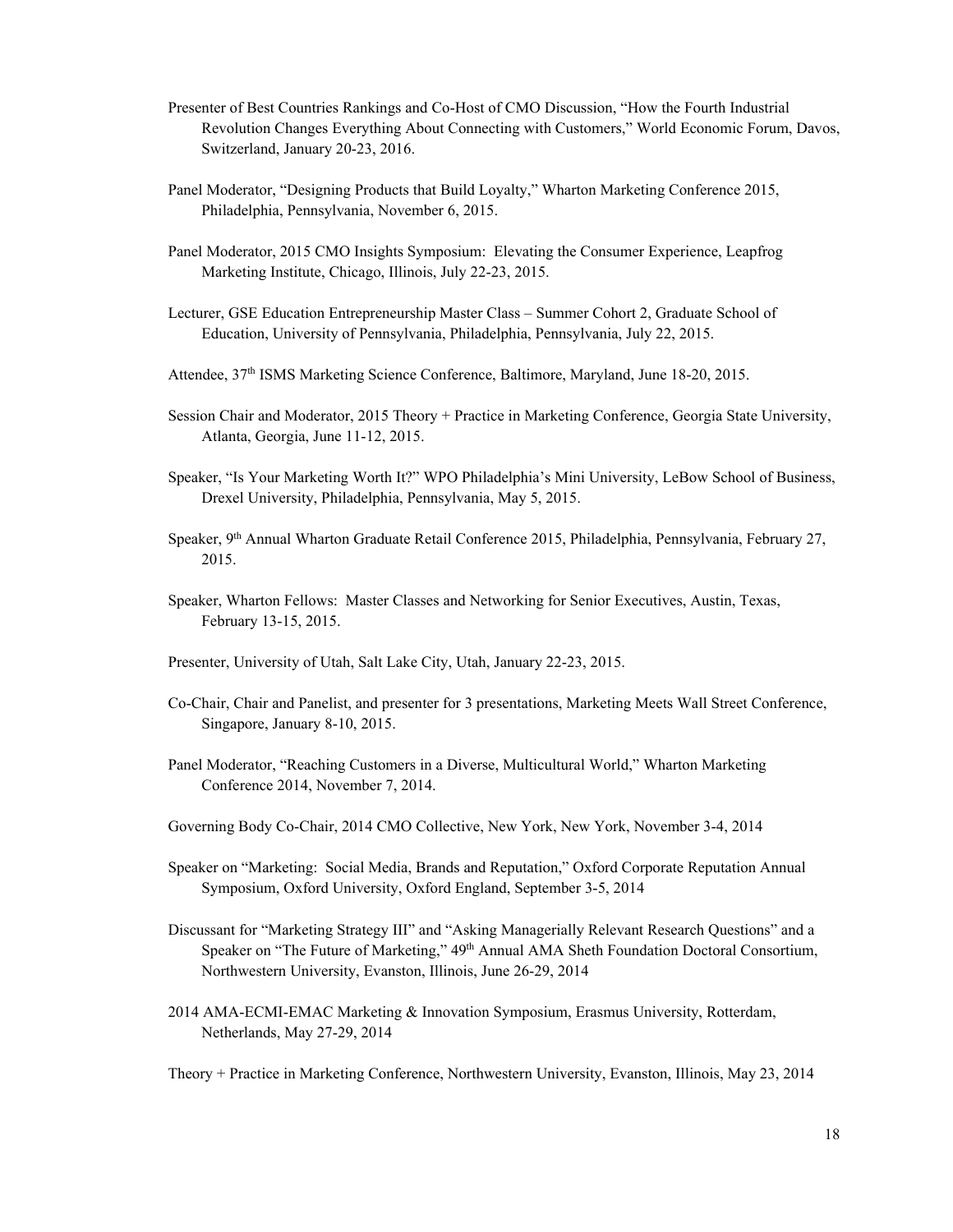- Facilitator and Host for "CEO Networking Session" and Lead Faculty for Lifelong Learning Master Classes, "Innovations for Social Good – The Case SodaStream" and "Big Data and Attribution," Wharton Global Forum 2014, Panama City, Panama, March 12-17, 2014
- AMA 2014 Winter Educators' Meeting, Orlando, Florida, February 20-23, 2014
- MASB Winter Board Meeting & Summit 2014, Orland, Florida, February 20-21, 2014
- Discussant on "Business and New Media in China," New Media, The Internet, and A Changing China Conference, The Wharton School, Philadelphia, Pennsylvania, January 23-24, 2014
- AMA Western Regional Retreat, San Diego, California, January 17-18, 2014
- Governing Body Co-Chair, 2013 CMO Collective, New York, New York, November 6-7, 2013
- Keynote Speaker on "Competitive Marketing Strategies," AMA Mexico City Chapter Event, Mexico City, Mexico, September 12, 2013
- Key panelist, Digital Marketing Forum, Seoul, Korea, August 20, 2013
- Honorary Co-Chair and Keynote Speaker, 2013 Annual Conference of China Marketing Science, Tsinghua University, Beijing, The People's Republic of China, August 17-18, 2013
- Co-Chair and Keynote Speaker, 2013 JMS Doctoral Consortium Program, School of Economics and Management, Tsinghua University, Beijing, The People's Republic of China, August 16, 2013
- AMA Thought Leader, Panel member to share thoughts on "MOOCS and the Changing Nature of the University," AMA summer Educators' Conference, Boston, Massachusetts, August 9-11, 2013
- 35th ISMS Marketing Science Conference, Istanbul, Turkey, July 11-13, 2013
- Member of the Organizing Committee and Discussant for "Valuing Brand Strategies: A Real Options Approach" paper, Marketing Strategy meets Wallstreet III Conference, Goethe-University Frankfurt, Frankfurt am Main, Germany, July 7-9, 2013
- Presenter on "Effective Instruction" and Discussant, 48<sup>th</sup> AMA Sheth Foundation Doctoral Consortium, Ann Arbor, Michigan, June 6-9, 2013
- Presenter on "A Marketer's Perspective on Emerging Growth Businesses," 2013 SGE CEO Summit, Bala Cynwyd, Pennsylvania, June 4, 2013
- Speaker, "Cross Industry, What Works and Does Not?," MSI Marketing Resources Allocation Conference, Darden Consortium, Charlottesville, Virginia, May 21-22, 2013
- AMA Marketing Summit, Chicago, Illinois, April 26-28, 2013
- AMA 2013 Winter Marketing Educators' Conference, Las Vegas, Nevada, February 15-17, 2013
- MASB Winter Board Meeting & Summit 2013, Las Vegas, Nevada, February 14, 2013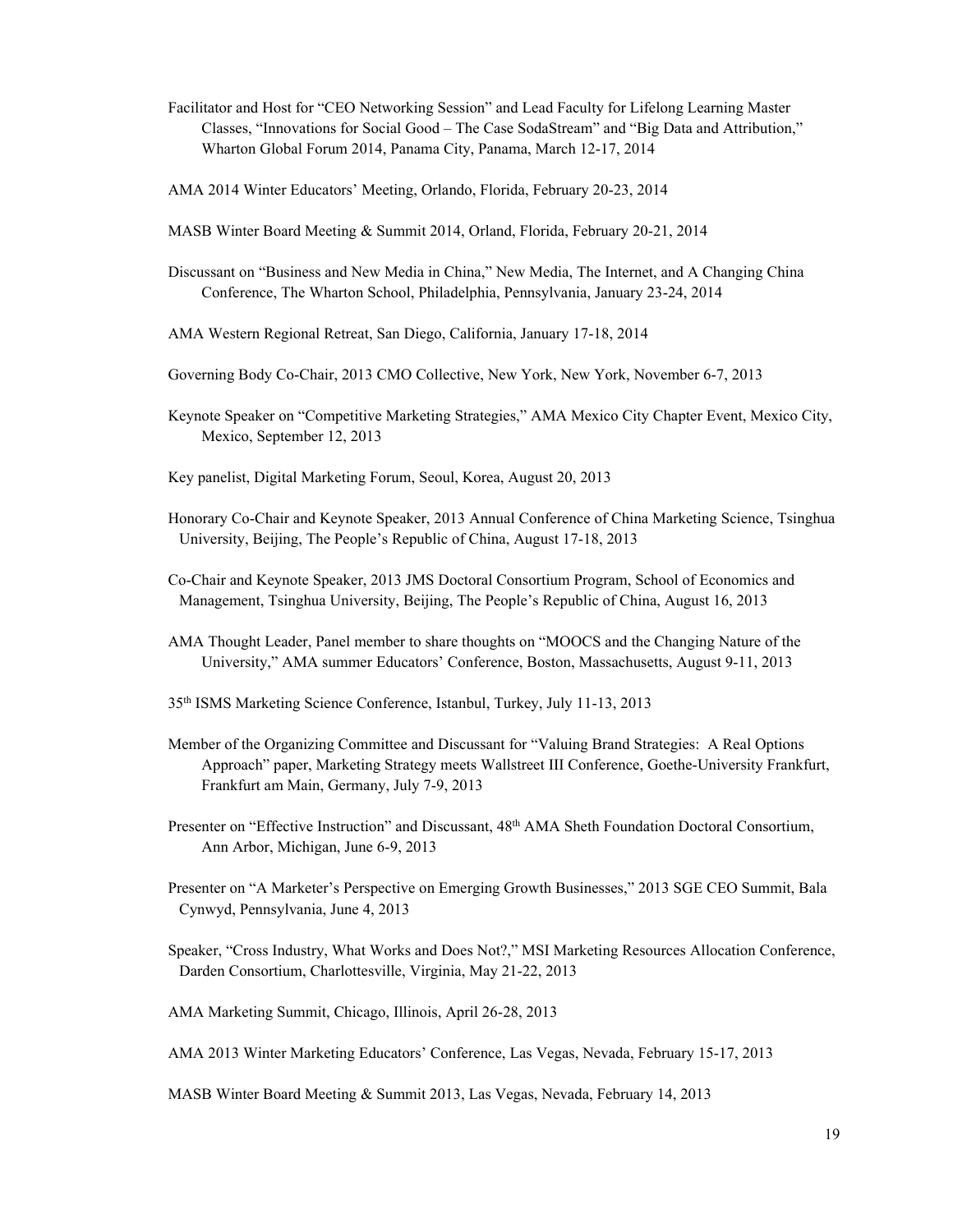AMA Mid Atlantic Regional Retreat, Baltimore, Maryland, February 1-2, 2013

MSI Young Scholars Program, January 10-13, 2013

Governing Body Co-Chair, CMO Collective, New York, New York, December 17-18, 2012

- Speaker, Presentation of Parlin Award, AMA 2012 Annual Marketing Research and Strategy Summit, Las Vegas, October 1-3, 2012
- AMA 2012 Summer Marketing Educators' Conference, Chicago, Illinois, August 16-19, 2012
- Speaker, "Chinese Brands in the Global Market," CEIBS, Beijing, China, July 27, 2012
- Keynote Speaker, Teaching Plenary Session, 47<sup>th</sup> AMA Sheth Foundation Doctoral Consortium, University of Washington, Seattle, Washington, June 13-16, 2012
- 34th INFORMS Marketing Science Conference, Boston University, Boston, Massachusetts, June 6-9, 2012
- Theory and Practice in Marketing, Harvard Business School, Boston, Massachusetts, May 4-7, 2012
- AMA 2012 Leadership Summit, Chicago, Illinois, April 27-29, 2012
- Expert Panelist, Session on "The Future of Branding and Intellectual Property in Marketing: A Panel Discussion," UNC Branding Conference, Chapel Hill, North Carolina, April 12-13, 2012
- Chair, Expert Panel**,** AMA 2012 Winter Marketing Educator's Conference, St. Petersburg, Florida, February 17-19, 2012
- Speaker, MASB Winter Board Meeting & Summit 2012, St. Petersburg, Florida, February 16-17, 2012
- 9th PSI Conference, Salt Lake City, Utah, February 2-5, 2012
- Speaker, "Survive and Thrive in Today's Economy: Do You Have What it Takes?," Annual Toolbox Series, Main Center for Creativity, Portland, Maine, January 11-12, 2012
- Main Center for Creativity, Portland, Maine, Innovation presentation, November 16, 2011
- CMO Collective, New York, New York, November 7-9, 2011
- AMA/Sheth Doctoral Consortium, Stillwater, Oklahoma, June 15-18, 2011
- MSI: "Marketing Meets Wall Street II," Boston, Massachusetts, May 12-14, 2011
- MSI: "Fifty Years Ahead," Boston, Massachusetts, April 25-27, 2011
- AMA 2011 Winter Marketing Educator's Conference, Austin, Texas, February 18-21, 2011
- MASB Winter Board Meeting & Summit, "The Next Three Years: Changing the Game," Austin, Texas, February 17-18, 2011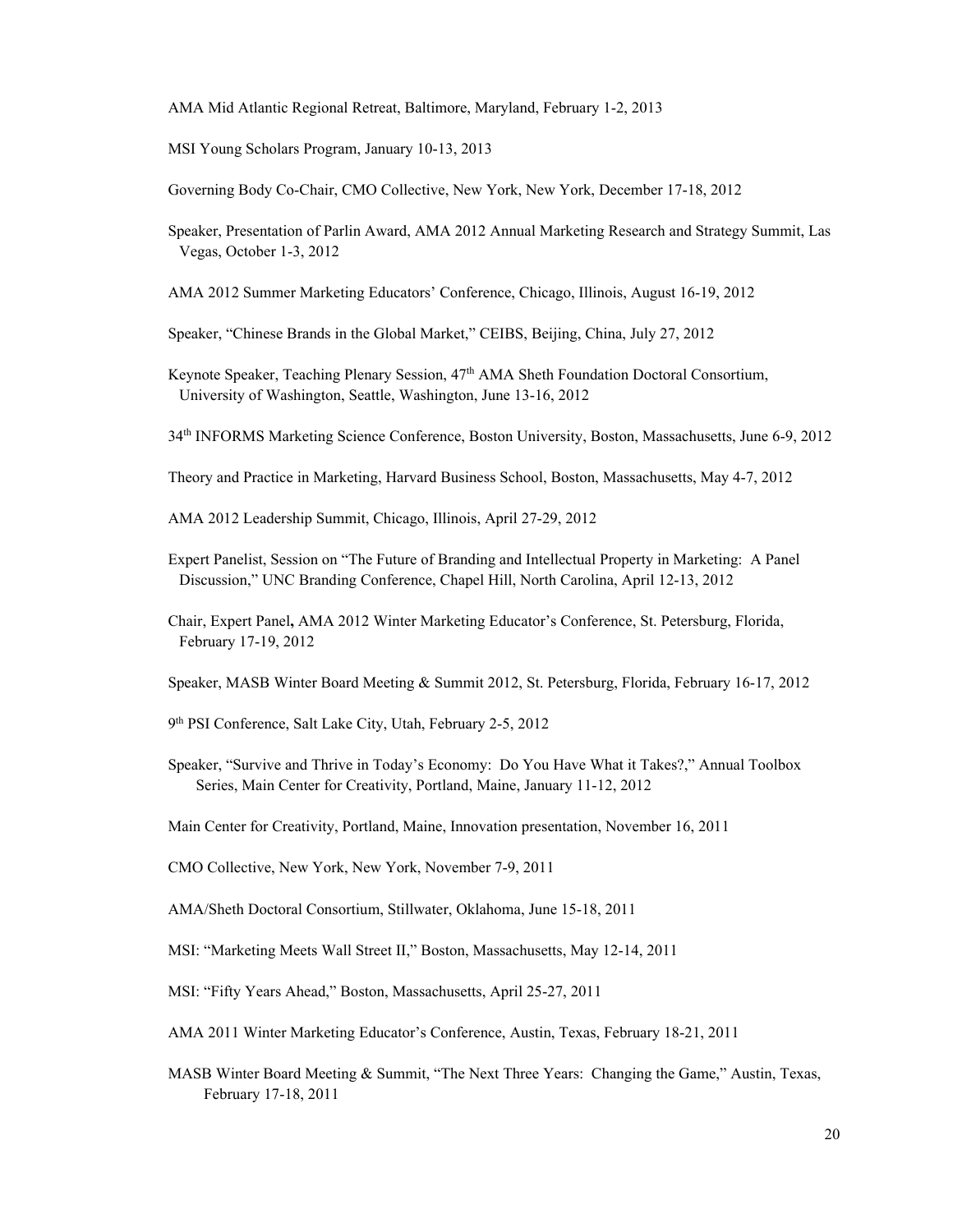- University of Utah 8th Annual Product and Service Innovation Conference, Salt Lake City Utah, February 2-5, 2011
- University of Utah 7th Annual Product and Service Innovation Conference, "Marketing Operations," Salt Lake City, Utah, February  $4 - 6$ , 2010
- MSI The Practice & Impact of Marketing Science, Cambridge, MA January 15-16, 2010
- Fifth International Conference on Brand Management**,** Asian Centre for Brand Management at the Hong Kong Polytechnic University, Hong Kong, November 30 – December 1, 2009
- Estee Lauder, CLV Group New York, New York, July 21, 2009
- AMA Sheth Doctoral Consortium, Robinson College of Business, Firm and Strategy," Track Session Participant, Atlanta, Georgia, June 13-14, 2009.
- Estee Lauder, CFO Group New York, New York, June 1, 2009
- "Ubiquitous Marketing in a Fragmented Age," Forresters Marketing Forum, Orlando, Florida, April 25, 2009
- MSI Young Scholars Program Park City, Utah, March 5-8, 2009
- University of Utah 5th Annual Product and Service Innovation Conference, "Measuring Innovation", Salt Lake City, Utah, February  $5 - 7$ , 2009
- "Measured Thoughts: Assessing New Media and Marketing Choices," Navigating the New Marketsphere, Orlando, Florida, January 26 - 27, 2009
- Kimberly Clark University Las Vegas, NV January 18-20, 2009
- "Measuring Innovation," with George Day and Venky Shankar, *Managing and Measuring Innovation,* The Mack Center Conference, November 7, 2008
- "Marketing Metrics and their Financial Implications," Australia Marketing Institute Annual Conference, October 22 - 23, 2008
- MSI Meeting, Marketing Metrics for the Connected Organization, "Product Innovation Metrics," Austin, Texas, September 10 - 12, 2008
- Evidence-Based Marketing Mix Resource Allocation and Planning (AMA-sponsored), Atlanta, Georgia, July 9 - 11, 2008

"Marketing Metrics," Executive Analytics Conference, Cary, North Carolina, June 10 - 11, 2008

- "Retail Metrics," Thought Leadership Conference, Babson College, April, 2008
- MSI Young Scholars Program, Park City, Utah, March 2008
- Wharton MBA Marketing Conference, Philadelphia, PA, Oct. 26 27, 2007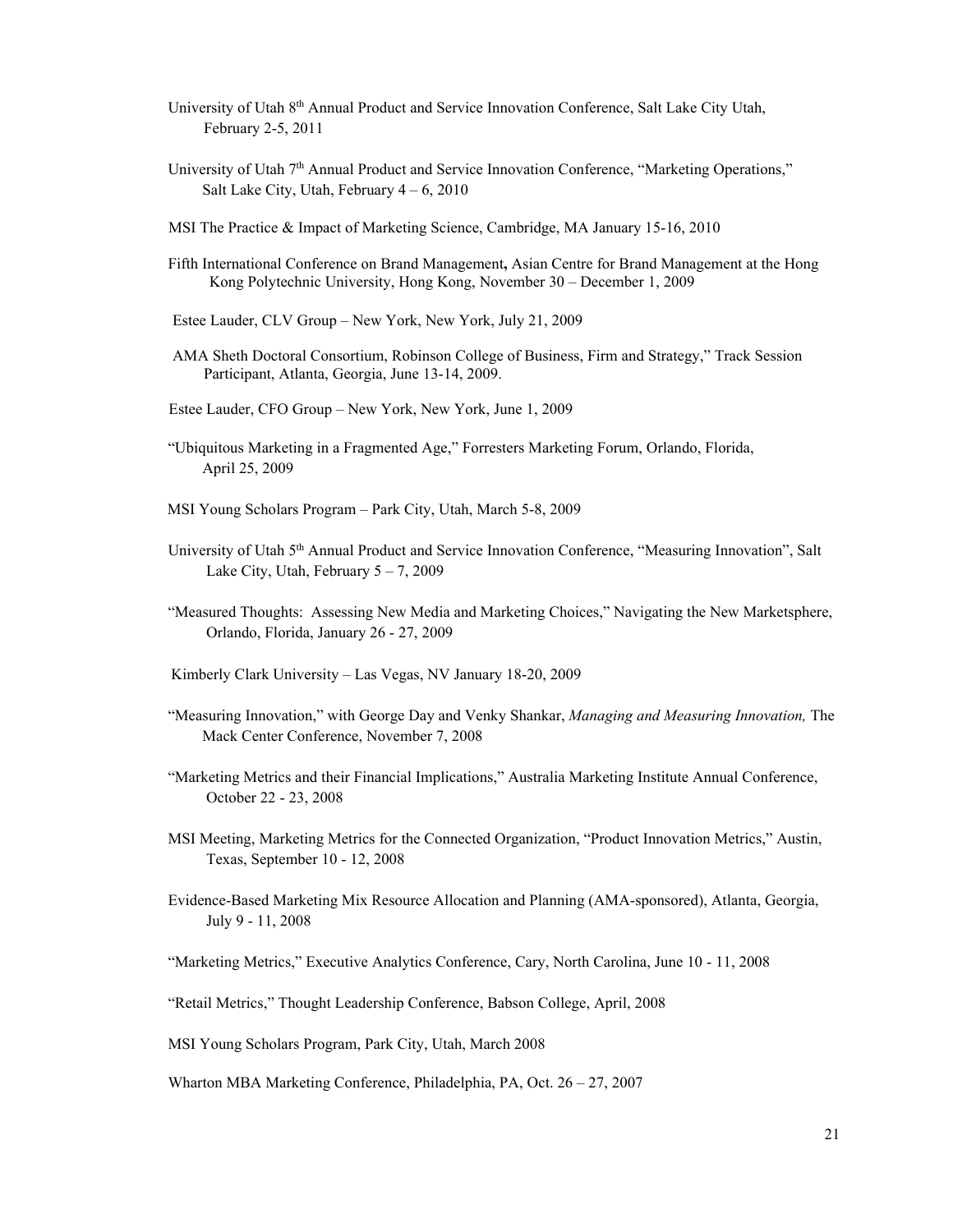The Practice & Impact of Marketing Science, Philadelphia, Oct. 14 – 16, 2007

- 2007 INFORMS Marketing Science Conference, Singapore, June 28 30, 2007
- 2007 AMA Sheth Foundation Doctorial Consortium, Phoenix, AZ, May 18, 2007
- University of Arizona's "3rd Annual Thinking Forward: Leadership & Innovation Conference", Tucson, AZ, March 23, 2007
- 4th Annual Product and Service Innovation Conference, University of Utah, Salt Lake City, Utah, Feb.  $7 - 11$ , 2007
- MSI's 2007 Young Scholars Program, Park City, UT, Jan. 4-7, 2007
- MSI's December Conference on "Marketing Metrics and Financial Performance", Boston, MA, December 6-8, 2006
- Golden Gate University Presentation, San Francisco, CA, November 7, 2006
- Northwestern University Presentation, Chicago, IL, July 14, 2006
- Reunion of the 2001 Marketing Science Institute Young Scholars, Santa Fe, NM, May 18-21, 2006
- Yale Center for Customer Insight's 2<sup>nd</sup> Annual Conference on "Collaborative & Multidisciplinary Research", New Haven, CT, May 4-6, 2006
- Third Annual PSI Conference, Park City, Utah, February 9-11, 2006
- HSM in the Mexico World Marketing Forum, Mexico City. November 10, 2005
- "Marketing Management: A Strategic Perspective" MSI Asian Marketing Conference, Singapore Management University, July 25-26, 2005.
- Panel Member: "Customer Value- Co-Creation +Quality" Service Innovations and New Service Business Models Workshop, Penn State University, June 21-22, 2005.
- "Optimal Product Variety Over Time," INFORMS Marketing Science Conference, Emory University June 16-18, 2005.
- "Marketing Dashboards: A Decision Support System for Assessing Marketing Productivity," INFORMS Marketing Science Conference, Emory University, June 16-18, 2005.
- Chair, "Marketing Metrics" session, INFORMS Marketing Science Conference, Emory University June 16- 18, 2005.
- "Marketing Dashboards" 2005 AMA Winter Educators Conference, San Antonio, TX Feb. 11-13, 2005
- 2005 Product and Service Innovation Conference, Park City, Utah Feb, 10-11, 2005
- MSI Young Scholars Conference, Park City, Utah. Jan. 6-9, 2005
- "Optimal Product Variety," with Yogesh Joshi, Winter Product and Process Innovation Conference, Utah, February 2004.
- "Contagion in Product Line Expansion," with Marion Debruyne, TIMS Conference, Atlanta, GA, October 2003.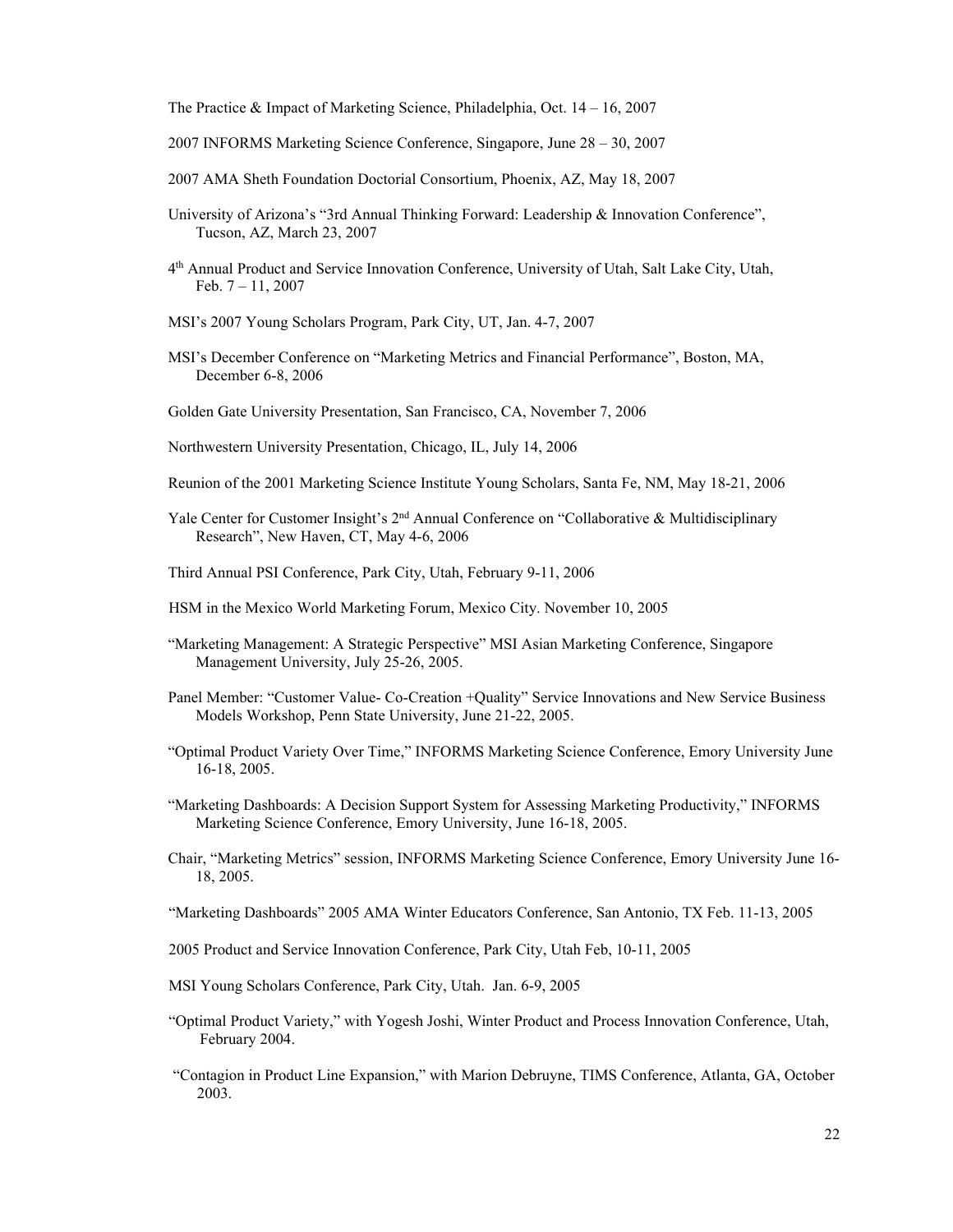- "Doing Research on Who's Buying on the Internet," The Wharton Marketing Club, Philadelphia, PA, February 11, 1999.
- "Advertising Budgeting: A Report from the Field," with Paul Farris and Erv Shames, MSI-MAX Project, New York, NY, November 18-19, 1998.
- "The Digital Era: Implications for the Supply Chain," with Marshall Fisher, The Digital Marketing Conference, Philadelphia, PA, October 23, 1998.
- "Marketing Strategies That Make a Difference," Equipment Leasing Association, Atlanta, GA, October 18- 20, 1998.
- "Building Cross-Institutional Bridges," with Paul Root, International Academy of Management (IAM), New York, NY, May 28-29, 1998.
- "Obstacles to Variety," Wharton Fishman-Davidson Variety Workshop, The Wharton School, January 8, 1997.
- "Product Variety: Industry Applications," Product variety Management Conference, Center for Technology Management at the University of California at Los Angeles, January 31 - February 1, 1997.
- "Competitive Marketing Strategy," CEO Speaker Series, Taipei, Taiwan, January 21, 1997.
- "The Dynamics of Competitive Marketing Strategies," Interdisciplinary Center for the Study of Business, Law, and Technology, December 21 - January 3, 1997.
- "Internet Links on the Cuffs of Other Websites," with Ronald C. Goodstein, Marketing Science Conference, Berkeley, CA, March 21-24, 1997.
- "Marketing Strategy in a Dynamically Changing Environment," International Forum, Steinberg Conference Center, September 13, 1997.
- "Budget Allocation Process for Media, Products, and Geographics," (moderator) Marketing Science Institute, Workshop on Managing Advertising Expenditures (MAX), Boston, MA, September 17-19-, 1997.
- "When &\*!# (Bad Stuff) Happens to Good Companies," Association for Consumer Research, Denver, CO., October 17-19, 1997.
- "Consumer Brand Loyalty's Impact on the Relationship Between Distribution and Market Share," with Paul Farris, Marketing Science Conference, University of Florida, Gainesville, Fl, March 1996.
- "Managing Product Variety: A Study of the U.S. Bicycle Industry," with Karl Ulrich, Taylor Randall, and Marshall Fisher, INFORMS, Washington, D.C., May 1996.
- "The Influence of Product Line Extent of Brand Equity," with Karl Ulrich, Taylor Randall, and Marshall Fisher, 1996 Manufacturing and Service Operations Management Conference, Institute for Operations Research and the Management Sciences, Dartmouth College, Hanover, NH, June 24-25, 1996.
- "Decision Support Systems for Managerial Decisions," NYU/Columbia Choice Symposium, June 1996.
- "Marketing in a Fast Cycle Environment/Time to Market," Software Development and Marketing for Competitive Advantage Program, IC<sup>2</sup> Institute, The University of Texas at Austin, March 20-22, 1996.

"Marketing Pedagogy," Marketing Doctoral Consortium, Boulder, CO, University of Colorado, July 1996.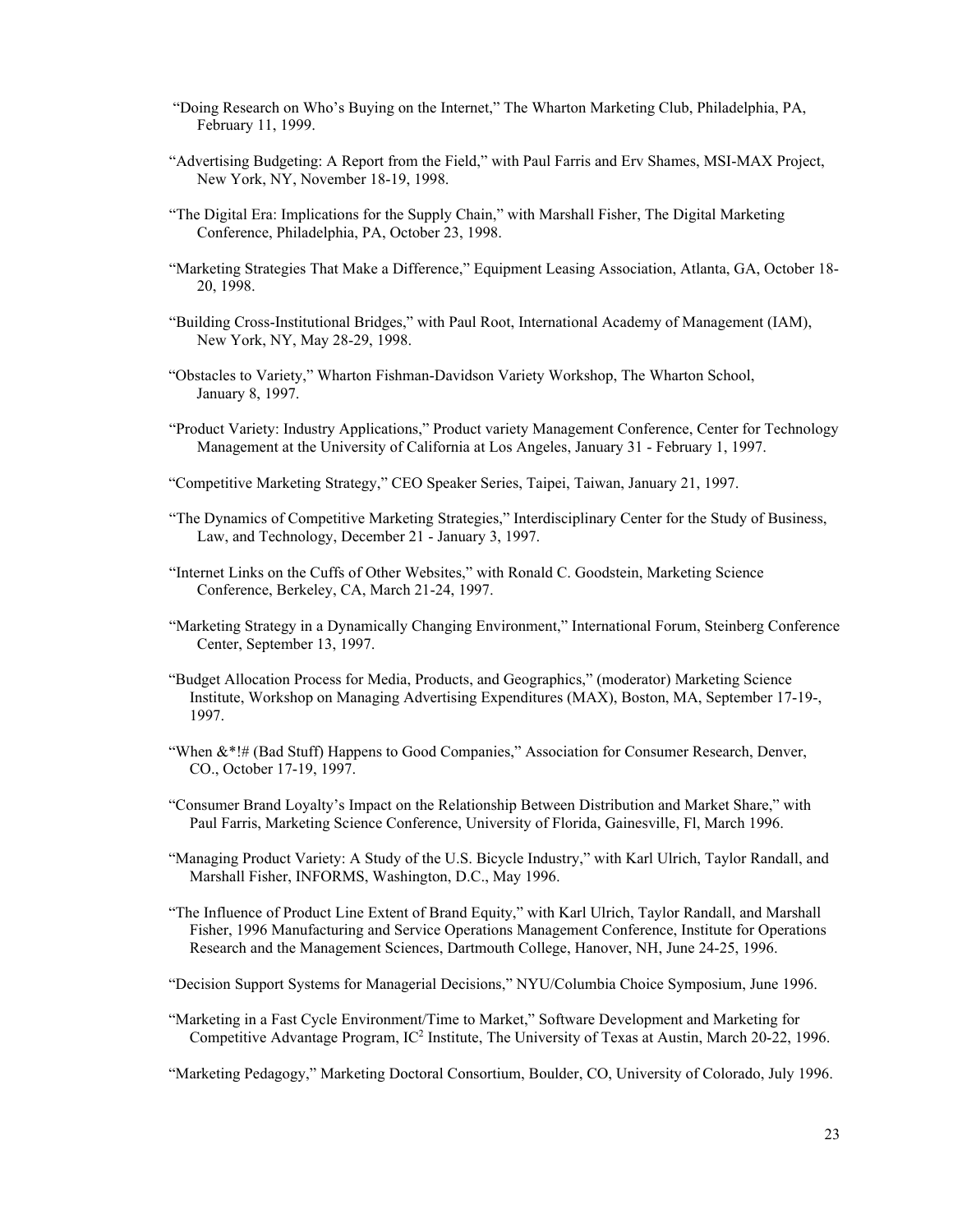- "How Managers Reach their Pricing Decisions (and How They Should)." Presented at The Seventh Annual U.S. Pricing Conference, Chicago, Illinois, April 18-21, 1994.
- "Processes for Developing Integrative/Cross Disciplinary Courses." Presented at the 1994 Summer Marketing Educators' Conference, San Francisco, California, August 6-9, 1994.
- 1994 Summer Marketing Educators' Conference, Track Chair for the Education Track, August 6-9, 1994, San Francisco, California.
- "Impact of Availability/Access (Information and Distribution)," with Paul Farris. Paper presented at the Value of Marketing Conference, Stanford, California, August 9, 1994.
- "Making the Most of Your Marketing Dollars," presented at the Drive Marketing Excellence: Evaluate Marketing Effectiveness Through Measurement & Analysis, Institute for International Research, Chicago, November, 1994.
- "How Managers Make Pricing Decisions," presented at the Pricing Advisor's Pricing Conference and Seminar, Chicago, November, 1994.
- "The Relationship between Distribution (Retail Availability) and Market Share," with Paul Farris. Presented at the Empirical Generalizations in Marketing Conference, The Wharton School, February 16-18, 1994.
- "Are There Strategic Laws or Principles?" Marketing Science Conference, Seattle, Washington, March 1988.
- "Factors Affecting Competitive Reactions," with Hubert Gatignon and Venkat Ramaswamy, Marketing Science Conference, Seattle, Washington, March 1988.
- "Marketing Pedagogy," Summer Educator's Conference, American Marketing Association, Chicago, Illinois.
- "Commercial Clutter: Effects of 15-Second Television Ads on Consumer Recall," with Scott Ward, Terence A. Oliva, and Victoria Taylor, Association for Consumer Research, *Advances in Consumer Research*, Hawaii, October 1988.
- "An Empirical Analysis of the Determinants of Competitive Rivalry," with Hubert Gatignon and Venkatram Ramaswamy, ORSA/TIMS Conference, Seattle, Washington, March 1988.
- "Developing A Promotion Expert System," Marketing Science Conference, with John M. McCann, Paris, France 1987.
- "Conjoint Analysis Reliability: Empirical Findings," with John Bateson and William Boulding, Association for Consumer Research, Toronto, Ontario, October 1986.
- "Marketing Techniques of Japanese Firms with Operations in the U.S." with Toshi Taga, ORSA/TIMS, Brisbane, Australia, August 1986.
- "Holistic Conjoint," with Caroline Henderson, *Association for Consumer Research Proceedings*, Volume XIII, Ed. Richard Lutz, Vegas, October 1985, pp. 282-285.
- "Definition and Nature of Advertising-Price Interactions," with Paul W. Farris, American Marketing Association, Washington, August 1985.
- "Using PIMS Data for Strategic Decision Making," with William Boulding, ORSA/TIMS, Atlanta, November 1985.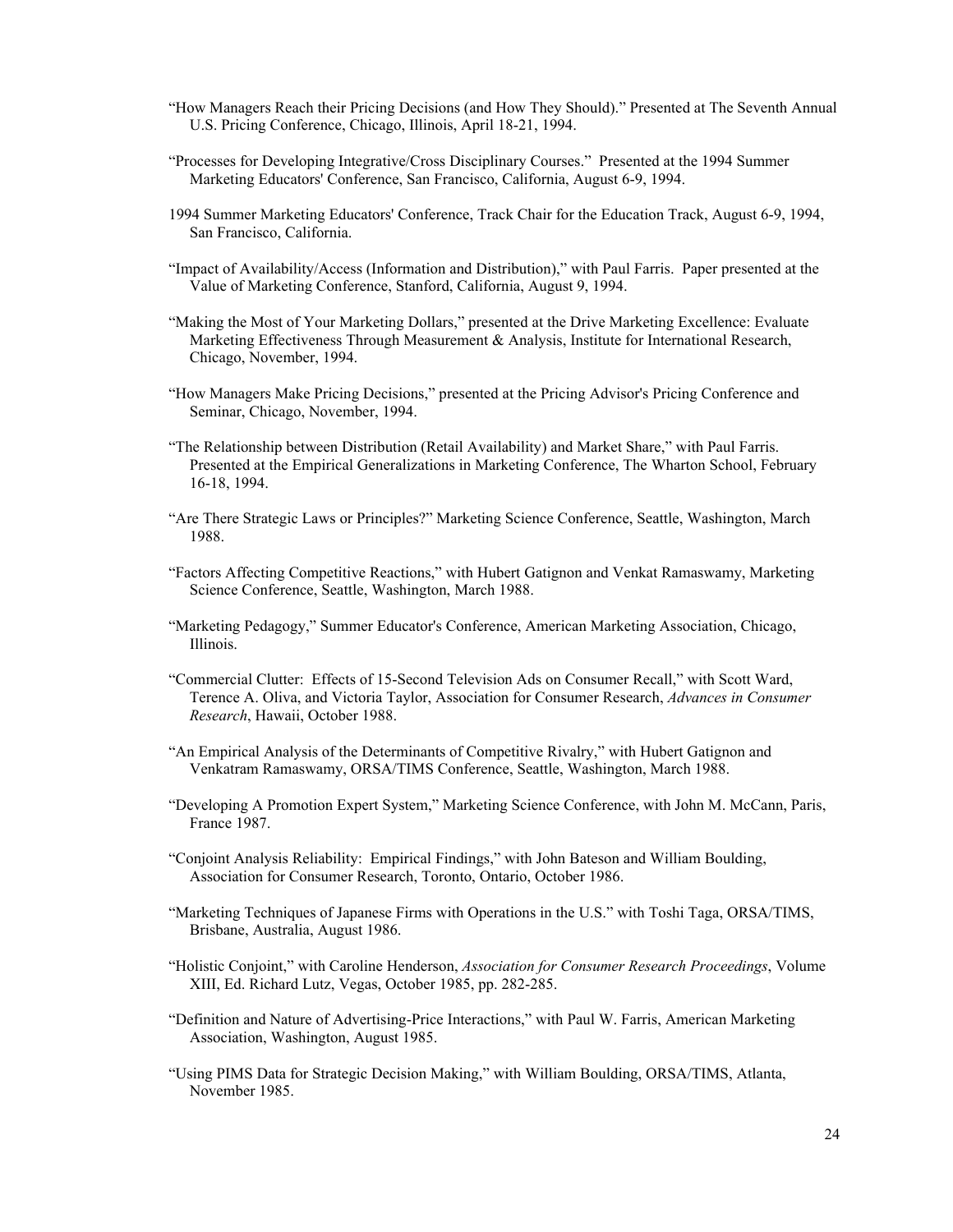- "Testing an Optimal Control Model of Promotion Response," with Steve Garrett, ORSA/TIMS Conference, Houston, Texas, November 1984.
- "Structural Solutions to Strategic Problems," with William Boulding, Marketing Science Conference, Chicago, Ill., March 1984.
- "Structural Solutions to Strategic Issues," with William Boulding, Marketing Science Conference, Chicago, Illinois, February 1984.
- "The Impact of Price Levels on Product Line Demand," with Hubert Gatignon, *AMA Causal Modeling Conference Proceedings*, 1983, Sarasota, Florida, pp. 120-8.
- "The Advertising Frequency Response Function: Testing Differences Across Brands," with Hubert Gatignon, ORSA/TIMS National Meetings, November 1983.
- "An Optimal Control Approach to Response to Promotions," with Stephen E. Garrett and Shiv K. Gupta, ORSA/TIMS National Meetings, November 1983.
- "Organizing Organizational Choice," with Robert J. Thomas and Rowland Moriarty, presented at ORSA/TIMS Market Measurement Conference, March 1982.
- "Estimating Consumer Response to Advertising from Cross-Sectional Survey Data," with Paul W. Farris and William Moult, ORSA/TIMS, Toronto, May 1981.
- "Projecting Served Market Growth for Strategic Planning Decisions," with John McCann, *Marketing Strategy – Controlling the Marketing Effort*, 7th International Research Seminar in Marketing, Senanque, France, June 1980, pp. M.1-M.17.
- "Consistency in Relative Advertising and Relative Pricing Strategies: A Cross-Sectional Analysis of the PIMS Data," with Paul W. Farris, *Marketing Measurement and Analysis, Proceedings of ORSA/TIMS Special Interest Conference*, edited by David B. Montgomery and Dick R. Wittink, March 26-28, 1979, pp. 35-54.
- "Averaging Individual Probabilities for the Prediction of Brand Switching Behavior," ORSA/TIMS, Hawaii, June 1979.
- "Developing Marketing Strategy for Public Transportation: Insights for Attitude-Behavior Research," with Christopher H. Lovelock, International Seminar in Marketing, Senanque, France, June 1978.
- "Robustness of Unit and Equal Weighting Linear Models for Dynamic Multivariate Decisions," with Herbert Moskowitz, Doyle L. Weiss and Kah Kee Chung, *Modeling and Simulation; Proceedings of the Ninth Annual Pittsburgh Conference*, Vol. 9, Part 2, University of Pittsburgh, 1978, pp. 575-582.
- "Analysis of Dynamic Product Planning via the Principle of Optimality," with Herbert Moskowitz, *Modeling and Simulation; Proceedings of the Ninth Annual Pittsburgh Conference*, Vol. 9, Part 2, University of Pittsburgh, 1978, pp. 583-591.
- "Can the Multi-Attribute Attitude Model Be Utilized to Predict Probabilities of Brand Choice?" *Advances in Consumer Research*, Vol. IV, 1976, pp. 111-16
- "A Method for Analyzing Interdependent Decisions Marketing Applications," with Herbert Moskowitz, *AIDS Proceedings*, 1976 National AIDS meeting, November 10-12, 1976.
- "Conditional Versus Unconditional Analysis of Dynamic Decisions," with Herbert Moskowitz, Institute Paper No. 450, Institute for Research in the Behavioral, Economic and Management Sciences, Krannert Graduate School of Industrial Administration, Purdue University, April 1974. Presented at the Midwest AIDS Conference, May 1974.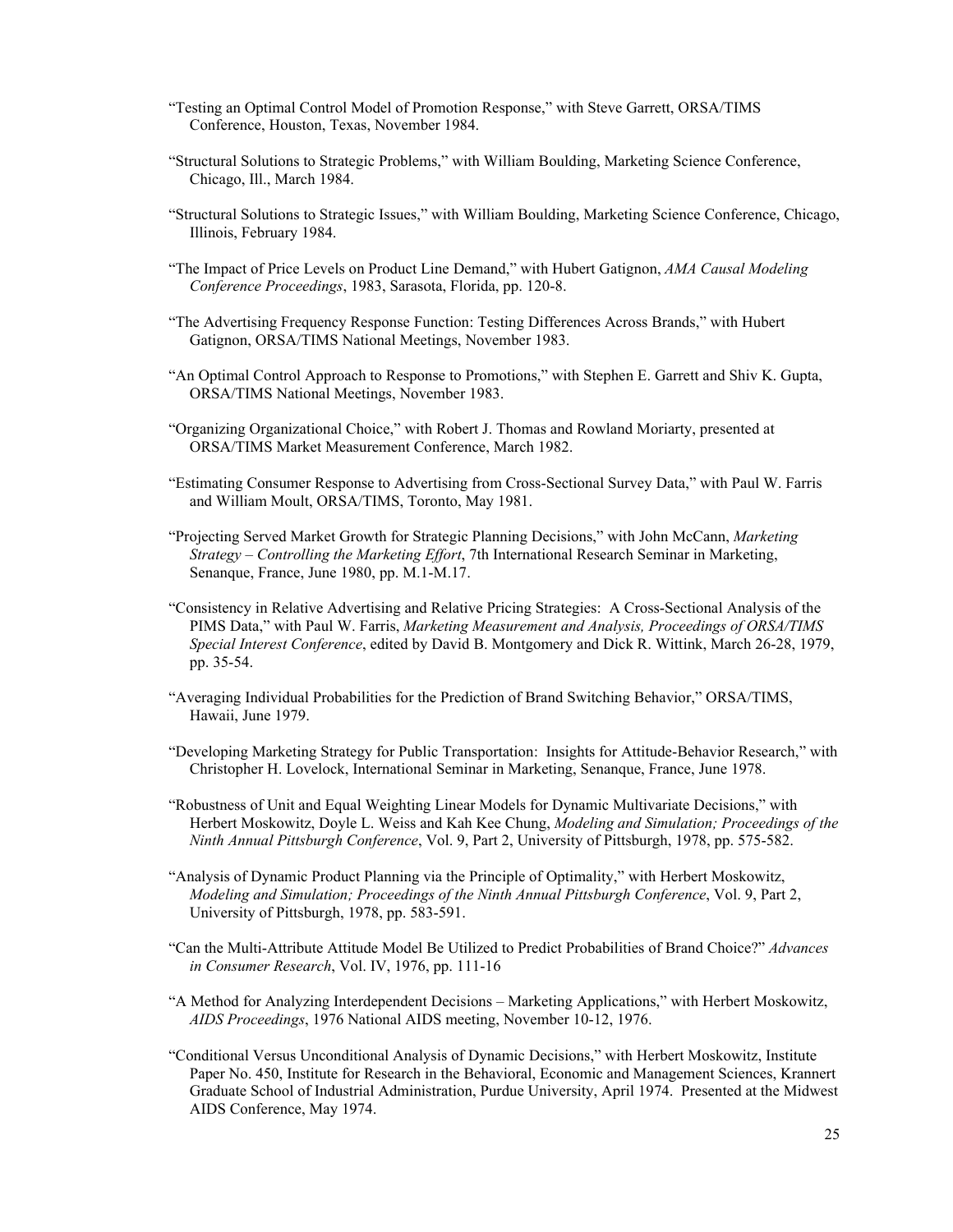"Halo Effects in Brand Belief Measurement: Implications of Attitude Model Development," with William L. Wilkie and John M. McCann, *Proceedings, Fourth Annual Conference*, Association for Consumer Research, November 1973.

## **Cases and Notes**

 Kindle Fire (Wharton Case) Piel Cosmetic (Wharton Case) Shell Oil (Wharton Case) Viagra (Wharton Case) Note on Marketing Research: Process and Methods (9-579-136)\* Marketing Research and Information Systems, Technical Note: Computer-Based Simulation of Hinesbury Mills (4-579-097)\* Marketing Research and Information Systems, Technical Note: Cross-tabulation and the Chi-Square Test  $(9-574-001)*$ MassNORML (A) (9-578-060)\* MassNORML (B) (1-579-106)\* MassNORML 8 (9-579-017)\* Olympia Brewing Company: Market Forecasting (A) (9-580-027)\* Olympia Brewing Company: Market Forecasting (B) (9-580-028)\* Olympia Brewing Company: Market Forecasting (C) (9-580-029)\* The Strategic Planning Institute: Marketing and the Briefing Session (A)\* The Strategic Planning Institute: Marketing and the Briefing Session (B)\* The Strategic Planning Institute: Marketing and the Briefing Session (C)\* Attitude Research Project (A) and (B) Cases in *Marketing Research*, Hart, Reinholt and Winston, Chicago, 1975.

## **Media Coverage**

**"Measured Thoughts" Radio Show, SiriusXM, Channel 132, Monday's at 4-5 p.m. EST, 2015- 2019** 

#### **2003**

- "At the Intersection," Teradata Magazine Interview together with Rick Staelin, Hugh Watson and Mark Jeffrey.1Q 2003. pp. 26-31.
- "When Art Meets Science: The Challenge of ROI Marketing" *Knowledge@Wharton*, Business+Strategy, http://knowledge.wharton.upenn.edu/s+b/121603.html.
- Article in the Sino-Manager (Chinese magazine) regarding speaking at a joint meeting WEMBA students and CEIBS students, pp.126-132.

Article in *Business+Strategy* on Marketing Metrics

Several citations in *Wall Street Journal, New York Times, Sports Illustrated, Knowledge@Wharton* 

**2013** 

"Nuts & Bolts – Attribution: In Your Face, Last Clickers!" Target Marketing Mag, http://www.targetmarketingmag.com/article/marketing-attribution-think-long-term-saygoogle-wharton-professor/1#

<sup>\*</sup> Intercollegiate Case Clearing House, Soldiers Field, Boston, MA 02163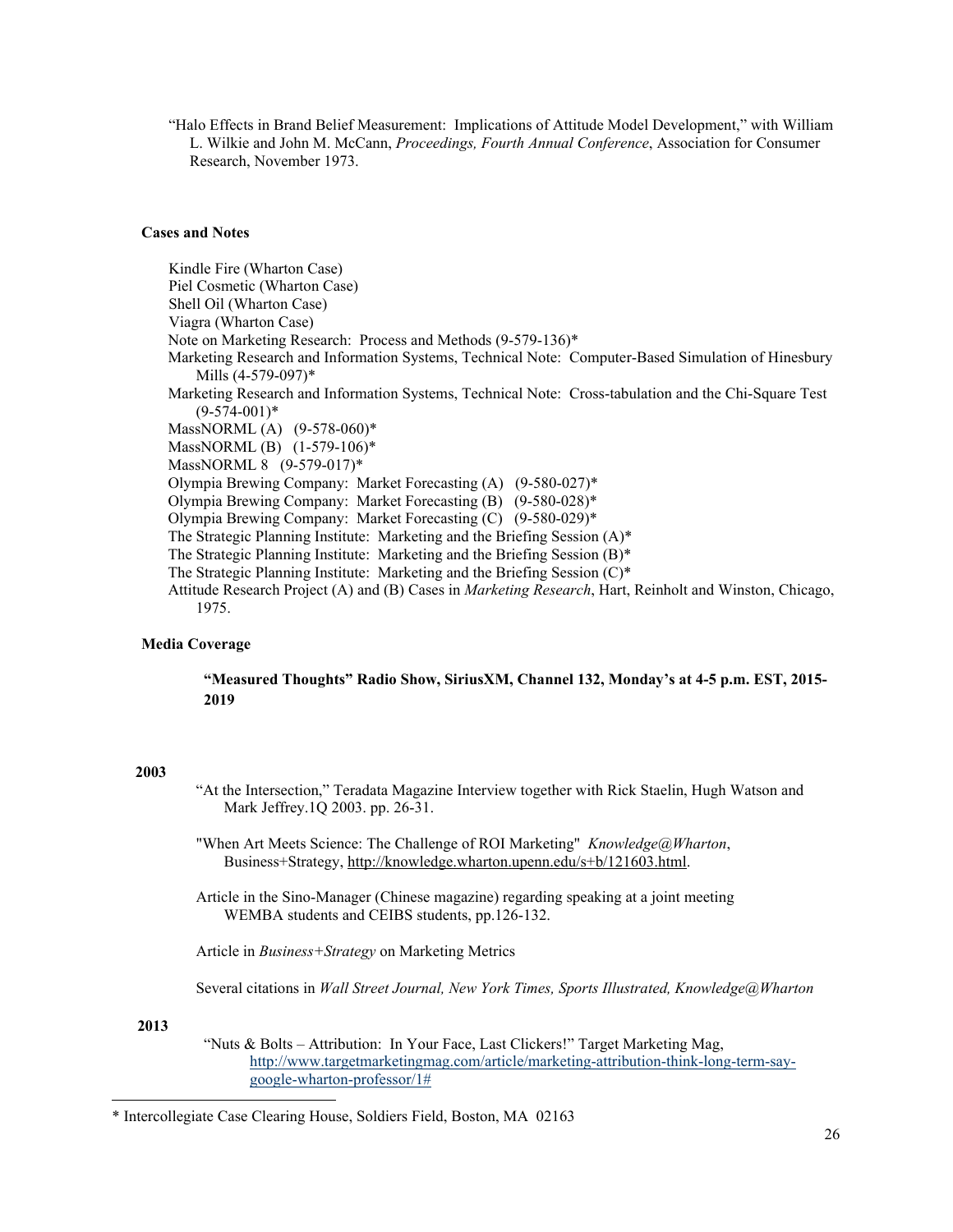- "A look at Philly's sneaker culture," Philly.com, http://articles.philly.com/2013-08- 12/news/41337351\_1\_air-jordan-sneaker-fans-shoes
- "Global Digital Marketing Forum Kicks off," MBCNEWS Korea, http://inews.imbc.com/replay/nwtoday/article/3328386\_5782.html
- "The CMO.com Interview: Wharton's Dr. David Reibstein," CMO.com, http://cmo.com/content/cmocom/home/articles/2013/8/8/wharton\_the\_cmocom\_interview.html
- "Old Slogan Returns as United Asserts It Is Customer-Focused," The New York Times, http://mobile.nytimes.com/2013/09/20/business/media/old-slogan-returns-as-united-asserts-itis-customer-focused.html?oq=levere%20friendly%20united&gs\_l=mobile-heirloomserp.12...3812.10388.0.16476.24.16.0.2.2.0.965.2116.5-2j1.3.0....0...1ac.1.24.mobileheirloom-serp..21.3.1558.FQHRoRTeO0I&

## **2014**

- "Cheers to CVS for dropping tobacco, "Philadelphia Inquirer, http://articles.philly.com/2014-02-10/news/47171530\_1\_cvs-caremark-tobacco-in-store-clinics
- "Kraft hits refresh button on vintage brands," Marketplace.org, http://www.marketplace.org/topics/business/kraft-hits-refresh-button-vintage-brands
- "Philadelphia: Straining for a slogan," Philadelphia Inquirer, http://www.philly.com/philly/news/20140430\_Philadelphia\_\_Straining\_for\_a\_slogan.html
- "The Bear Case For Uber (Yes, There Is One)," Forbes.com, http://www.forbes.com/sites/jeffbercovici/2014/07/28/the-bear-case-for-uber/#66bea8dd99f8
- "Film directors want to give Kodak another artsy moment," Marketplace.org, http://www.marketplace.org/topics/business/film-directors-want-give-kodak-another-artsymoment
- "Consumer Products Companies are Seeking Less Shelf Space," Wall Street Journal, http://blogs.wsj.com/moneybeat/2014/08/01/consumer-products-companies-are-seeking-lessshelf-space/
- "El verdadero peso," Dinero.com, http://www.dinero.com/edicion-impresa/informe especial/articulo/mmarketing-variable-estrategica/201680
- "Apple , Microsoft and Google are World's Most Valuable Brands," Forbes.com, http://www.forbes.com/sites/kurtbadenhausen/2014/11/05/apple-microsoft-and-google-areworlds-most-valuable-brands/?partner=yahootix

## **2015**

- Sports Fans Questions, wallethub.com, http://wallethub.com/edu/best-worst-cities-for- footballfans/9691/#david-j-reibstein
- "But First, A Word From 100 Podcasts' Sponsors," fivethirtyeight.com,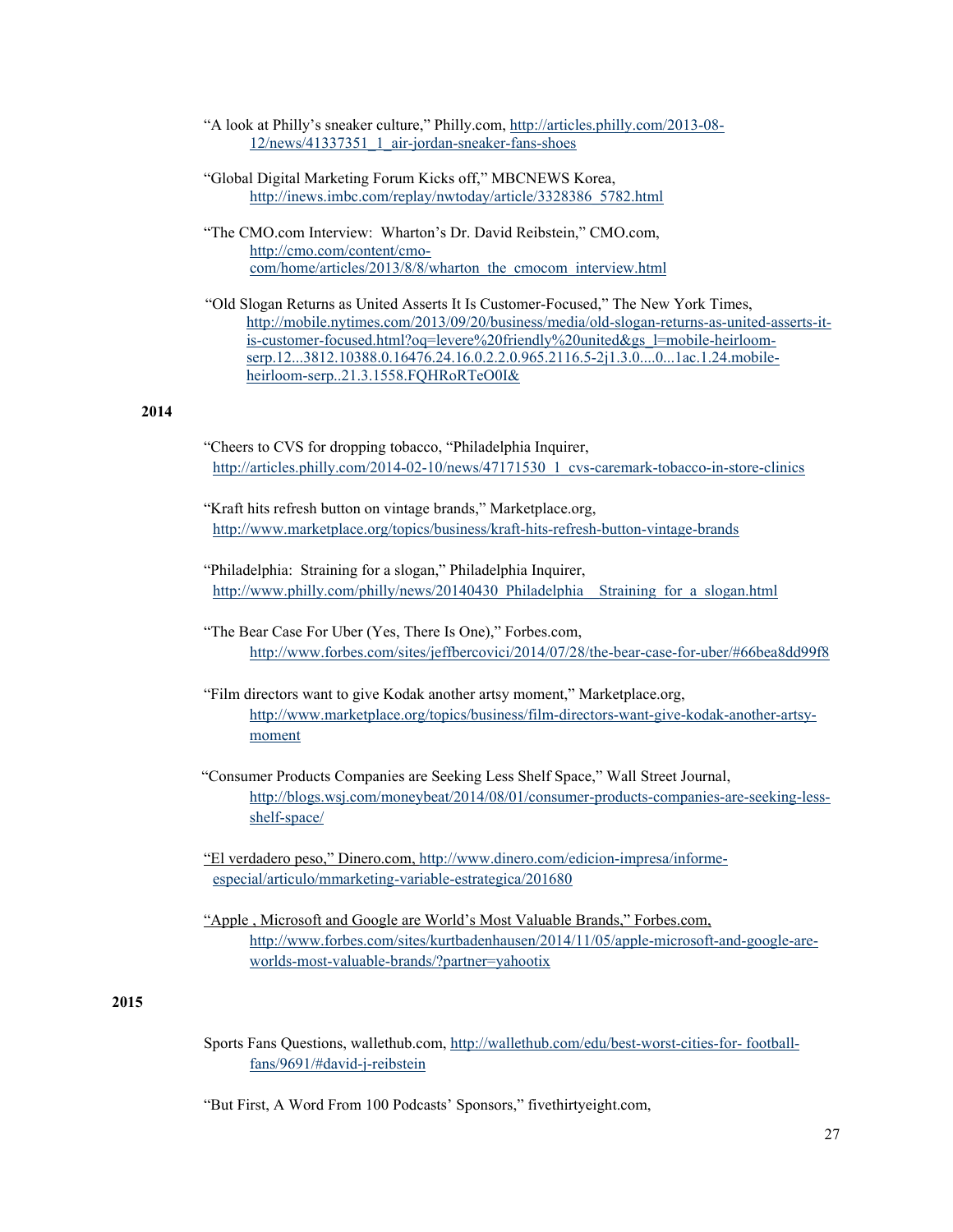http://fivethirtyeight.com/features/but-first-a-word-from-100-podcast-sponsors/, May 1, 2015

"Ido Aharoni: Why Brand Capital Is Part of National Security," http://knowledge.wharton.upenn.edu/article/why-brand-capital-is-part-of-national-security/, May 1, 2015

"Arsenal are not as good as other people," untold-arsenal.com, http://untoldarsenal.com/archives/43962

- "The Right Way to Calculate Marketing ROI, "forbes.com, http://www.forbes.com/sites/forbesinsights/2015/07/29/the-right-way-to-calculate-marketingroi/
- "A merger meant to shake up the sleepy mattress biz," marketplace.org, http://www.marketplace.org/2015/12/01/business/merger-meant-shake-sleepy-mattress-biz

# **2016**

- "It's safe to eat Chipotle burritos and buy some stock," marketwatch.com, http://www.marketwatch.com/story/its-safe-to-eat-chipotle-burritos-and-buy-some-stock-2016-01-13?page=1, January 13, 2016.
- "Why Countries Need to Sell Themselves," usnews.com, http://www.usnews.com/news/bestcountries/articles/2016-01-20/why-countries-need-to-sell-themselves, January 20, 2016.
- "Jimmy Kimmel Live! Jokes About Best Countries Report," hownationsbrand.com, http://www.hownationsbrand.com/#!jimmy-kimmel-transcript/eufvp, January 20, 2016.
- "U.S. News Unveils 2016 Best Countries Rankings," usnews.com, http://www.usnews.com/news/best-countries/articles/us-news-unveils-best-countries-rankings, January 20, 2016.
- "The world's countries, ranked by Wharton," thedp.com, http://www.thedp.com/article/2016/02/wharton-best-countries, February 3, 2016.
- "Apple Brand Could Become Casualty of FBI Tussle Over iPhone Hack," Bloomberg.com, http://www.bloomberg.com/news/articles/2016-02-24/apple-brand-could-become-casualty-offbi-tussle-over-iphone-hack, February 24, 2016.
- "The global marketplace is changing too fast for complacency," ibm.com, http://www-935.ibm.com/services/c-suite/study/perspectives/davidreibstein/?S\_TACT=M16603WW&cm\_mmc=CSLT-Outbrain-CS-\_-M16603WW-\_-Csuite\_Study\_Launch\_Teaser-\_-david-reibstein, March 2016.
- "The World's Most Valuable Brands 2016," forbes.com, http://www.forbes.com/sites/kurtbadenhausen/2016/05/11/the-worlds-most-valuablebrands/#18d0ae417561, May 11, 2016.
- "Will Dancing with the Stars Redeem Ryan Lochte?," vanityfair.com, http://www.vanityfair.com/style/2016/08/ryan-lochte-dancing-with-the-stars, August 30, 2016.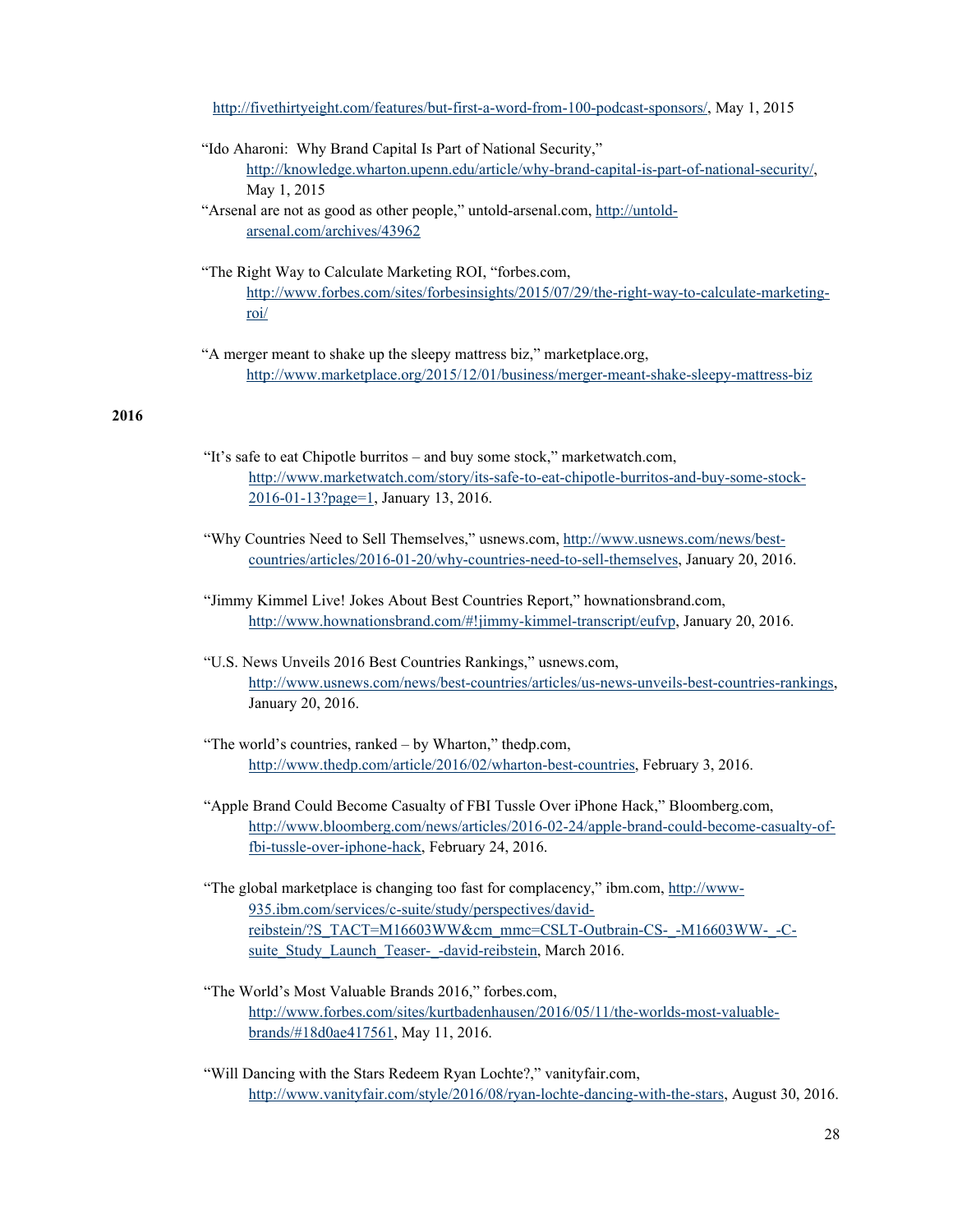"Brand India: How loudly can it lay siege?," The Economic Times, http://blogs.economictimes.indiatimes.com/the-needles-eye/brand-india-how-loudly-can-itlay-siege/, October 20, 2016.

"India needs to improve entrepreneurship, quality of life," business-standard.com, http://www.business-standard.com/article/pti-stories/india-needs-to-improve-onentrepreneurship-quality-of-life-116102100939\_1.html, October 21, 2016.

- "Why Nations Need to Brand Themselves," usnews.com, http://www.usnews.com/news/bestcountries/articles/2016-10-31/why-nations-need-to-brand-themselves, October 31, 2016.
- "Wharton conference looks at how branding effects countries," thedp.com, http://www.thedp.com:8080/article/2016/10/how-branding-effects-countries, October 31, 2016.
- "America Is Great and Can Be Greater," usnews.com, http://www.usnews.com/news/bestcountries/articles/2016-11-04/whats-it-really-going-to-take-to-make-america-even-greater, November 4, 2016.

## **2017**

- "How Can The Best Countries Survey Help?," usnews.com, https://www.usnews.com/news/bestcountries/articles/2017-03-01/how-can-the-best-countries-survey-help, March 7, 2017.
- "Is Brand America Tanking?," forbes.com, https://www.forbes.com/sites/andrewlevine2/2017/03/28/is-brand-americatanking/#235f4a616b99, March 28, 2017.
- "Visa Credit Card Questions," wallethub.com, https://wallethub.com/creditcards/visa/?v=0#David J. Reibstein, April 24, 2017.
- "Yo, Philly@ We crunched the numbers and we're not Amazon's prime location," philly.com, http://www.philly.com/philly/business/tool-where-amazon-headquarters-should-go.html, September 27, 2017.
- "The entrepreneurial spirit and all the innovation in China are dramatic, US expert," New China TV, https://www.youtube.com/watch?v=pIegux1lwTI&feature=youtu.be, October 5, 2017.
- "Image of China changes at "china speed," U.S. experts say," New China, http://news.xinhuanet.com/english/2017-10/07/c\_136662621.htm, October 10, 2017.
- "Atlanta Given Best Gambling Odds To Land Amazon's HQ2," WABE.org, https://www.wabe.org/atlanta-odds-amazons-hq2/, October 26, 2017.
- "When Disruption Happens, What's the Best Way for Brands to Respond?" ana.net, https://www.ana.net/magazines/show/id/ana-2017-11-how-brands-should-deal-with-disruption, November 17, 2017.

 **2018**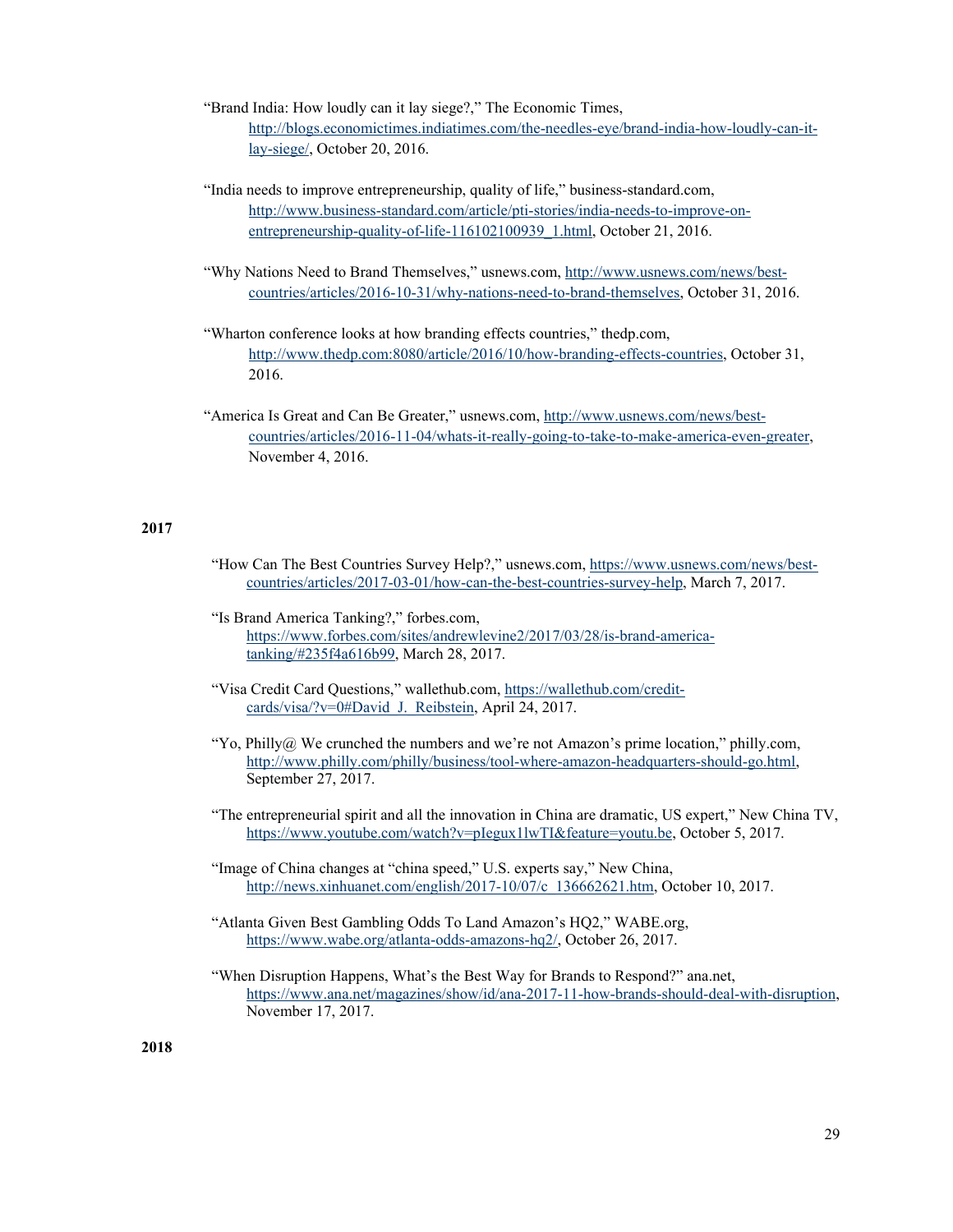- "Best Countries in the world report: Why SA Ranks 39 and the US is falling," biznews.com, https://www.biznews.com/wef/davos-2018/2018/01/23/best-countries-world-report-sa-us/, January 23, 2018.
- "U.S. slips to No. 8 in world rankings, from No. 4 in 2016, Wharton prof tells Davos," The Inquirer, http://www.philly.com/philly/hp/news\_top/wharton-trump-davos-u-s-world-rankingsprofessor-reibstein-david-20180123.html?utm\_source=Primary&utm\_campaign=086d885d2a-EMAIL\_CAMPAIGN\_2018\_01\_26&utm\_medium=email&utm\_term=0\_3777f2ca8f-086d885d2a-, January 23, 2018.
- "Is America Great Again? Data Say No," with Suneal Bedi, U.S.News, https://www.usnews.com/news/best-countries/articles/2018-01-23/the-worlds-perceptions-ofthe-us-is-going-in-the-wrong-direction, January 23, 2018.
- "Wharton marketing professor says Trump hasn't helped America's brand and that isn't good for the economy," Business Insider, http://www.businessinsider.com/wharton-professor-nationbrands-amazons-second-hq-2018-1, January 30, 2018.
- "The top 10 best countries to raise children in 2018," CNBC, https://www.cnbc.com/2018/02/06/usnews-world-report-2018-top-10-best-countries-to-raise-children.html, February 6, 2018.
- "Why the U.S. Needs to Act on its Brand," with Suneal Bedi, U.S.News, https://www.usnews.com/news/best-countries/articles/2018-03-20/the-importance-of-nationbranding-and-why-the-us-needs-to-take-action, March 20, 2018.
- "A Liberty Bell and a severed snake: 76ers marketing looks to score a big win," The Inquirer, http://www.philly.com/philly/business/philadephia-76ers-marketing-logo-liberty-bell-20180411.html, April 11, 2018.
- "A new Philly-themed bar is drawing crowds in London," WHYY, https://whyy.org/segments/anew-philly-themed-bar-is-drawing-crowds-in-london/, May 12, 2018.
- "Pumpkin Spice Sales Spike For All-Time High Before Start Of Fall," 3 CBS Philly, https://philadelphia.cbslocal.com/2018/09/12/pumpkin-spice-sales-spike-for-all-time-highbefore-start-of-fall/, September 12, 2018.
- "Amazon's HQ2 beauty contest a wake-up call to many cities," Opinion Contributor, The Hill, https://thehill.com/opinion/finance/416222-amazons-hq2-beauty-contest-a-wake-up-call-tomany-cities, November 12, 2018.
- "Amazon shifts to U.S. East Coast tech hubs," xinhuanet.com, http://www.xinhuanet.com/english/2018-11/15/c\_137608021.htm, November 16, 2018.
- "Spotlight: Is it worth it to pay Amazon 2-bln-USD incentives?," Xinhua, http://www.xinhuanet.com/english/2018-11/27/c\_137635144.htm, November 27, 2018.
- "Payless Opens Fake Luxury Store, Sells Customers \$20 Shoes For \$600 In Experiment," CBS Philly, https://philadelphia.cbslocal.com/2018/11/28/payless-palessi-opens-fake-luxury-storeexperiment-sells-customers-expensive-shoes-luxury-adweek-marketing/, November 28, 2018.

## **2019**

 "Japan's Lessons on Branding a Country," with Suneal Bedi, U.S. News, https://www.usnews.com/news/best-countries/articles/2019-01-23/the-lessons-japan-provideson-how-countries-should-brand-themselves, January 23, 2019.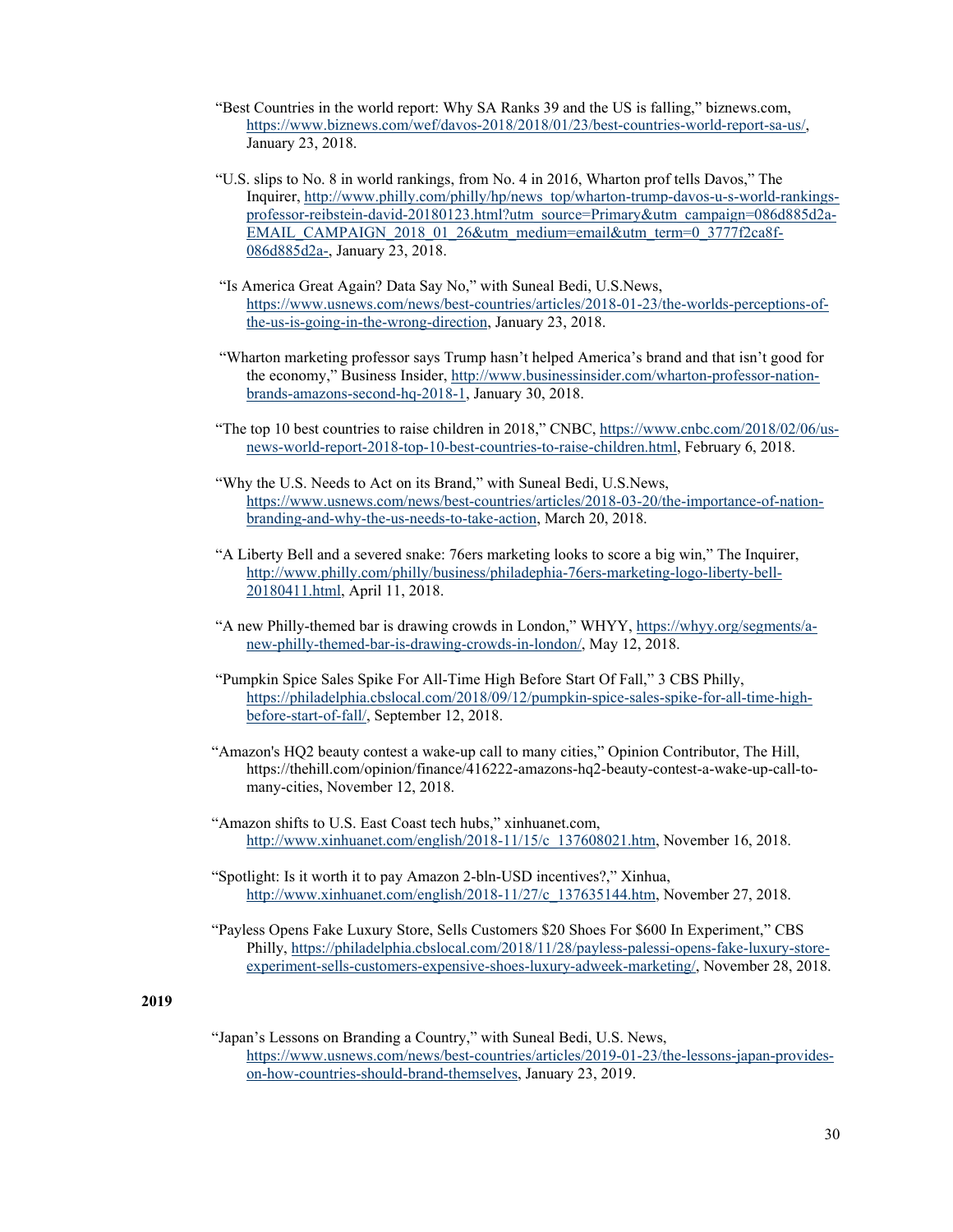- "Grooming Brands Are Waging War Over Masculinity," GQ, https://www.gq.com/story/groomingbrand-culture-war, January 23, 2019.
- "Spotlight: Amazon's decision to ditch New York expansion plans leads to mixed reactions," Xinhua, http://www.xinhuanet.com/english/2019-02/17/c\_137828578.htm, February 17, 2019.

 "How Brands Weather the Next Recession," ANA, https://www.ana.net/magazines/show/id/ana-2019-03-how-to-prepare-your-brand-for-a-recession, March 15, 2019.

"Inside The 'Aflac Isn't' Campaign," Forbes, https://www.forbes.com/sites/paultalbot/2019/03/29/inside-the-aflac-isntcampaign/#1a2ca0c653d1, March 29, 2019.

- "Should Boeing Change the Name of the 737 Max to Put Passengers at Ease?," Skift, https://skift.com/2019/07/18/should-boeing-change-the-name-of-the-737-max-to-putpassengers-at-ease/, July 18, 2019.
- "Airbnb and Nashville thrive together. What's the 'party house' ban going to mean for NashVegas?," The Tennessean, Airbnb and Nashville thrive together. What's the 'party house' ban going to mean for NashVegas?, November 7, 2019.

 "This Week in Marketing," Wharton Business Daily Podcast, https://www.measuredthoughts.com/november2019a, November 13, 2019.

- "Elon Musk says 250,000 people have already pre-ordered Tesla's new Cybertruck. Here's what entrepreneurs and marketers can learn from his ability to inspire 'true believers' to commit to his brand," Business Insider, https://www.businessinsider.com/how-entrepreneurs-can-learnfrom-musks-ability-to-inspire-believers-2019-11, November 27, 2019.
- "This Week in Marketing," Wharton Business Daily Podcast, https://www.measuredthoughts.com/november2019b, November 27, 2019.
- "Macy's Thanksgiving Day Parade May Be Expensive, But the Company needs It Now More Than Ever," Footwear News, https://footwearnews.com/2019/business/retail/macys-thanksgivingday-parade-costs-brand-value-1202879415/, November 28, 2019.

 "This Week in Marketing," Wharton Business Daily Podcast, https://www.measuredthoughts.com/december2019, December 11, 2019.

## **2020**

- "America Great Again? Not According To Americans," usnews.com, https://www.usnews.com/news/best-countries/articles/2020-01-15/us-citizens-views-of-theircountry-decline-since-2019, January 15, 2020.
- "Best Countries Live Interview," Wharton Business Daily, https://www.measuredthoughts.com/nation-branding, January 22, 2020.
- "This Week in Marketing," Wharton Business Daily Podcast, https://www.measuredthoughts.com/february2020, February 5, 2020.

 "Groupon and Blue Apron's real problem: Neither business model works, experts say," MarketWatch.com**,** https://www.marketwatch.com/story/groupon-and-blue-aprons-realproblem-neither-business-model-works-experts-say-2020-02-19?mod=home-page**,** February 21, 2020.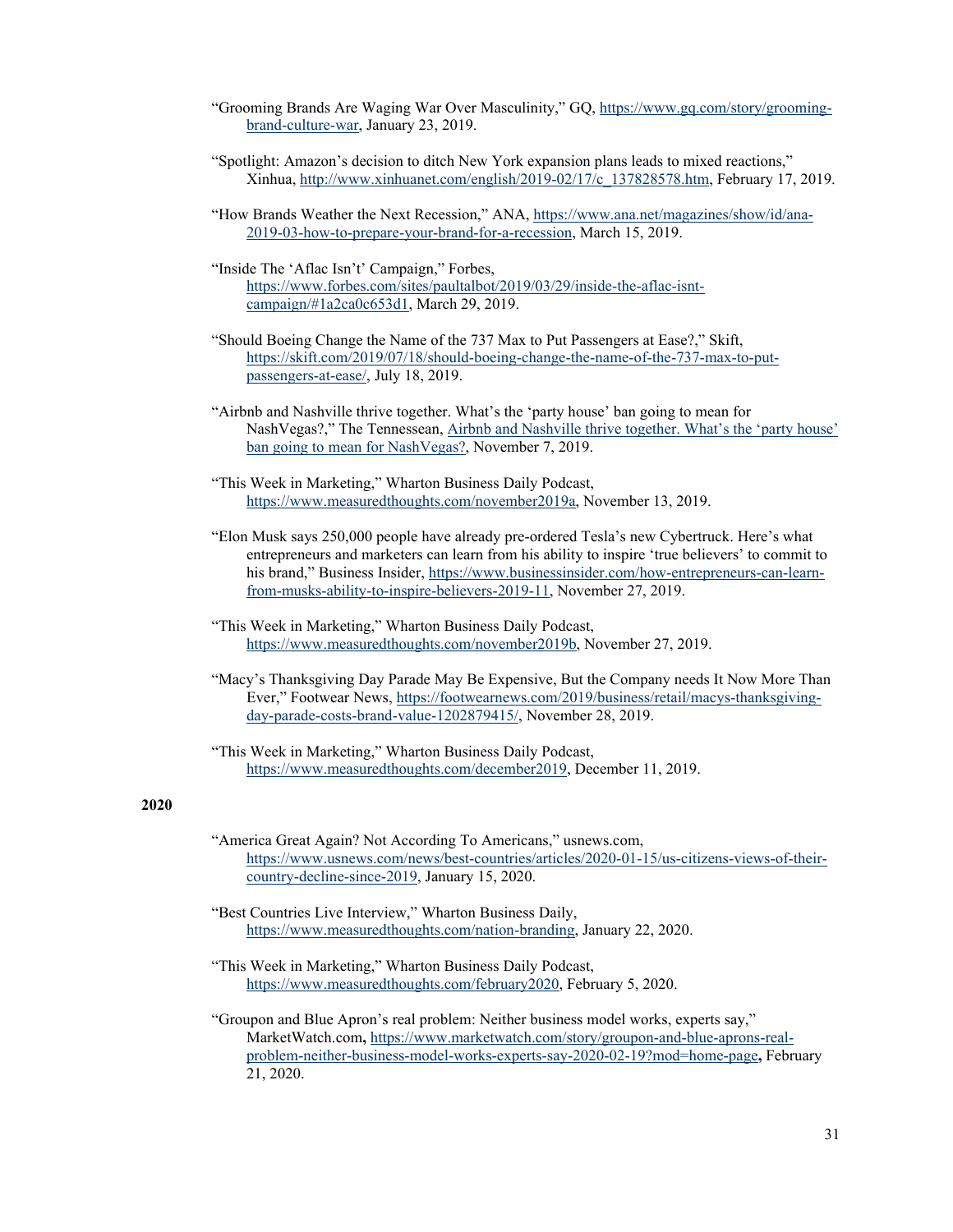- "This Week in Marketing," Wharton Business Daily Podcast, https://www.measuredthoughts.com/march2020, March 25, 2020.
- "This Week in Marketing," Wharton Business Daily Podcast, https://www.measuredthoughts.com/april2020, April 15, 2020.
- "Spotlight: Retailers see bumpy road ahead even as U.S. states race to reopen," Xinhuanet.com, http://www.xinhuanet.com/english/2020-05/13/c\_139053087.htm, May 13, 2020.
- "Less than half of small and medium-sized enterprises suspended in the US, employment resumption," Nikkei, https://www.nikkei.com/article/DGXMZO59273620Z10C20A5000000/, May 19, 2020.
- "This Week in Marketing," Wharton Business Daily Podcast, https://www.measuredthoughts.com/may2020, May 20, 2020.
- "This Week in Marketing," Wharton Business Daily Podcast, https://www.measuredthoughts.com/marketing-june-2020, June 17, 2020.
- "This Week in Marketing," Wharton Business Daily Podcast, https://www.measuredthoughts.com/marketing-july-2020, July 8, 2020.
- "This Week in Marketing," Wharton Business Daily Podcast, https://www.measuredthoughts.com/currenteventsaugust2020, August 12, 2020.
- "This Week in Marketing," Wharton Business Daily Podcast, https://www.measuredthoughts.com/marketingseptember2020, September 9, 2020.
- "This Week in Marketing," Wharton Business Daily Podcast, https://www.measuredthoughts.com/marketing-october-2020, October 14, 2020.
- "This Week in Marketing," Wharton Business Daily Podcast, https://www.measuredthoughts.com/marketing-november-2020, November 18, 2020.
- "Spotlight: Holiday shopping moves online amid surging COVID-19, retailers face shaky prospects," Xinhuanet.com, http://www.xinhuanet.com/english/2020-11/26/c\_139544593.htm, November 26, 2020.
- "This Week in Marketing," Wharton Business Daily Podcast, https://www.measuredthoughts.com/december-2020, December 9, 2020.
- "Markets In Motion," Forbes.com, https://www.forbes.com/sites/stephendiorio/2020/12/22/marketsin-motion/?sh=3b79a04b7070, December 22, 2020.

# **2021**

- "Measure to Measure: How Marketing Metrics Have Evolved," MSI, https://www.msi.org/articles/measure-for-measure-how-marketing-metrics-have-evolved/, Interview: December 14, Posted online: January 12, 2021.
- "This Week in Marketing," Wharton Business Daily Podcast, https://www.measuredthoughts.com/january-2021, January 13, 2021.
- "This Week in Marketing," Wharton Business Daily Podcast, https://www.measuredthoughts.com/marketing-february-2021, February 10, 2021.

"Das Land wird einen echten Neustart erleben," Absatzwirtschaft, March 2021.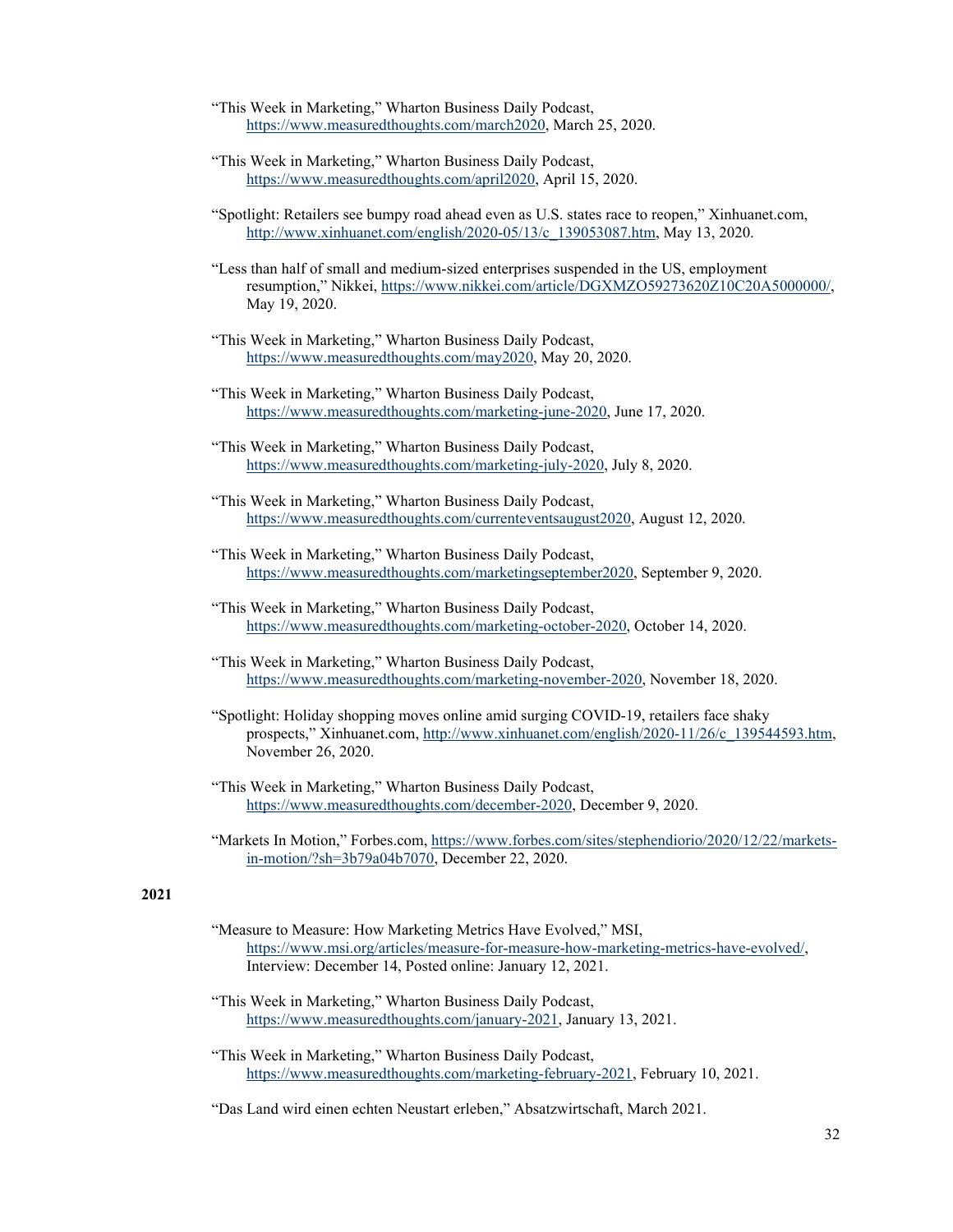- "This Week in Marketing," Wharton Business Daily Podcast, https://www.measuredthoughts.com/marketing-march-2021, March 10, 2021.
- "This Week in Marketing," Wharton Business Daily Podcast, https://www.measuredthoughts.com/april-2021, April 7, 2021.
- **"**American Saw Their Country As More Politically Stable After the Capitol Assault. Why?," U.S.News, https://www.usnews.com/news/best-countries/articles/2021-04-13/how-the-capitolriot-tarnished-americas-global-image, April 13, 2021.
- "This Week in Marketing," Wharton Business Daily Podcast, https://www.measuredthoughts.com/marketing-april-20212, April 14, 2021.
- "This Week in Marketing," Wharton Business Daily Podcast, https://www.measuredthoughts.com/marketing-may-2021, May 12, 2021.
- "This Week in Marketing," Wharton Business Daily Podcast, https://www.measuredthoughts.com/marketing-june-2021, June 16, 2021.
- "This Week in Marketing," Wharton Business Daily Podcast, https://www.measuredthoughts.com/marketing-july-2021, July 14, 2021.
- "This Week in Marketing," Wharton Business Daily Podcast, https://www.measuredthoughts.com/marketingseptember2021, September 8, 2021.
- "This Week in Marketing," Wharton Business Daily Podcast, https://www.measuredthoughts.com/marketing-october-2021, October 13, 2021.
- "Let's Talk Marketing: A Conversation with David Reibstein," 74&WEST Exclusive Podcast, https://play.acast.com/s/5f8efaa33a11617fcf0d7fa8/lets-talk-marketing-a-conversation-withdavid-reibstein, November 1, 2021.
- "This Week in Marketing, "Wharton Business Daily Podcast, https://www.measuredthoughts.com/november-2021, November 24, 2021.
- "This Week in Marketing, "Wharton Business Daily Podcast, https://www.measuredthoughts.com/marketing-december-2021, December 22, 2021.

# **2022**

- "This Week in Marketing, "Wharton Business Daily Podcast," https://www.measuredthoughts.com/marketing-january-2022, January 12, 2022.
- "Pursuit of social purpose sends business schools back to their roots," Financial Times, https://www.ft.com/content/cbaa4038-8628-4003-8197-36fc5a955b21, January 16, 2022.
- "Academic research award: smart ideas with real-world impact," Financial Times, https://www.ft.com/content/d5ca2a09-333b-4f86-9e99-3a3bf1b86c75, January 19, 2022 (Judge).

## **Knowledge@Wharton**

When a Black Tee Shirt Is More than a Black Tee Shirt: Why Brands Aren't Losing Their Luster The Price Is Right, but Maybe It's Not, and How Do You Know? Blu-ray vs. HD-DVD: Knocking Each Other Out?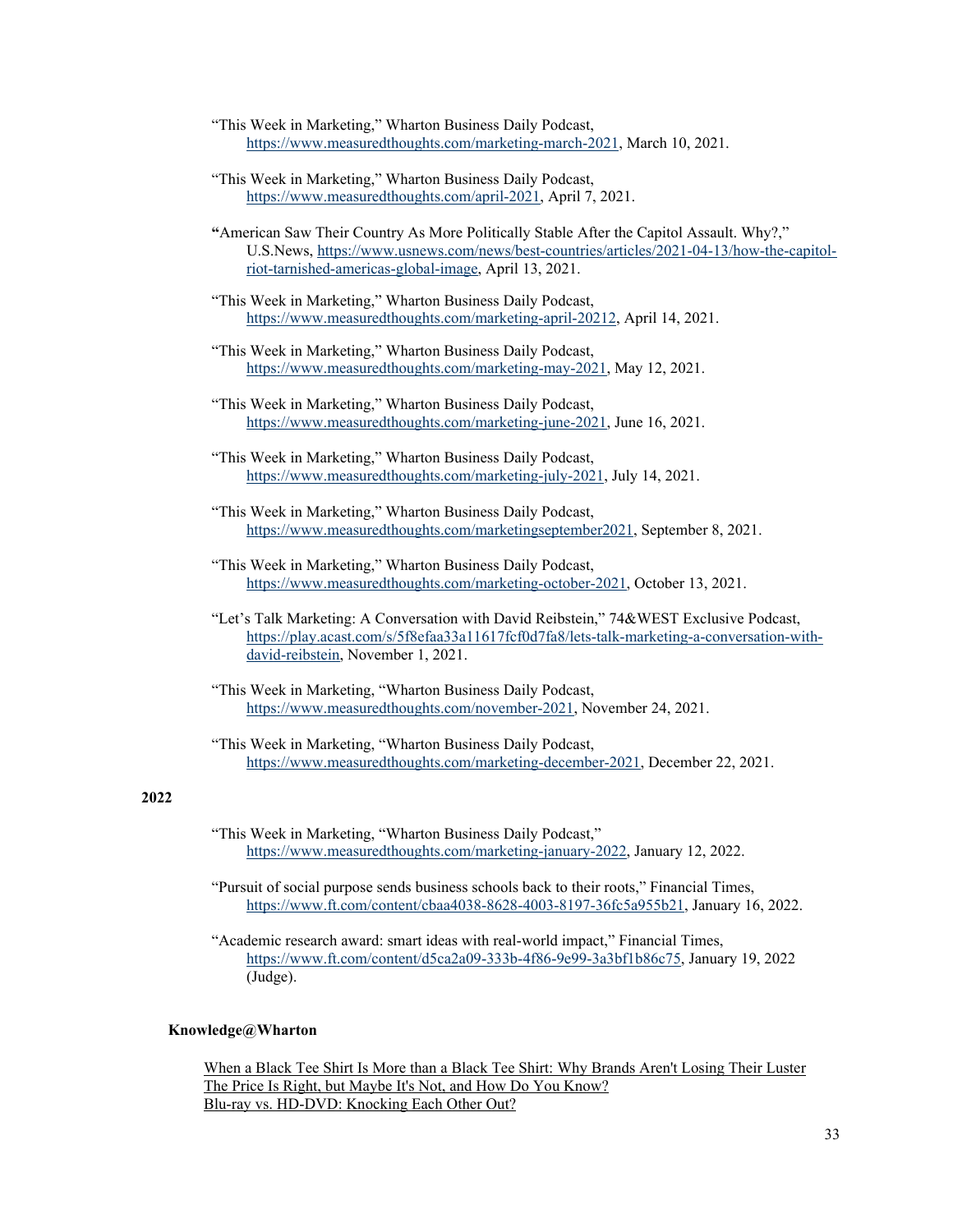Brand It Like Beckham: Can the Soccer Star Sustain the Hype? Verizon's High-Speed Network: If They Build It, Will You Come? Marketing for the Bottom Line Death in the Middle: Why Consumers Seek Value at the Top and Bottom of Markets Marketing Metrics and Financial Performance Finding New Opportunities to Market 'Lost' and Other TV Shows Burgers and Other Goods in the Blink of an Eye: How Effective Are Short Ads? The Coffee Wars Heat Up: New Strategies to Jolt the Caffeine-Conscious Consumer Farewell, Peter Drucker: A Tribute to an Intellectual Giant When Art Meets Science: The Challenge of ROI Marketing Why the Red Sox Brand Keeps Hitting Home Runs Managing Brands in Global Markets: One Size Doesn't Fit All Million Dollar Booboo, Or Are the Oscars Still Golden? Boy Meets Girl: Gillette and P&G Hood up Their Brands The \$2.4 Million Question: What is the ROI for Super Bowl Ads? James Bond's BMW and Other Product Placements: New, Racier Ways to Advertise Connecting Marketing Metrics to Financial Consequences: Executives Trade Stories on the Challenges of Doing Business in a Global Economy Whither Global Inequality? Reviving an Old Debate Companies Must Learn to Achieve the Price Advantage (or Pay the Price) Low-carb, High-arg: What's a Baker/Pasta Maker to Do? When the CEO is the Brand, but Falls from Grace, What's Next? Darn Those Pop-Up Ads! They're Maddening, but Do They Work? Finding a Link between Shareholder Value and Social Good In Service Businesses, Does Growth Always Lead to Profits? Think Again Is the Happy Meal over for McDonald's? Marketers Turn to Metrics to Measure the Impact of Their Initiatives What's in a Name? Not Much Without a Branding Strategy Will Commission Cuts Kill the Small Travel Agent? The Failure of Customization: Or Why People Don't Buy Jeans Online The Microsoft Settlement: A Remedy That Pleases Almost No One Will Consumers Be Willing to Pay for their Formerly Free Lunch on the Internet? Can Priceline Remain Profitable? How Companies Sponsor, Listen In and Learn from Chat Rooms Starting a Business Today: Less Competition But Also Less Cash Despite a Turbulent Take-off, Orbitz Is in Demand Can You Learn Anything from These Sites' XXXpertise? Winners and Losers in the E-Commerce Shakeout The Problem with Priceline Just-in-Time Education: Learning in the Global Information Age What's Behind the Food Industry's Appetite for Mergers How to Keep Customers In Line for Your Online Business Christmas E-tailers: Will It Be Ho-Ho or So-So? Who's Buying on the Internet? (See also the full article as published) Market Share and Distribution: A Generalization, A Speculation, and Some Implications Introduction to the Special Issue on B2B Research Backlash: How Early Adopters React When the Mass Market Embraces a New Brand Market Segmentation: Connecting Data to Decisions with Customer Analytics Can Ello – or Any Social Network – Take on Facebook? Billions in the Balance: Why Managing a Nation's Brand Matters Nation Branding: Perception Can Be Reality – So Manage It How Should China Change Its National Brand? Why Retailers Could Pay a Price for Not Accepting Mobile Payments The Death of the Daily Deal The Headquarters Checklist: How Do Companies Pick a Location? America First? To the World, It's Eighth Nation Branding: Which Countries Ranked Highest This Year?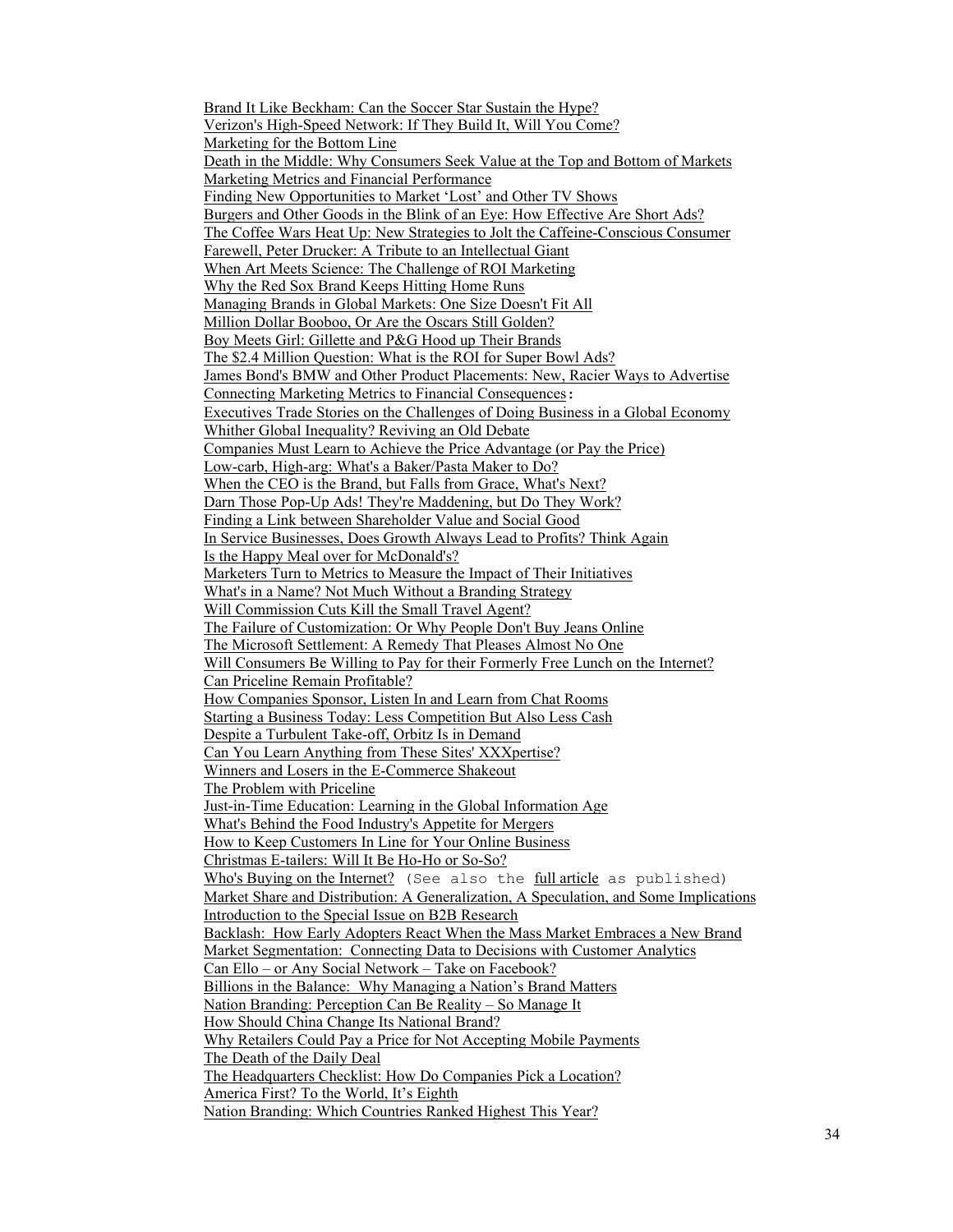Can Kraft Heinz Catch Up with Its Changing Market? 'Best Countries' 2020: Which Nations Ranked Highest – and Why?

## **PROFESSIONAL AFFILIATIONS**

American Marketing Association Association for Consumer Research Beta Gamma Sigma Society Marketing Science Institute, Executive Directors Council ORSA/TIMS

### **INDUSTRIAL EMPLOYMENT**

Hoffman-LaRoche Pharmaceuticals, Sauter Laboratories, Clifton, New Jersey, Summers, 1970 and 1971: Marketing Department; major responsibilities consisted of training of salesmen, merchandising and sales.

Management Education:

More than 300 companies.

### Consulting:

Marketing Consulting Activities have involved a variety of firms, such as:

Google AT&T, Basking Ridge, New Jersey General Electric, Fairfield, Connecticut Hewlett Packard, Palo Alto Intercontinental Hotels, New York, New York Rohm and Haas, Philadelphia Merck Pharmaceuticals, NY, NY Dow Chemical, Midland, Michigan British Airways, London, England Johnson & Johnson Novartis SCJohnson Shell Oil

### Boards:

General Information, Philadelphia, Pennsylvania, Board of Directors, 1982-1986 American Councils, National Board of Senior Advisors, 1991 – Current MEE Productions, Board of Directors, 1991-1997 Fleisher Art Memorial, Board of Directors, 1997-2006 And1, Board of Directors, 1993-2006 Advanced Competitive Strategies, Inc., 1985-2001 Bizrate/Shopzilla, Board of Directors, 1996-2006 Xmpie, Board of Directors, 2001-2006 Marketing Letters, A Journal of Research in Marketing, Editorial Board, 2001 – Current CMO Partners, 2004 – 2007 Charles Coolidge Parlin, Board of Governors, 2007 – Current Marketing NPV, Managing Partner, 2007 – 2011 American Marketing Association, Board of Directors, 2007 – 2014 American Marketing Association, VP Treasurer/Secretary, 2009 – 2010 American Marketing Association, Chairman Elect, 2011-2012 American Marketing Association, Chairman, 2012-2013